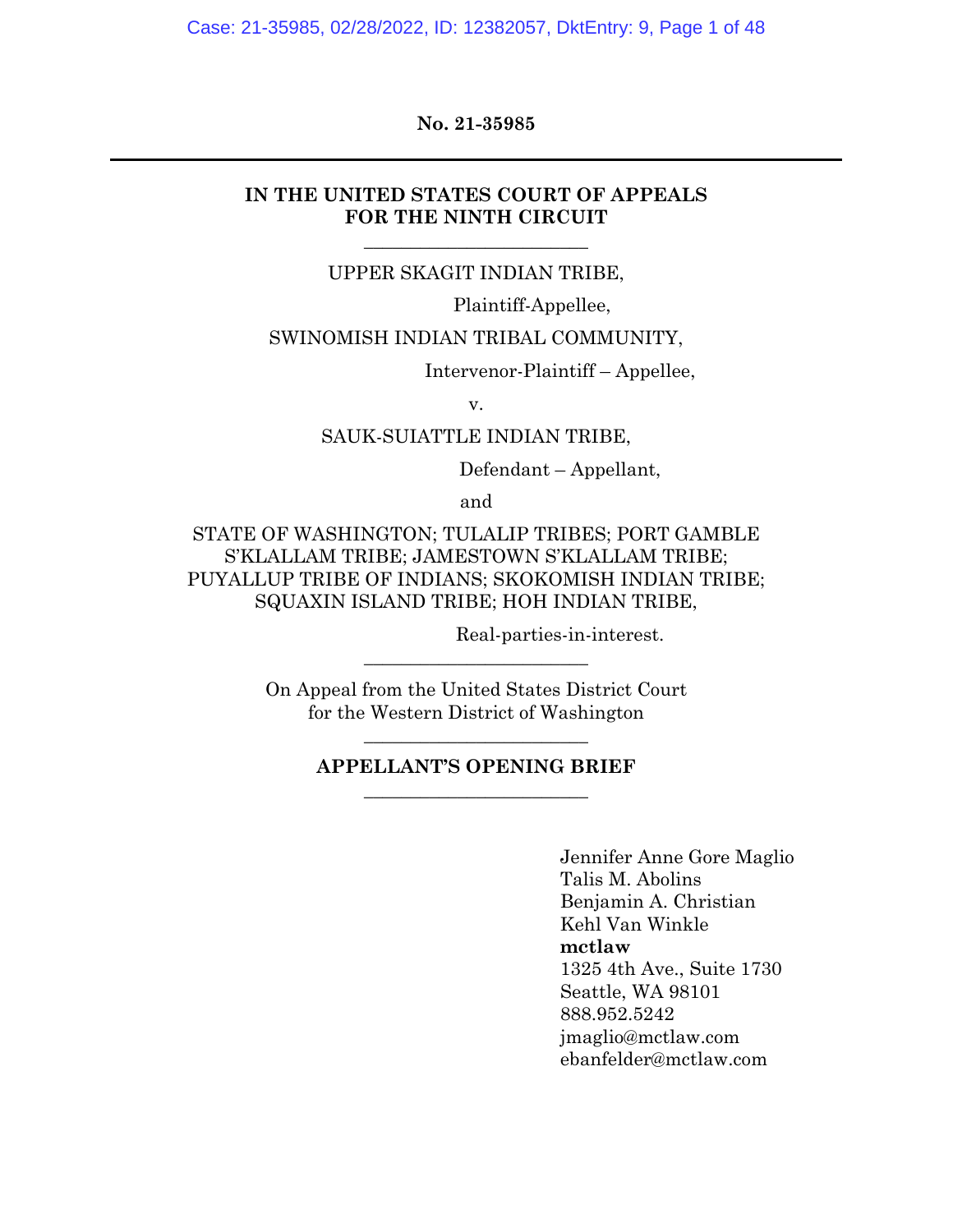# **TABLE OF CONTENTS**

| A. THE SAUK-SUIATTLE TRADITIONALLY LIVED, FISHED, AND TRAVELED<br>B. JUDGE BOLDT DETERMINED THE SAUK-SUIATTLE LIVED AND<br>TRAVELED ALONG THE SKAGIT RIVER WHEN HE DESCRIBED THE TRIBE'S<br>C. THE UPPER SKAGIT DISPUTES SAUK-SUIATTLE'S CLAIM TO FISHING                                                                                                                                                                                                                                                                                                                                                                                                                                                                                                        |
|------------------------------------------------------------------------------------------------------------------------------------------------------------------------------------------------------------------------------------------------------------------------------------------------------------------------------------------------------------------------------------------------------------------------------------------------------------------------------------------------------------------------------------------------------------------------------------------------------------------------------------------------------------------------------------------------------------------------------------------------------------------|
|                                                                                                                                                                                                                                                                                                                                                                                                                                                                                                                                                                                                                                                                                                                                                                  |
|                                                                                                                                                                                                                                                                                                                                                                                                                                                                                                                                                                                                                                                                                                                                                                  |
|                                                                                                                                                                                                                                                                                                                                                                                                                                                                                                                                                                                                                                                                                                                                                                  |
| A. THE DISTRICT COURT ERRED IN ITS FINDING THAT JUDGE BOLDT'S<br>DETERMINATION OF THE SAUK-SUIATTLE U&A LACKED AMBIGUITY12<br>1. The language used in Decision I gave rise to ambiguity in the<br>2. The description of Sauk-Suiattle's U&A was ambiguous<br>3. The district court overlooked an inherent ambiguity that exists<br>because of the implication that Sauk-Suiattle traveled on the Skagit<br>B. THE EVIDENCE BEFORE JUDGE BOLDT INDICATED THAT THE SKAGIT<br>RIVER WAS PART OF THE SAUK-SUIATTLE'S U&A AND THEREFORE IT WAS<br>JUDGE BOLDT'S INTENT TO INCLUDE THE SKAGIT RIVER IN THE TRIBE'S<br>$U&A$ .<br>There was sufficient evidence before Judge Boldt that the Sauk-<br>There was evidence before Judge Boldt that the Sauk-Suiattle<br>2. |
|                                                                                                                                                                                                                                                                                                                                                                                                                                                                                                                                                                                                                                                                                                                                                                  |
|                                                                                                                                                                                                                                                                                                                                                                                                                                                                                                                                                                                                                                                                                                                                                                  |
|                                                                                                                                                                                                                                                                                                                                                                                                                                                                                                                                                                                                                                                                                                                                                                  |
|                                                                                                                                                                                                                                                                                                                                                                                                                                                                                                                                                                                                                                                                                                                                                                  |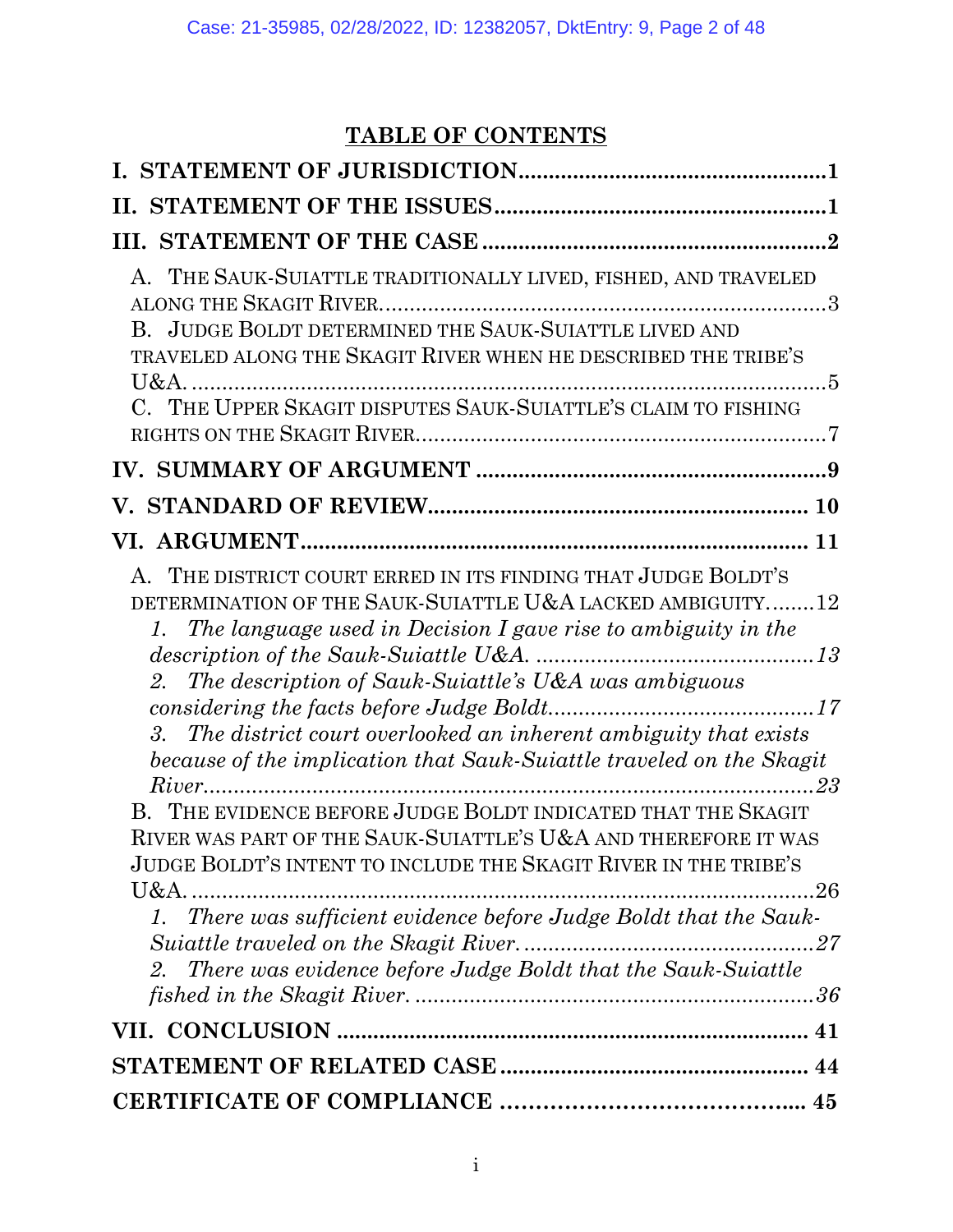# **TABLE OF AUTHORITIES**

| Julian Petroleum Corp. v. Courtney Petroleum Co.,    |  |
|------------------------------------------------------|--|
|                                                      |  |
| Muckleshoot Tribe v. Lummi Indian Tribe,             |  |
|                                                      |  |
| Tulalip Tribes v. Suquamish Indian Tribe,            |  |
|                                                      |  |
| U.S. v. Lummi Indian Tribe,                          |  |
|                                                      |  |
| U.S. v. Lummi Nation,                                |  |
|                                                      |  |
| U.S. v. Muckleshoot Indian Tribe,                    |  |
|                                                      |  |
| U.S. v. Washington,                                  |  |
|                                                      |  |
| U.S. v. Washington,                                  |  |
|                                                      |  |
| U.S. v. Washington,                                  |  |
|                                                      |  |
| United States v. Lummi Nation,                       |  |
|                                                      |  |
| United States v. Washington,                         |  |
|                                                      |  |
| Upper Skagit Indian Tribe v. Suquamish Indian Tribe, |  |
|                                                      |  |
| Upper Skagit Indian Tribe v. Washington,             |  |
|                                                      |  |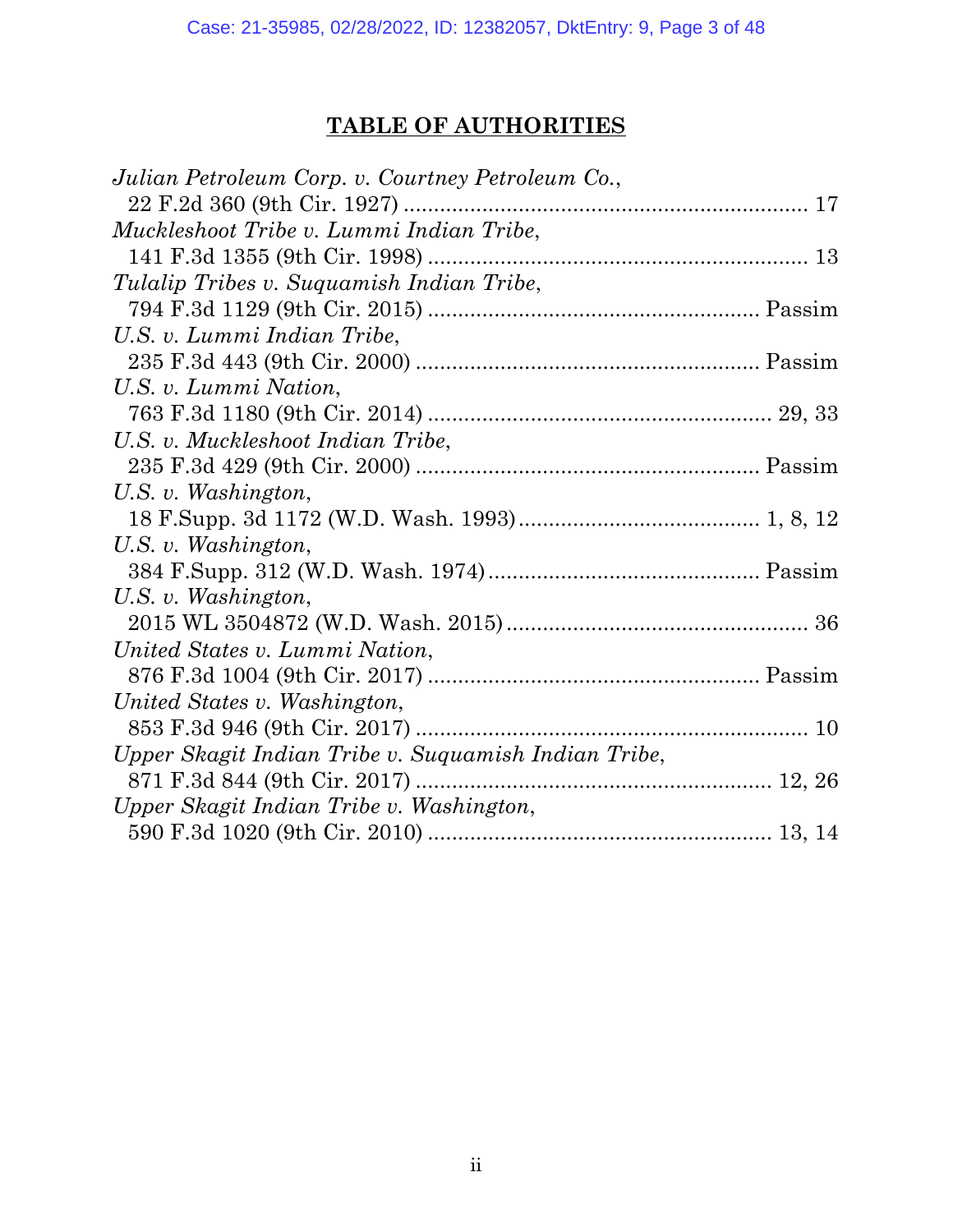### <span id="page-3-0"></span>**I. STATEMENT OF JURISDICTION**

The district court properly invoked the continuing jurisdiction established by *U.S. v. Washington*, 384 F.Supp. 312, 419 (W.D. Wash. 1974), *as modified by U.S. v. Washington*, 18 F.Supp. 3d 1172, 1213 (W.D. Wash. 1993). The district court issued a final judgment in the matter, granting a dispositive motion for summary judgment. ER-4. Therefore, this Court has jurisdiction under 28 U.S.C. § 1291. The final judgment was entered on October 26, 2021 and notice of appeal was filed on November 23, 2021. ER-4; ER-151. Per Fed. R. App. P.  $4(a)(1)(A)$ , notice was timely filed.

### **II. STATEMENT OF THE ISSUES**

The district court examined the findings of fact in *U.S. v. Washington*, 384 F.Supp. 312 (W.D. Wash. 1974) ("*Decision I*") to assess whether Appellant, Sauk-Suiattle, had exceeded the scope of its usual and accustomed ("U&A") fishing grounds by promulgating a regulation that authorized fishing in part of the Skagit River. ER-6-8. Finding that the Sauk-Suiattle U&A did not include the Skagit River, the district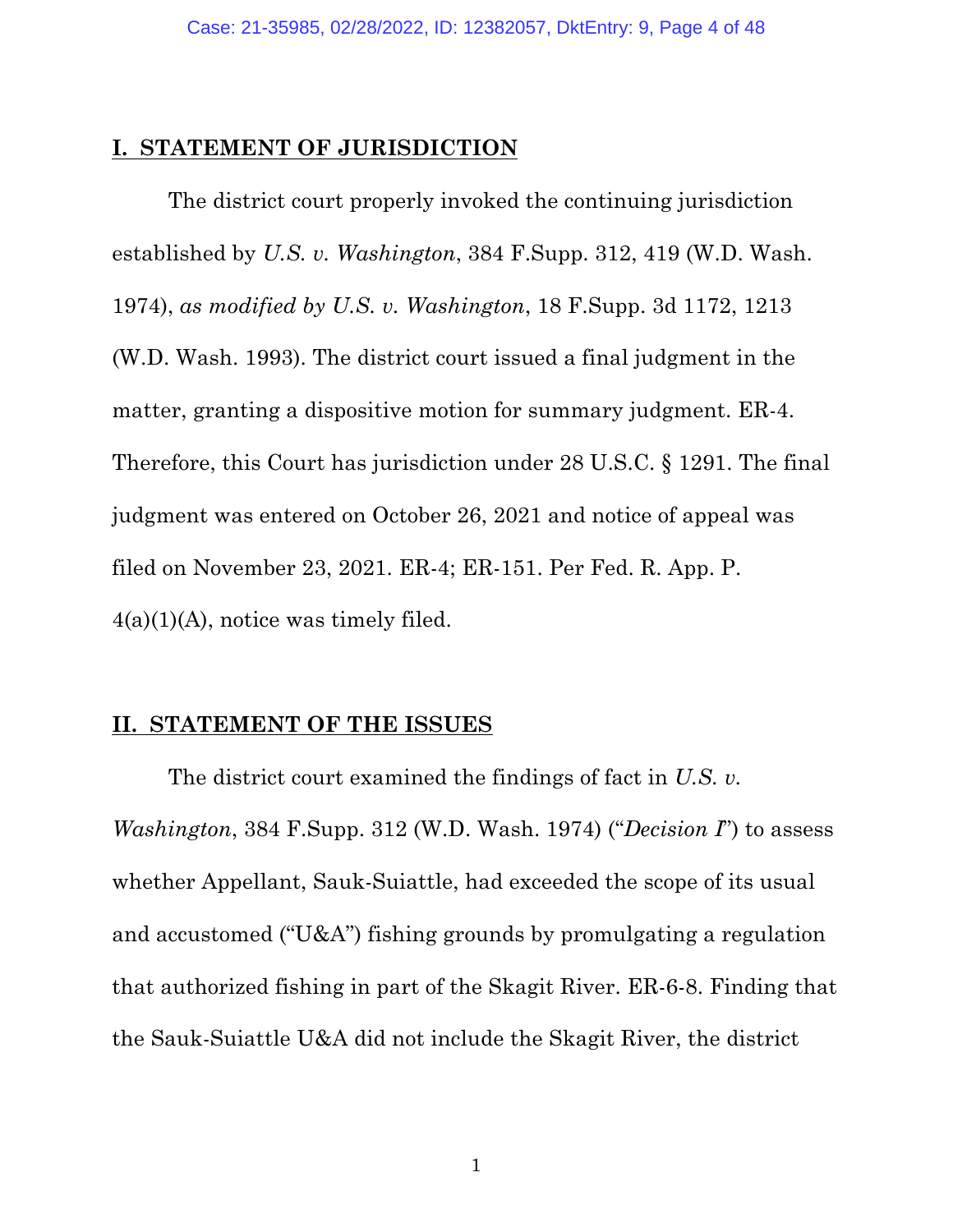<span id="page-4-0"></span>court entered summary judgment in favor of Appellee, Upper Skagit. ER-11-17; ER-4. This appeal presents the following questions:

- 1. Whether the district court erred in finding Judge Boldt's description of the Sauk-Suiattle U&A unambiguous given this Court's instructions that *Decision I* is to be analyzed in its entirety and in light of the record before Judge Boldt which included evidence that: the Sauk-Suiattle had a village at the confluence of the Sauk and Skagit rivers, they fished where they lived, and the Skagit River is the natural connector between their established fishing grounds.
- 2. Whether the district court erroneously granted summary judgment by failing to consider the evidence before Judge Boldt that the Sauk-Suiattle lived, traveled on, and fished in the Skagit River.

### **III. STATEMENT OF THE CASE**

The Skagit River begins its 150-mile long journey in British Columbia, winding through the Cascade mountain range before emptying into Skagit Bay on the western coast of Washington state.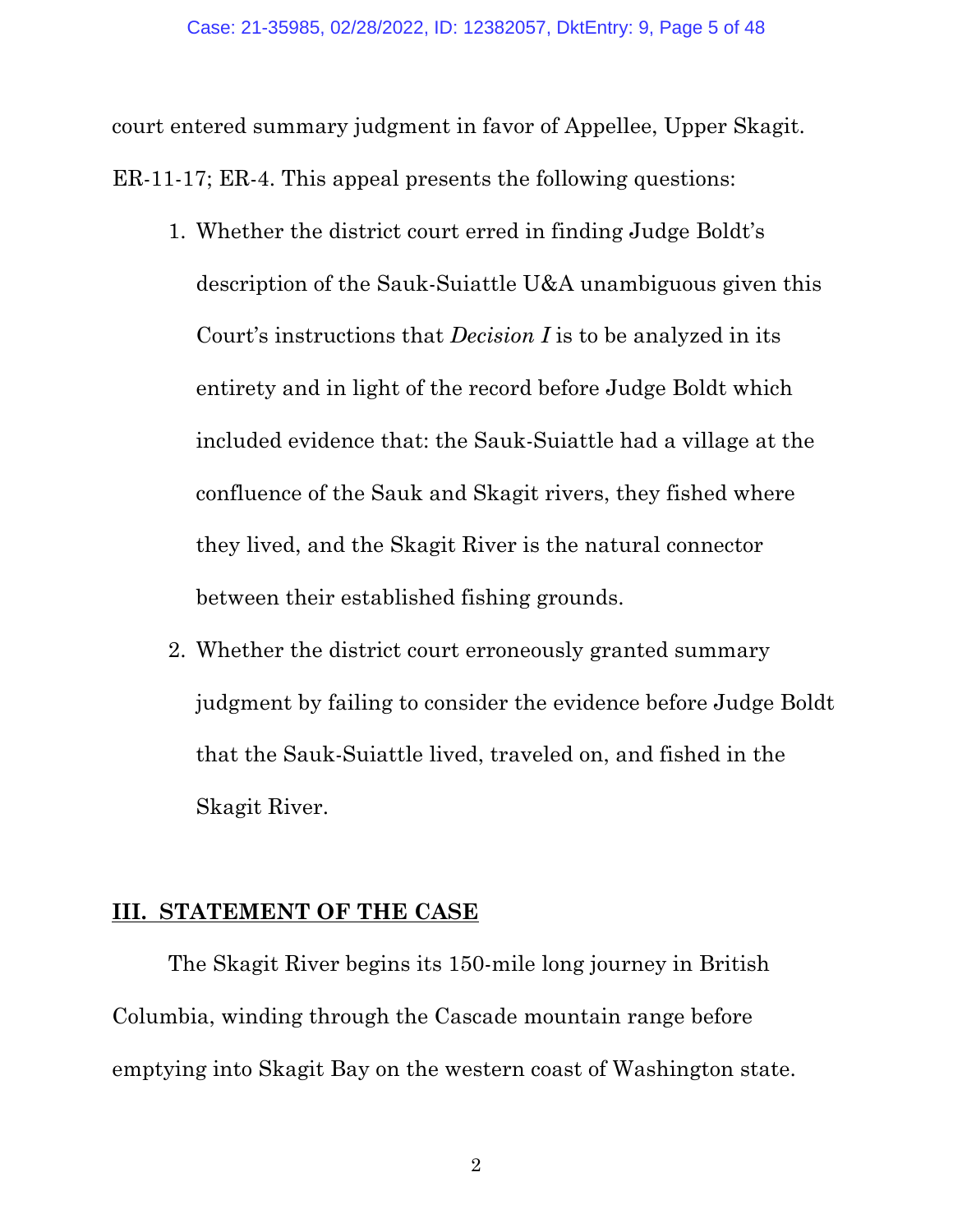<span id="page-5-0"></span>Several other sizeable rivers in the region flow into the Skagit, including the Cascade, Sauk, and Baker rivers. The area where these tributaries join the Skagit River has been the traditional home and fishing grounds of the Sauk-Suiattle Indian Tribe ("Sauk-Suiattle"). *U.S. v. Washington*, 384 F.Supp. 312, 376 ¶131 (W.D. Wash. 1974) ("The usual and accustomed fishing places of the Sauk River Indians at the time of the treaty included [the] Sauk River, Cascade River [and] Suiattle River. . ."). *See also*, ER-145 ("The principal fisheries of the Sakhumehu were the headwaters of the Skagit River including the Baker River, Sauk River, and the smaller creeks which belonged to that water system.").

### **A. The Sauk-Suiattle traditionally lived, fished, and traveled along the Skagit River.**

The Sauk-Suiattle are descendants of the Sakhumehu, who resided in the upper reaches of the Skagit river system and along its headwaters when the Treaty of Point Elliott was signed. *See generally*, *U.S. v. Washington*, 384 F.Supp. at 375-76. A Sakhumehu village was located at the confluence of the Sauk and Skagit rivers. *Id*. citing Ex. USA-58. The Sauk-Suiattle also lived "up and down" the Skagit River. ER-71. The Sauk-Suiattle covered a wide territory, travelling from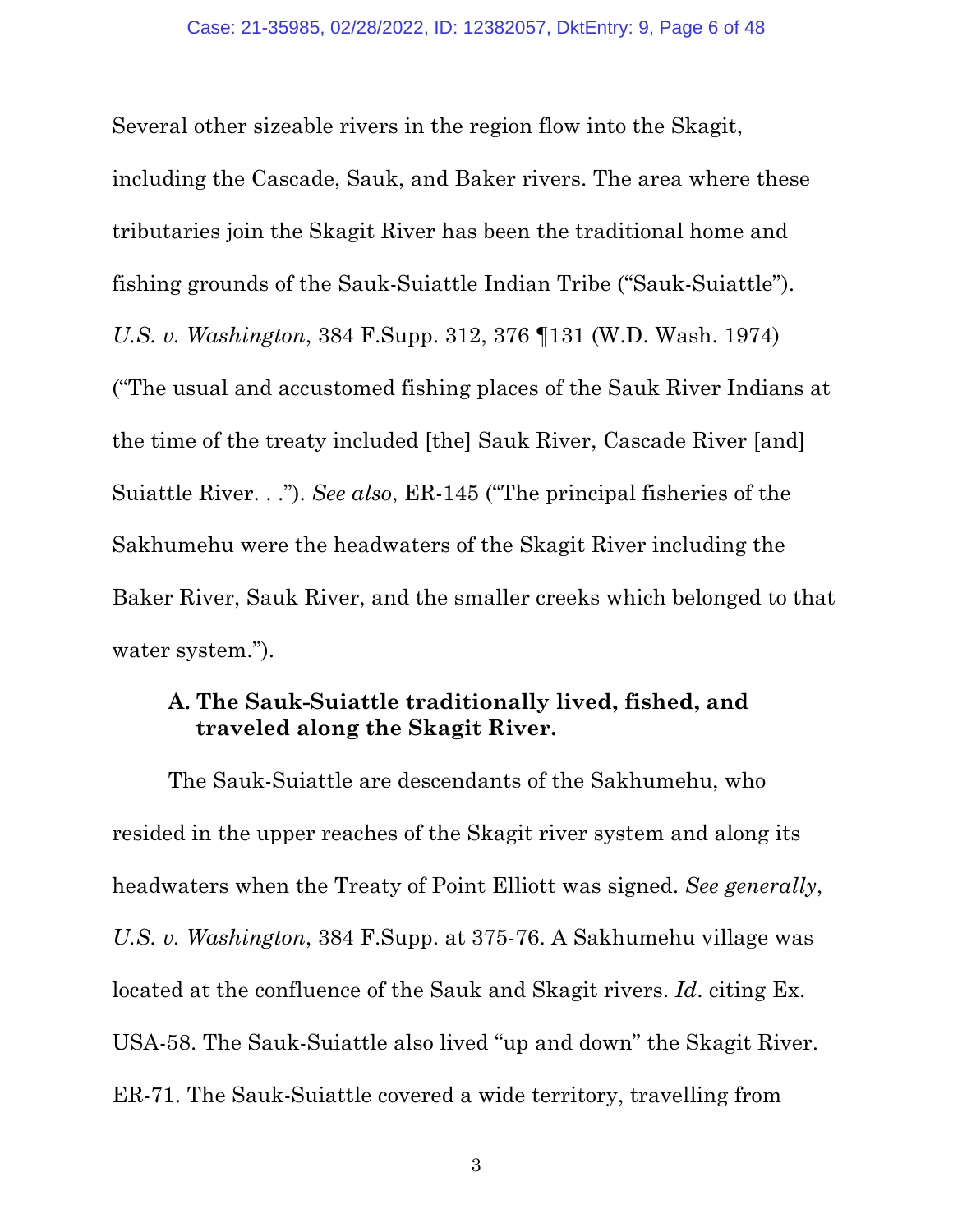fishing sites along the Sauk and Suiattle rivers upriver to the Cascade River to fish. ER-96. From as far upriver as the Cascade, they would travel down to the coast to procure shellfish unavailable in the rivers. Id. There is evidence that during treaty times, the tribe traveled the waterways all the way to Skagit Bay, and that "the beaches around Tulalip were a favorite resort." *Id*.

Tribes native to western Washington typically lived near waterways which they used for travel and fishing. ER-111. This is, in part, due to the near impassibility of the dense forest and mountain ranges at the time. ER-110. By comparison, the "sea and waterways provided major advantages to Indian existence." ER-111. Travel was not unlimited, however: the Sauk-Suiattle were effectively "cut off from the coast during the winter season." ER-93. As an example of this, Sauk-Suiattle who wanted to travel to the reservations on the coast post-Treaty were stymied by the frozen rivers and had to wait for the thaw. ER-90.

Although recognized as a separate and distinct entity from other tribes, members of the Sauk-Suiattle tribe inter-married and had extended familial relationships with the Upper Skagit and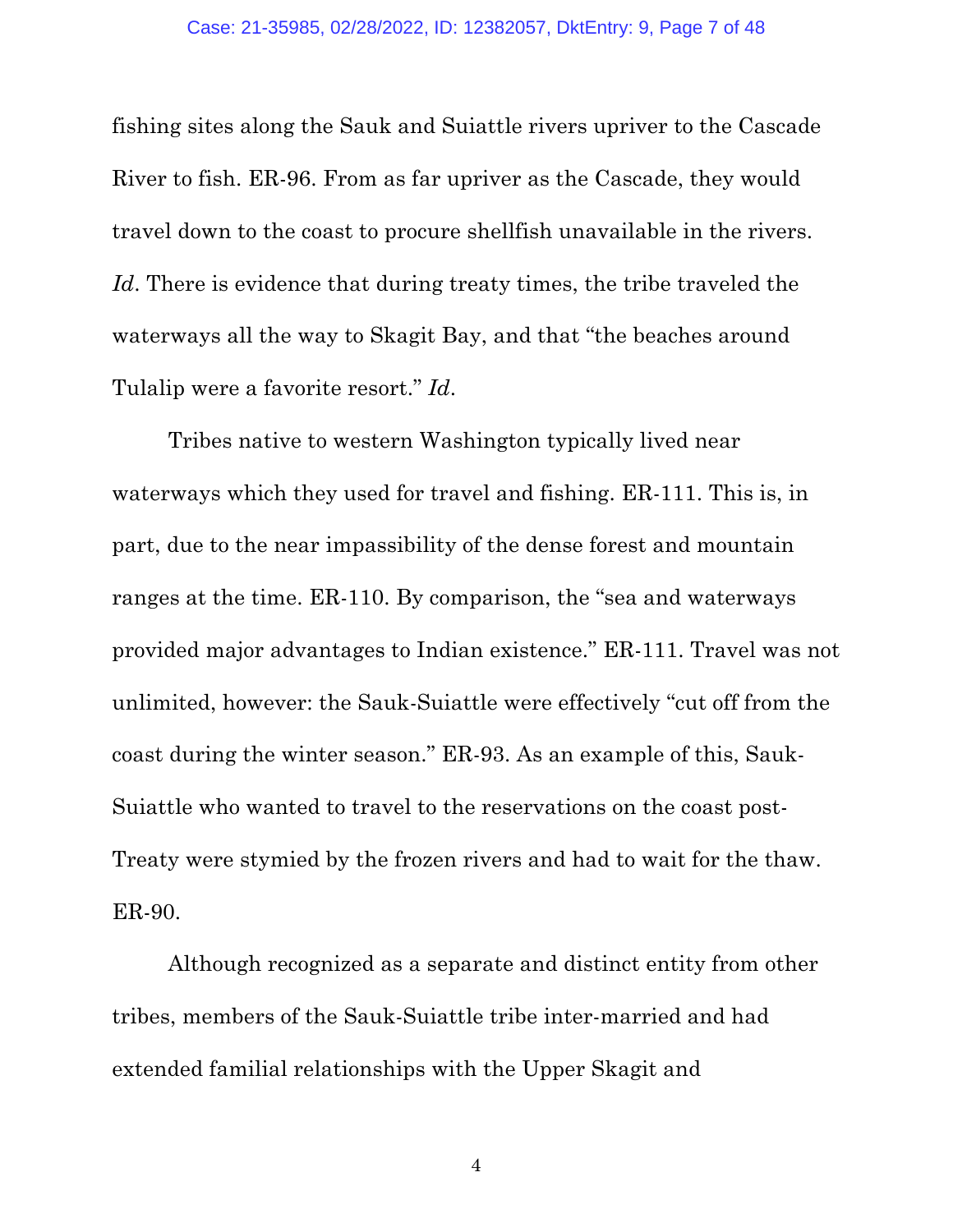<span id="page-7-0"></span>Stillaguamish. *U.S. v. Washington*, 384 F.Supp. at 376, ¶129. ER-92. These relationships played a key part in fishing rights: "[p]eople moved about to resource areas where they had use rights based on kinship or marriage. Such rights were clear cut and important in native society. . . ." ER-115. Natives to the region would move with the salmon harvest, traveling to wherever the fish were. *See, U.S. v. Washington*, 384 F.Supp. at 352-3 ¶¶10, 13 ("Like all fishermen, they shifted to those locales which seemed most productive at any given time . . . Indian fishermen shifted to those locales which seemed most productive at any given time. . ."). Use of these productive fishing sites was based in part on familial relationships, such as the intermarriages between the tribes. *Id*. at 351 [4] ("People moved about to resource areas where they had use patterns based on kinship or marriage."). ER-115.

## **B. Judge Boldt determined the Sauk-Suiattle lived and traveled along the Skagit River when he described the tribe's U&A.**

In *U.S. v. Washington,* Judge Boldt affirmed this history of the Sauk-Suiattle in the findings of fact and conclusions of law. *U.S. v. Washington*, 384 F.Supp. at 375-76. He concluded that there was a Sakhumehu village located at the confluence of the Sauk and Skagit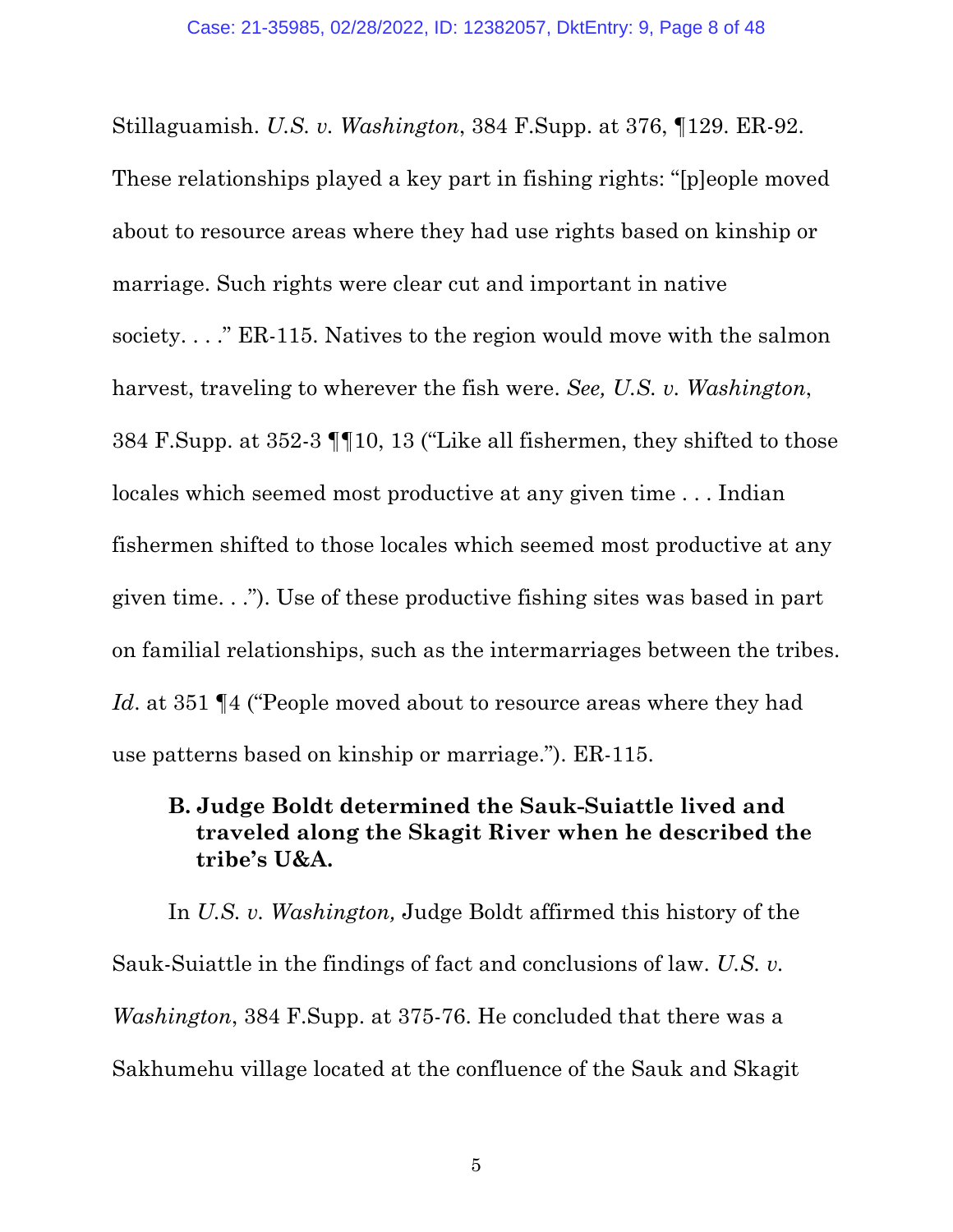rivers. *Id*. ¶129. The map he cited to in support of this finding shows the village nestled between the west bank of the Sauk River and the southern bank of the Skagit River. *Id*. (citing USA-58).1



Judge Boldt also determined that the Sauk-Suiattle U&A contained two of the major tributaries to the Skagit River: the Sauk River and Cascade River. *Id*. ¶131. The Skagit connects these tributaries and borders the historic location of the Sakhumehu village.

<sup>&</sup>lt;sup>1</sup> The image produced here is a version of USA-58 that has been enhanced for the Court's convenience to better show the area in question. The original image can be found at ER-77.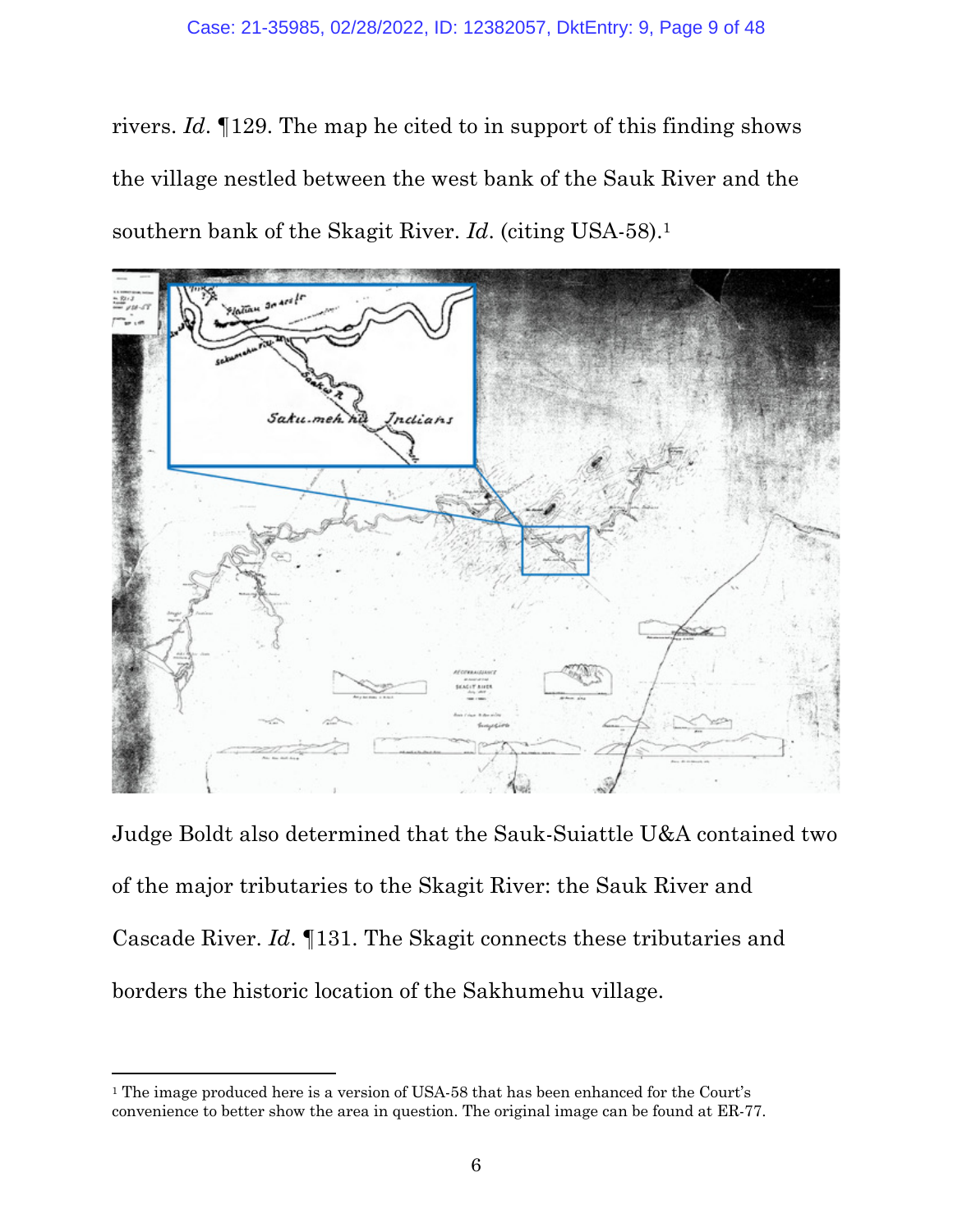<span id="page-9-0"></span>Additionally, Judge Boldt found that the Sauk-Suiattle "procured salmon and steelhead in their upriver region and also traveled to the saltwater to procure marine life unavailable in their own territory." *Id*. at 376 ¶132. Judge Boldt found that the tribe's U&A "included Sauk River, Cascade River, Suiattle River and the following creeks which are tributary to the Suiattle River— Big Creek, Tenas Creek, Buck Creek, Lime Creek, Sulphur Creek, Downey Creek, Straight Creek, and Milk Creek. Bedal Creek, tributary to the Sauk River, was also a Sauk fishing ground." *Id*. ¶131.

# **C. The Upper Skagit disputes Sauk-Suiattle's claim to fishing rights on the Skagit River.**

Using its inherent authority to promulgate regulations within its territory, the Sauk-Suiattle issued fishing regulations on September 24, 2020 permitting the harvest of Coho in two areas where the Sauk-Suiattle had regularly fished prior to the Treaty:

- 1. Area 78P: Cascade River from confluence to just above bridge crossing Cascade River on Rockport-Cascade Road.
- 2. Area 78D: Skagit River from 100 yards upstream of the Cascade River Road Bridge downstream to Rocky Creek just above Illaboot Creek Complex.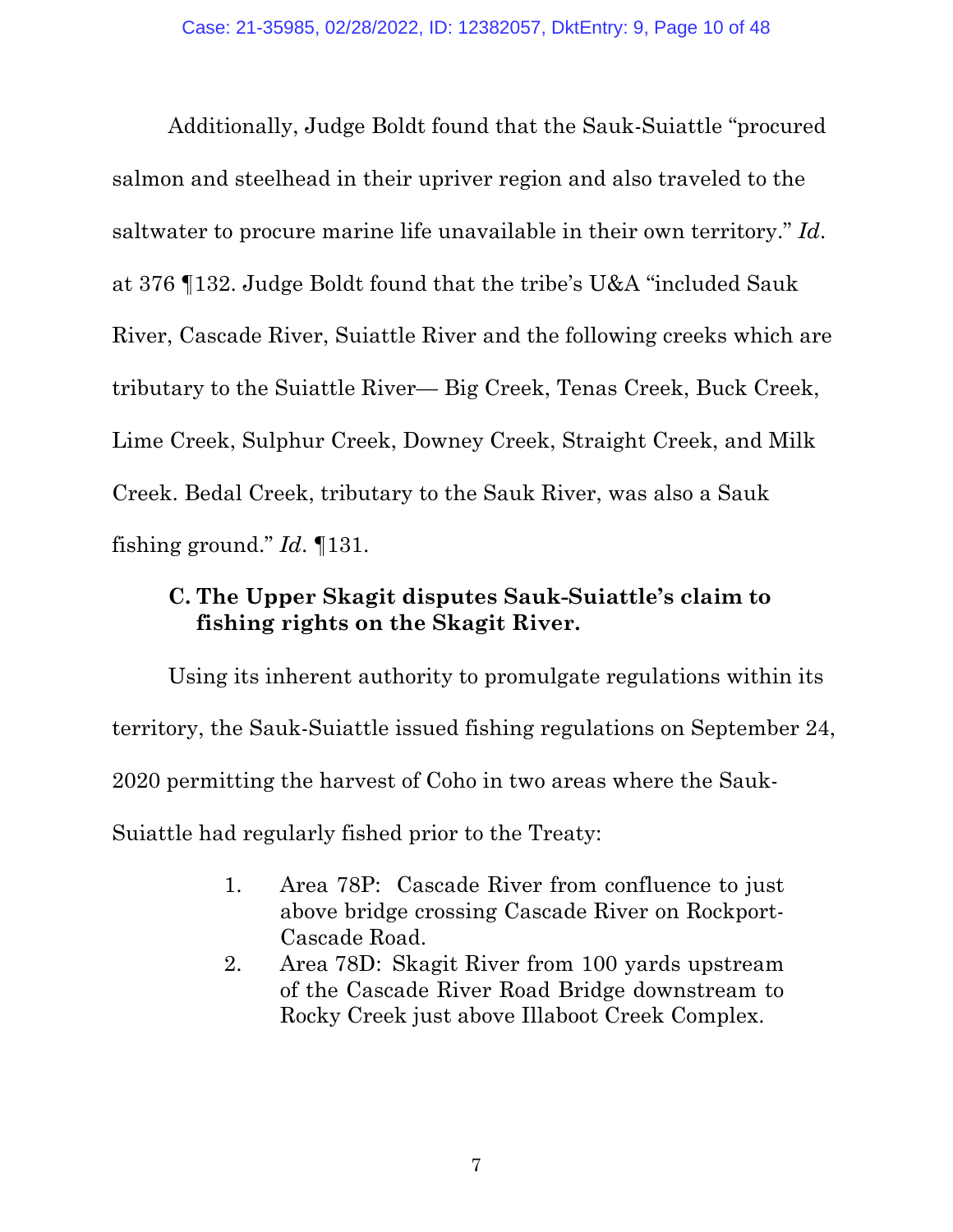ER-56. The only area contended in this proceeding is the area described in 78D. ER-26-27 ("Upper Skagit's RFD and motion for summary judgment do not concern the part of Sauk's regulation which authorized fishing in the 'Cascade River from confluence' and up the Cascade River. Rather, both address the second provision of Sauk's regulation, purporting to authorize treaty fishing 'in' the Skagit."). This area encompasses a portion of the Skagit River that runs downstream from the Cascade River, stopping well short of the Sauk River (the Illaboot Creek complex is roughly halfway between the Cascade and Sauk rivers).

On September 29, 2020 the three Skagit River tribes held a meet and confer, which was unsuccessful in reaching an agreement. ER-52. Immediately thereafter, Upper Skagit moved to open a new subproceeding under paragraph 25(b)(7) of the continuing injunction. *U.S. v. Washington*, 18 F.Supp. 3d 1172, 1215 (W.D. Wash. 1993). Upper Skagit requested a declaration that Sauk-Suiattle has no adjudicated U&A in the Skagit River and that therefore, the regulation violated Judge Boldt's decree. ER-42.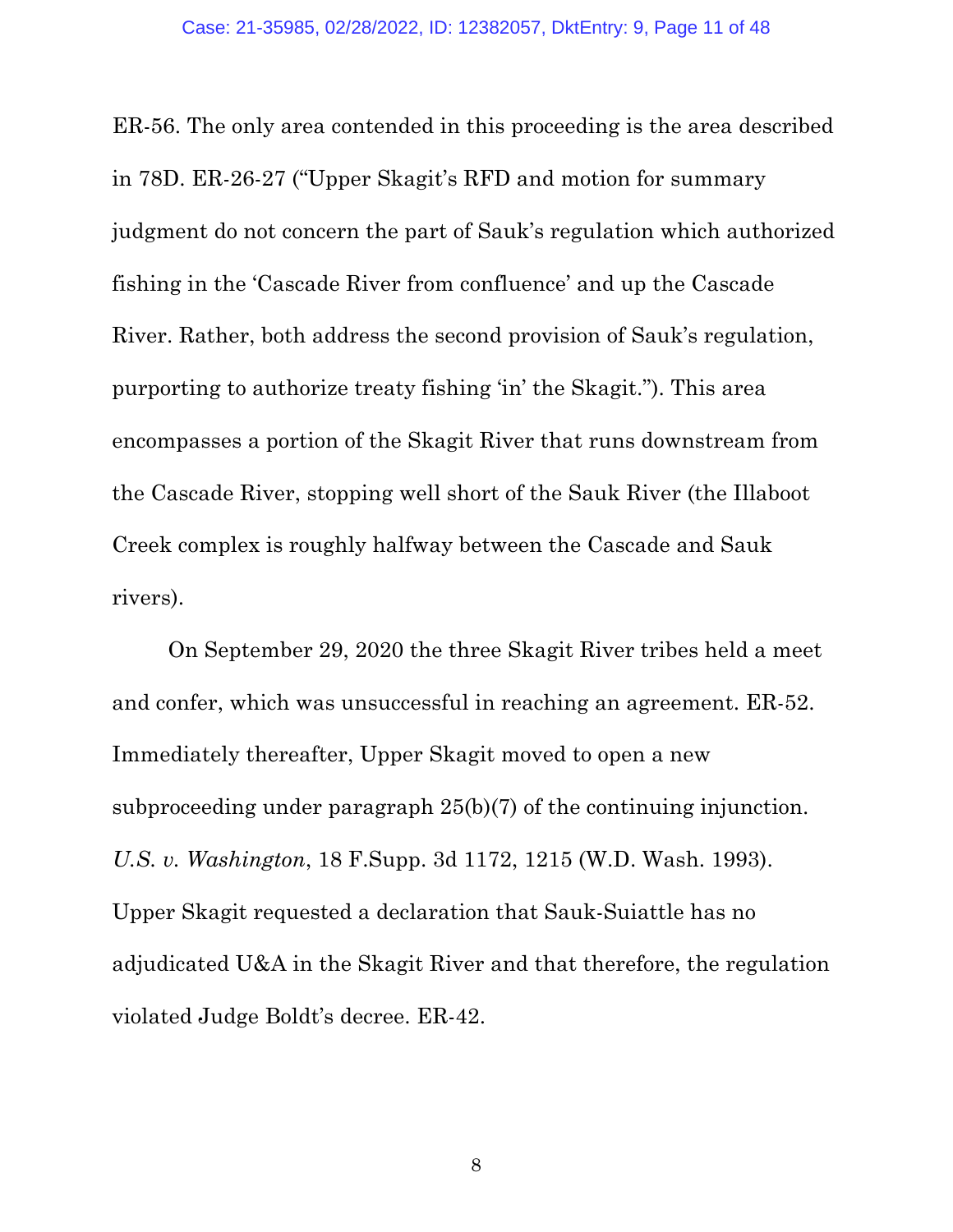<span id="page-11-0"></span>Upper Skagit filed a motion for temporary restraining order which was denied. ER-44. Upper Skagit moved for a summary judgment finding that the Sauk-Suiattle's U&A did not include any part of the Skagit River. ER-32. The district court granted Upper Skagit's motion, summarily concluding that the Sauk-Suiattle's U&A did not include the Skagit River. ER-13-17. The district court held: "the Court is left to conclude that there was no evidence of Sauk-Suiattle fishing on the Skagit River before Judge Boldt and that the only viable conclusion is that Judge Boldt intentionally omitted the Skagit River from the Sauk-Suiattle U&A." ER-17. Sauk-Suiattle now appeals.

### **IV. SUMMARY OF ARGUMENT**

Ambiguity exists as to the scope of the Sauk-Suiattle U&A. Judge Boldt's omission of the Skagit River from a single finding of fact conflicts with several other findings made by Judge Boldt in the same section of *Decision I*, some of which include reference to the Skagit River. This contrast creates an ambiguity. While the district court did consider the record before Judge Boldt, it did so without consideration of the other relevant findings regarding the Sauk-Suiattle.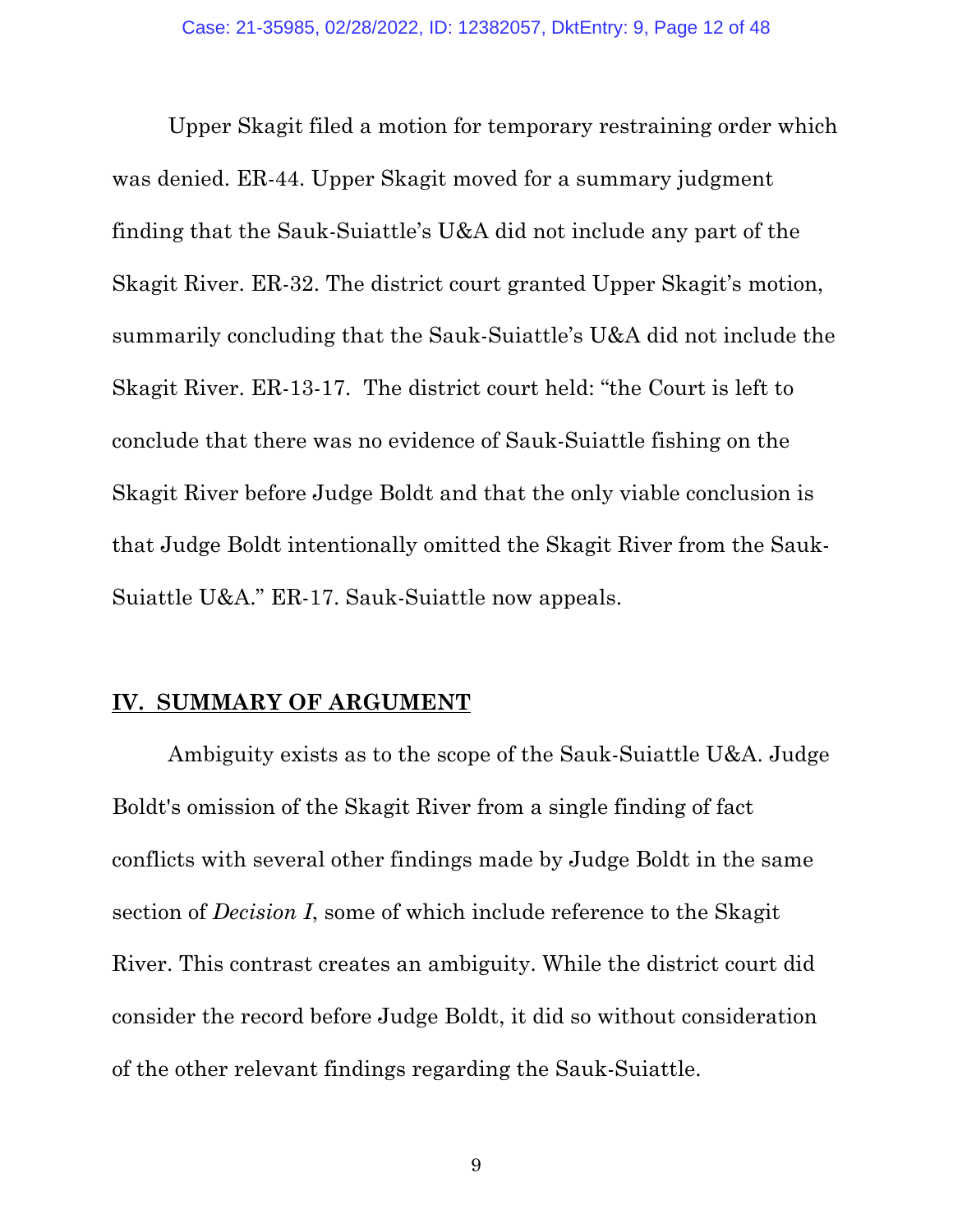<span id="page-12-0"></span>The intended scope of the Sauk-Suiattle Indian Tribe's adjudicated U&A may be confirmed and clarified by the expert reports, written testimony, and trial testimony that Judge Boldt cited with approval in his findings of fact. Examination of these materials provides evidence that the Sauk-Suiattle not only traveled on the Skagit River, but fished in the river as well. This surpasses the requirement for inclusion of the Skagit River in the Sauk-Suiattle U&A. *Tulalip Tribes v. Suquamish Indian Tribe*, 794 F.3d 1129, 1133-35 (9th Cir. 2015) ("*Tulalip Tribes*").

#### **V. STANDARD OF REVIEW**

A grant or denial of summary judgment is reviewed de novo. *United States v. Washington*, 853 F.3d 946, 961–62 (9th Cir. 2017) (citation omitted). "This court must determine, viewing the evidence in the light most favorable to the appellants, whether there are any genuine issues of material fact and whether the district court correctly applied the substantive law." *U.S. v. Muckleshoot Indian Tribe*, 235 F.3d 429, 432 (9th Cir. 2000) (citation omitted).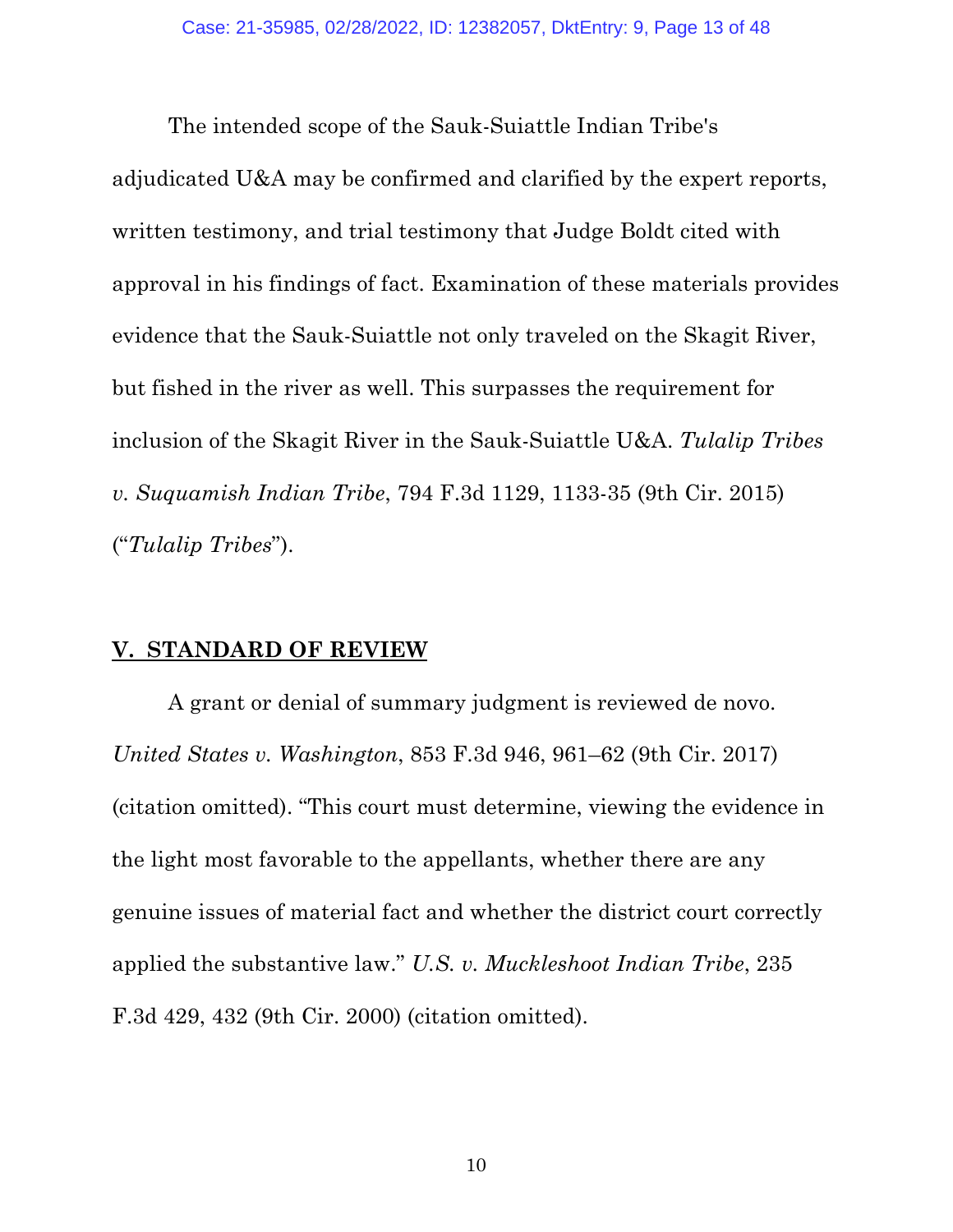#### <span id="page-13-0"></span>**VI. ARGUMENT**

In his landmark decision, Judge Boldt determined the rights of tribes that were parties to the Treaty of Point Elliott to take anadromous fish outside of their reservation boundaries. He found that these rights were geographically limited to a treaty tribe's "usual and accustomed places" ("U&A") where they had historically fished. *Tulalip Tribes*, 794 F.3d at 1131 (citing *U.S. v. State of Washington*, 384 F.Supp. 312, 407 (W.D. Wash. 1974)). The tribes' U&As were found to be "every fishing location where members of a tribe customarily fished from time to time at and before treaty times, however distant from the then usual habitat of the tribe, and whether or not other tribes then also fished in the same waters. . . ." *U.S. v. Washington*, 384 F. Supp 312, 332 (W.D. Wash. 1974). Such locations were reserved to the treaty tribes and constituted areas where a given tribe had a present-day right to take fish. *Id*. *Decision I* also included a permanent injunction permitting the parties to invoke the continuing jurisdiction of the court to determine whether or not the "actions, intended or effected by any party" conformed to the decision and/or the injunction. *U.S. v. Washington*, 384 F.Supp. at 419. This process was later formalized and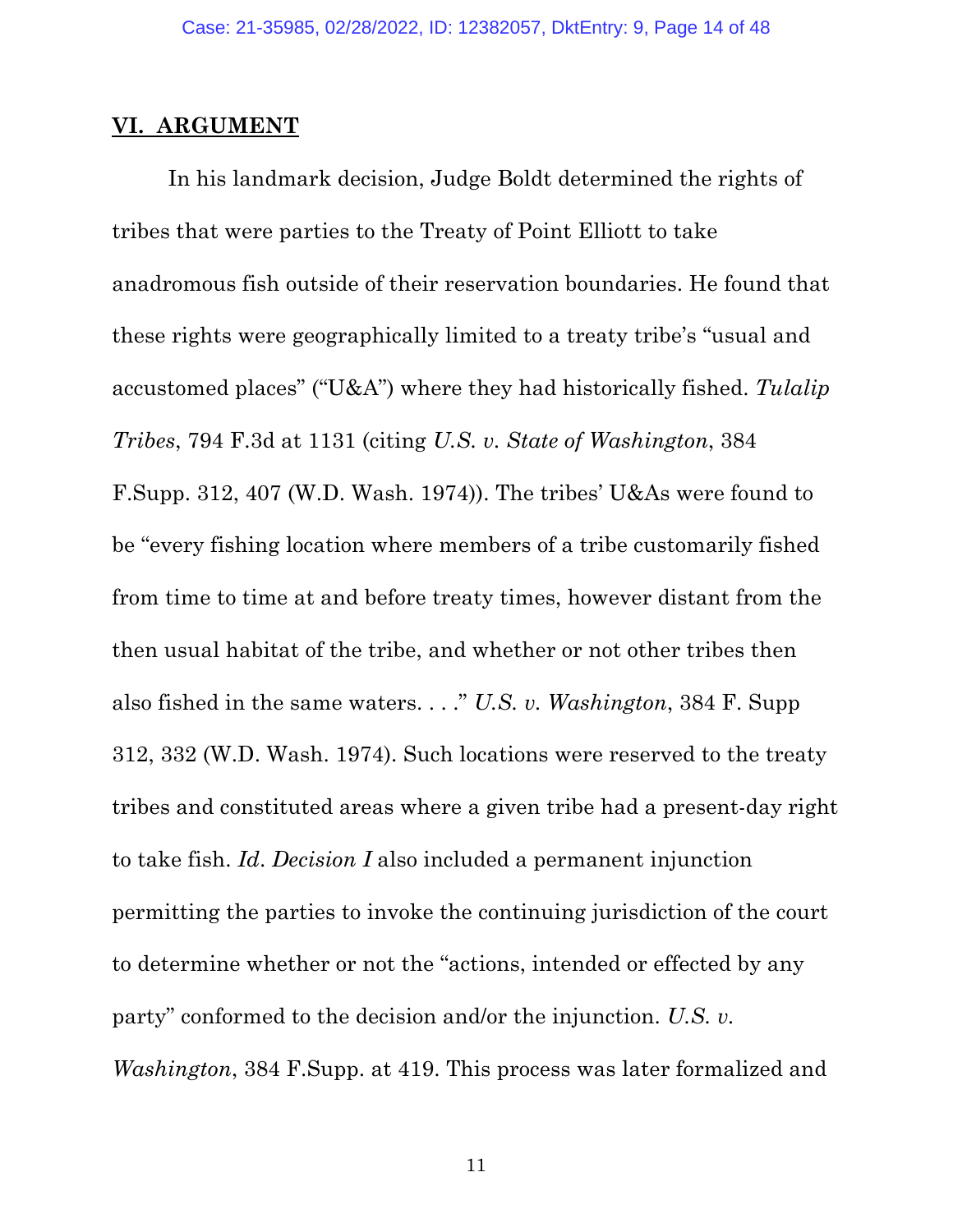<span id="page-14-0"></span>clarified by the district court in a subsequent proceeding. *U.S. v.* 

*Washington*, 18 F.Supp. 3d 1172, 1213 (W.D. Wash. 1993).

# **A. The district court erred in its finding that Judge Boldt's determination of the Sauk-Suiattle U&A lacked ambiguity.**

Upper Skagit invoked the process codified under the permanent injunction to request that the district court determine whether the Sauk-Suiattle fishing regulations were in conformance with *Decision I*. ER-63. The district court employed the two-step analysis required by the *Muckleshoot* trilogy of cases. ER-12. *See, e.g.*, *Upper Skagit Indian Tribe v. Suquamish Indian Tribe*, 871 F.3d 844, 848-49 (9th Cir. 2017). This analysis begins with a determination of whether the description of the U&A in *Decision I* is ambiguous in any way. *Upper Skagit Indian Tribe*, 871 F.3d at 848-49. The second prong of the analysis requires a finding that there was *no evidence* before Judge Boldt indicating that disputed waters were included in the U&A. *Id*. at 848. The district court found the description of the U&A unambiguous. ER-17. The district court's consideration of ambiguity inexplicably overlooked some of the language in *Decision I* as well as key facts that were before Judge Boldt,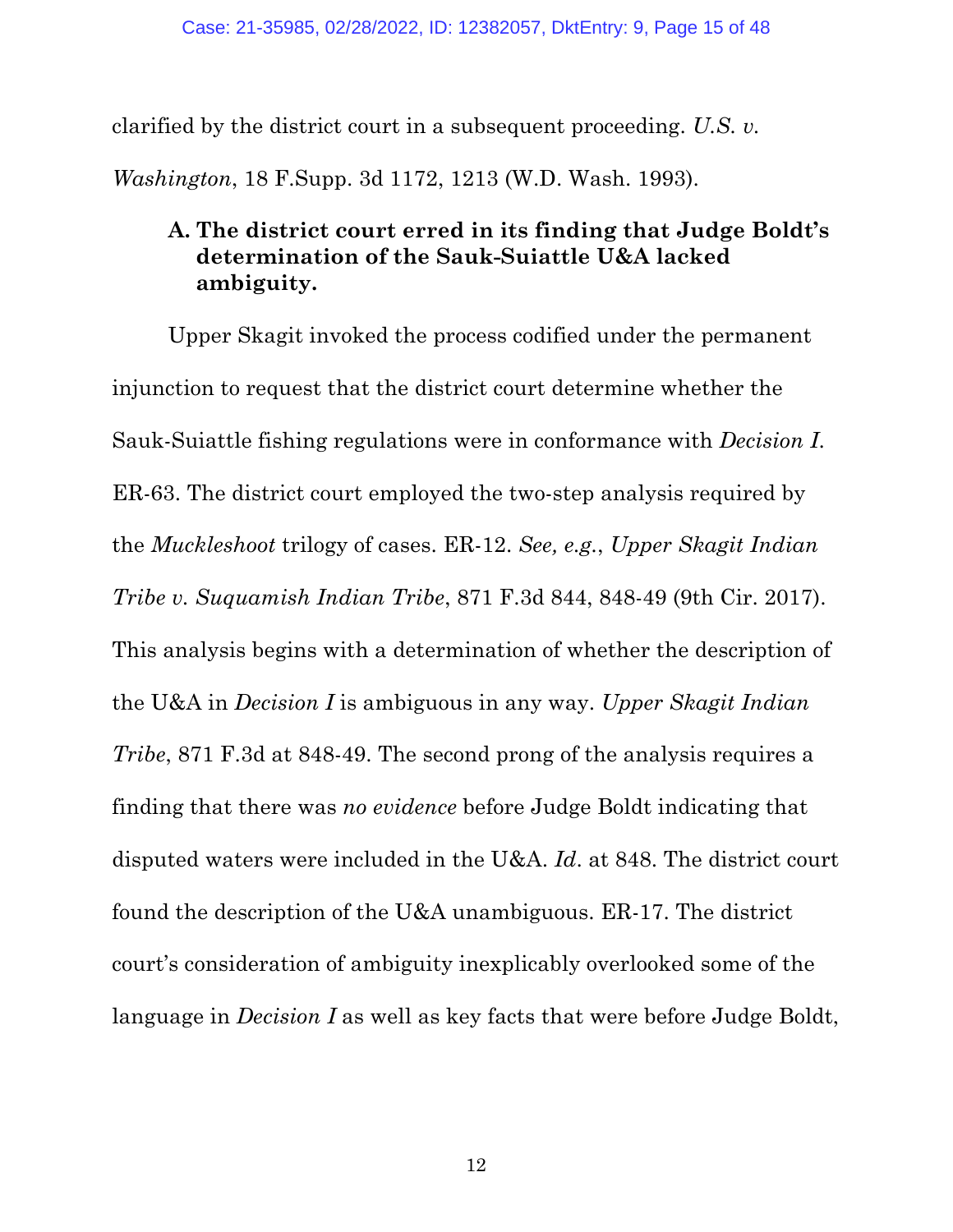<span id="page-15-0"></span>as discussed below. Therefore, the court erred in finding that the U&A was unambiguous.

# **1. The language used in** *Decision I* **gave rise to ambiguity in the description of the Sauk-Suiattle U&A.**

The analysis required by the *Muckleshoot* trilogy asks a court to first examine whether "a [U&A] finding was ambiguous, or [whether] Judge Boldt intended something other than [the text's] apparent meaning." *Tulalip Tribes*, 794 F.3d at 1133 (internal quotation and citations omitted). Ascertaining ambiguity is not as simple as reviewing the language itself: courts may intend something other than the apparent meaning of the text. *U.S. v. Muckleshoot Indian Tribe*, 235 F.3d 429, 433 (9th Cir. 2000) (citing *Muckleshoot Tribe v. Lummi Indian Tribe*, 141 F.3d 1355, 1358 (9th Cir. 1998)). For this reason, facially unambiguous text is only a factor to be considered in analysis. *Id*. *See also*, *Upper Skagit Indian Tribe v. Washington*, 590 F.3d 1020, 1024 (9th Cir. 2010).

Instead, cases interpreting Judge Boldt's decision have found it imperative to consider *Decision I* as a whole when determining ambiguity. This Court has cautioned that debate over ambiguity in a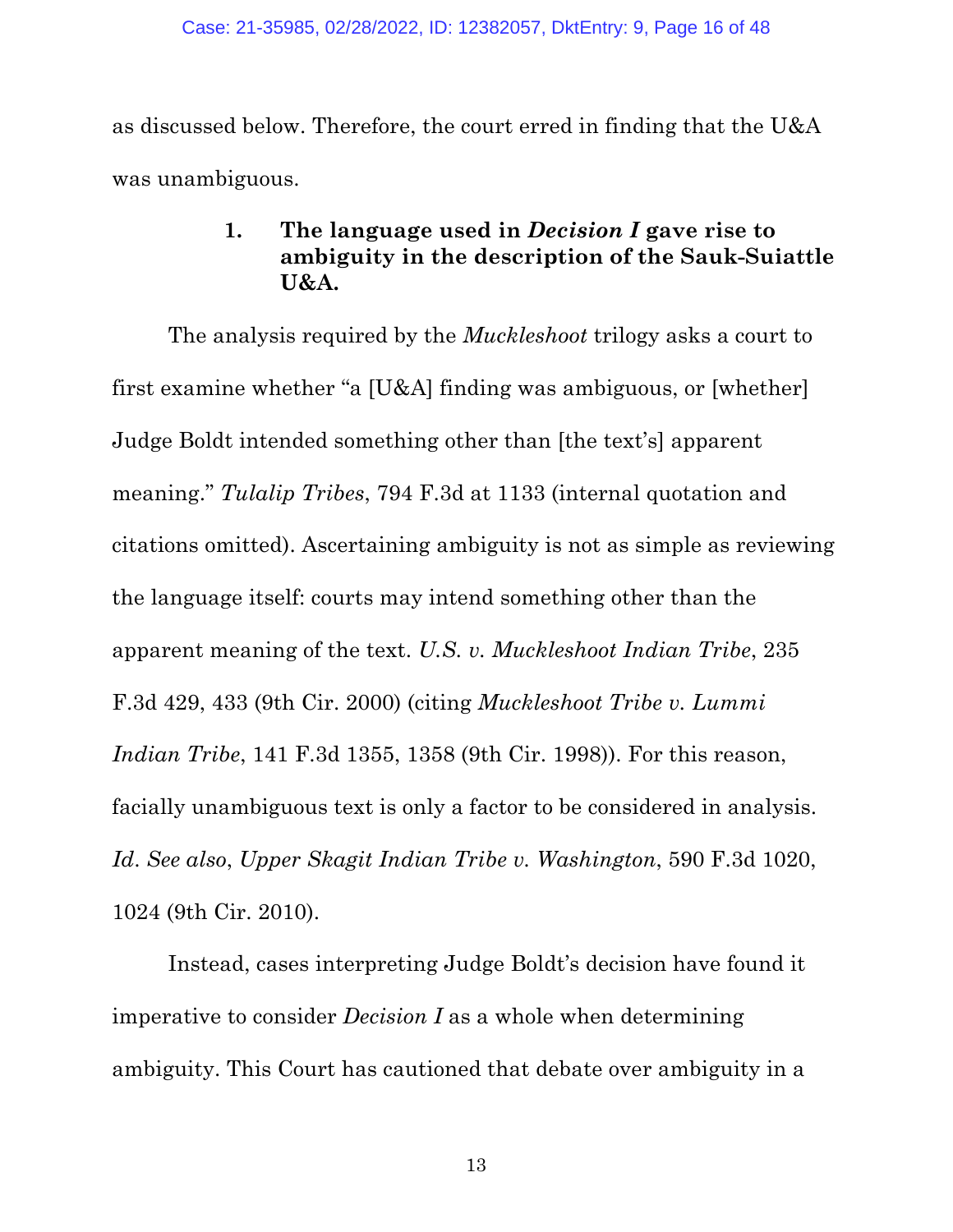particular finding of fact is "largely misdirected" for the simple reason that analysis of the entire decision is necessary "whether the text is unambiguous or not. . . ." *Id*. The district court recognized that "a U&A may be ambiguous as to disputed waters even where the U&A's 'apparent meaning' appears determinative." ER-15 (citing *Tulalip Tribes*, 794 F.3d at 1133). However, even with this consideration in mind, the district court failed to adequately consider the language of *Decision I* in its entirety when analyzing the ambiguity of Sauk-Suiattle's U&A.

The district court focused on the description of the U&A provided by Plaintiffs, to wit: the three rivers and nine creeks listed in Finding of Fact 131 of *Decision I*. *U.S. v. Washington*, 384 F.Supp. at 376 ¶131; ER-13-14. Analyzing these four lines of text in a vacuum, the district court found that they lacked any "geographic anchors" in the Skagit River and appeared to unambiguously omit the Skagit River. ER-13-14. However, because this analysis focused on a single finding of fact alone, devoid of the context of the rest of *Decision I*, it necessarily failed to consider the references to the Skagit River that appear in the three other findings of fact concerning the Sauk-Suiattle.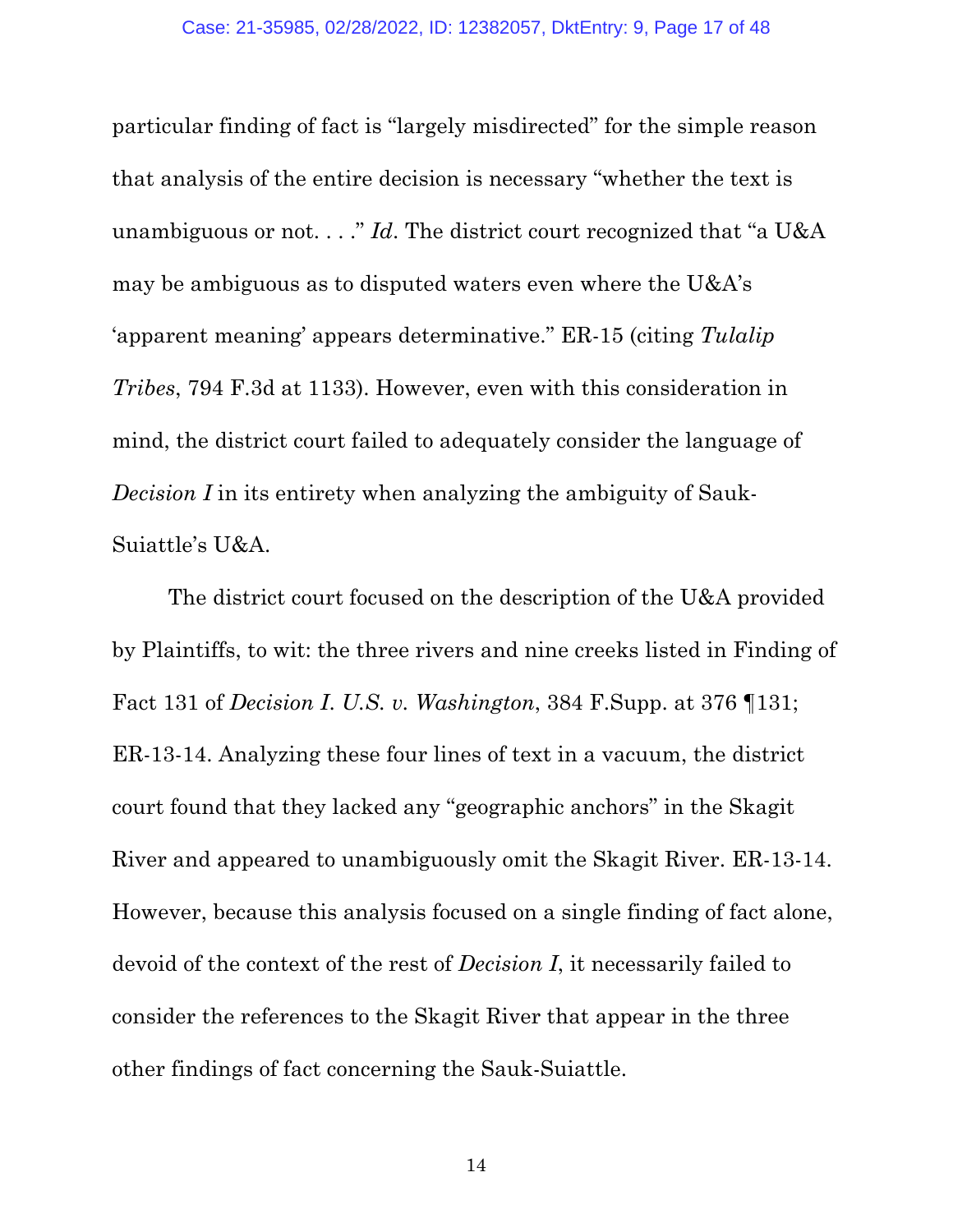Judge Boldt made a finding of fact that "a Sakhumehu village was located at the confluence of the Sauk and Skagit Rivers." *U.S. v. Washington*, 384 F.Supp. at 375-76. This finding was supported by a citation to exhibit USA-58: a map which shows a Sakhumehu village that is bordered to the north by the Skagit River and the east by the Sauk River. *Id*. ER-77. Beyond this specific finding, Judge Boldt described the historic residence of the Sauk-Suiattle as "the upper reaches of the Skagit River system." *U.S. v. Washington*, 384 F.Supp. at 375, ¶129.

The designation of the whole river "system" is pertinent in light of Dr. Lane's explanation in USA-20 that "Indian fisheries existed at all feasible places along a given drainage system from the upper reaches of the various tributary creeks and streams, down the main river system to the saltwater." ER-128-129. This analysis was incorporated into Judge Boldt's Finding of Fact 13. *U.S. v. Washington*, 384 F.Supp. at 353, ¶13. The designation of the Skagit River system is even more important given the language in Finding of Fact 132, that the Sauk-Suiattle "traveled to the saltwater to procure marine life unavailable in their own territory." *Id*. at 376, ¶132. Connecting Dr. Lane's historical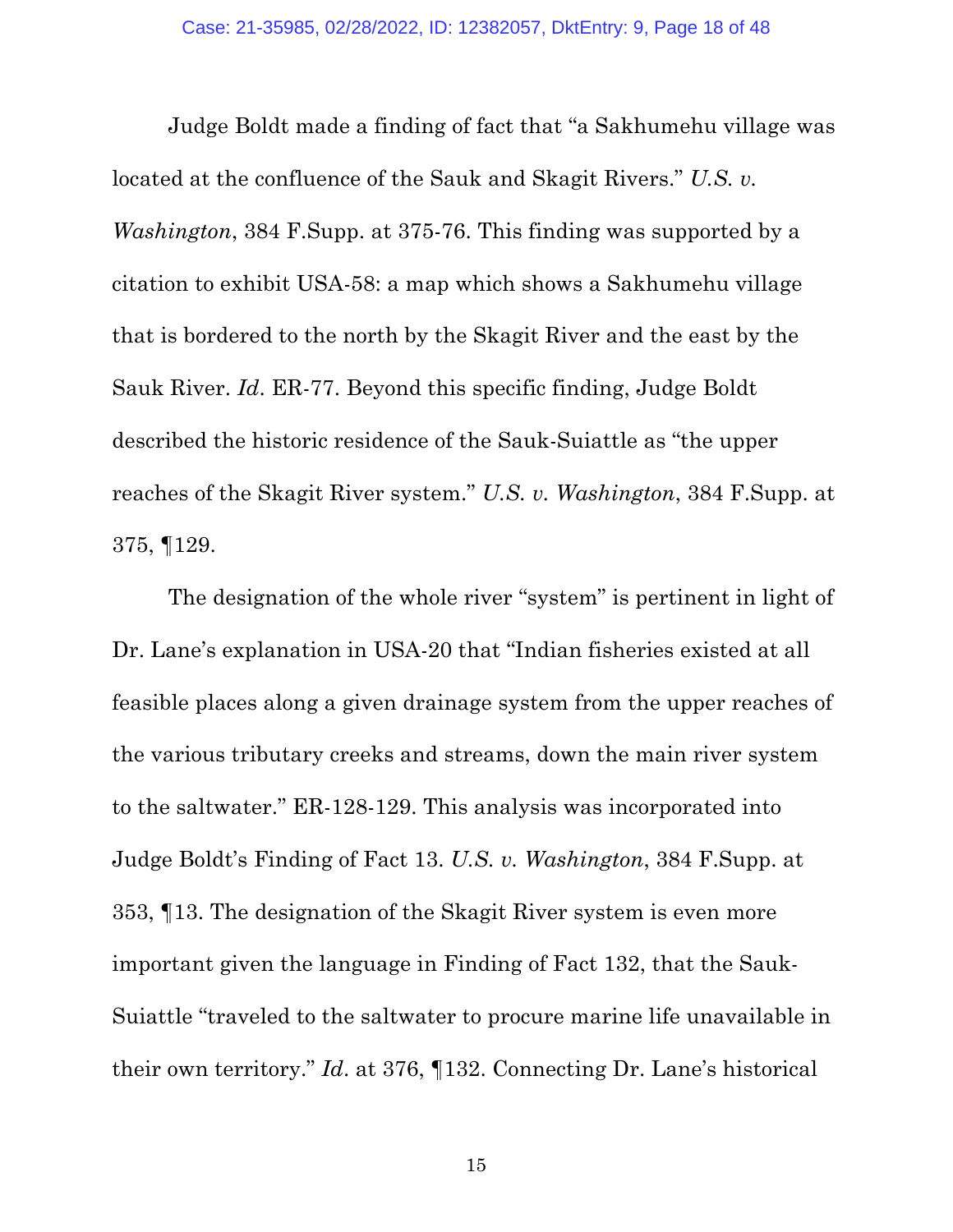analysis with the acknowledgement by Judge Boldt of Sauk-Suiattle's travel to the saltwater, it stands to reason that the "Skagit River system" referenced in the very first line of Judge Boldt's findings on the Sauk-Suiattle includes the Skagit River itself.

Focused only on a single paragraph of *Decision I*, the district court found that the description of the Sauk-Suiattle's U&A "omits mention of the Skagit River." ER-13. Such focused analysis of a single finding of fact is "misdirected" as the entire decision must be considered. *Muckleshoot Indian Tribe*, 235 F.3d at 433 (9th Cir. 2000). Were it considered, the district court would have seen that the Skagit River is mentioned explicitly twice in the description of the Sauk-Suiattle's pretreaty homeland. It is also implicated in the finding that Sauk-Suiattle "traveled to the saltwater" as it would have been the most natural route and means by which to travel to the coast. Failing to explicitly mention the Skagit River in Finding of Fact 131 while mentioning it elsewhere in the description of Sauk-Suiattle territory creates an ambiguity that the district court overlooked by confining its analysis to a single finding of fact.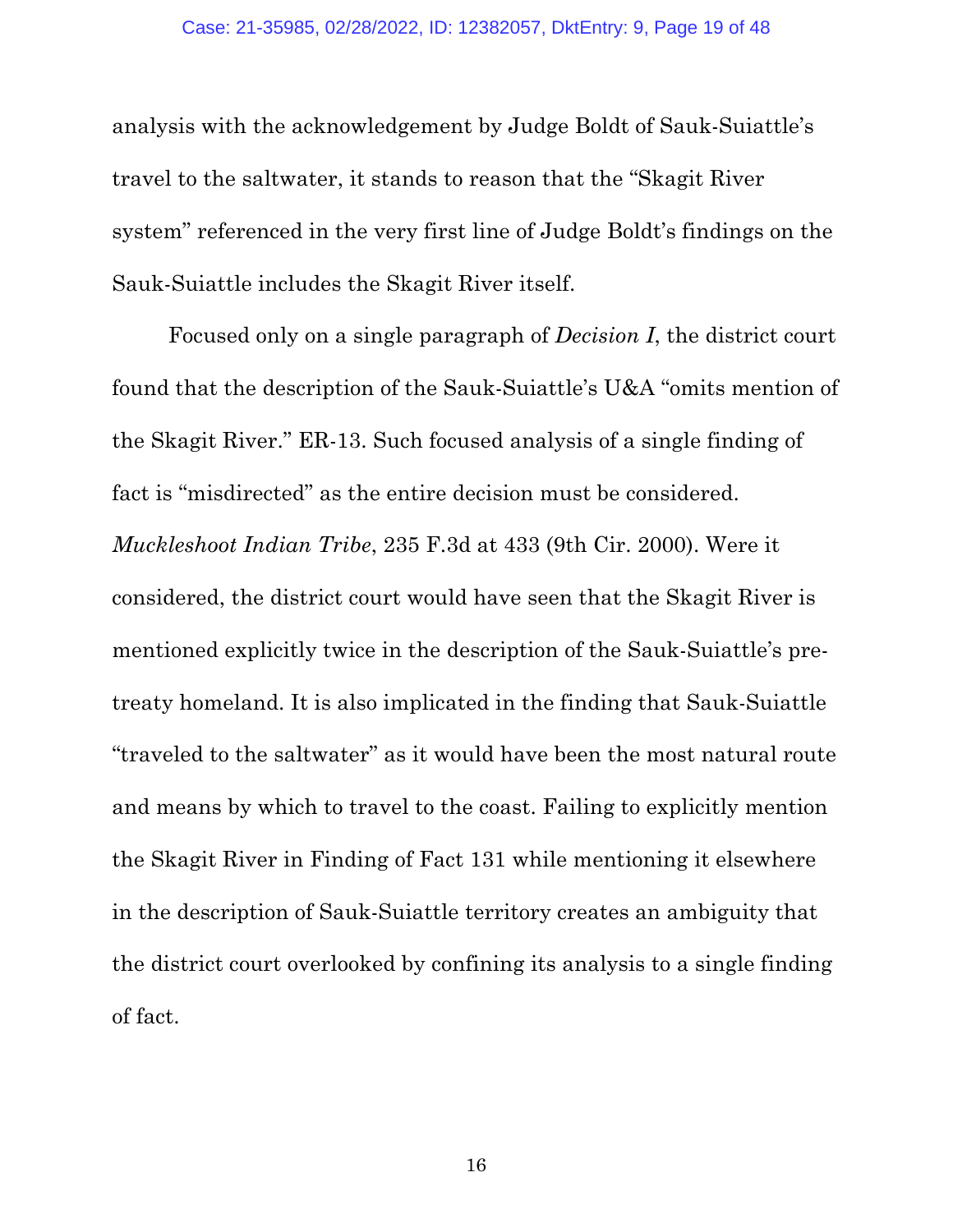## **2. The description of Sauk-Suiattle's U&A was ambiguous considering the facts before Judge Boldt.**

<span id="page-19-0"></span>This Court has long held that the "language of the court must be read in light of the facts before it." *Muckleshoot Indian Tribe*, 235 F.3d at 433 (citing *Julian Petroleum Corp. v. Courtney Petroleum Co.*, 22 F.2d 360, 362 (9th Cir. 1927)). As has been reiterated throughout proceedings adjudicating the fishing rights delineated in *Decision I*, the evidence that was before Judge Boldt is highly relevant to determining the intent behind his language. *See, e.g.*, *Id*.; *United States v. Lummi Nation*, 876 F.3d 1004, 1009 (9th Cir. 2017) ("The better approach is to construe Judge Boldt's language in light of the available evidence."). This Court's previous examination of *Decision I* in *U.S. v. Muckleshoot Indian Tribe* is instructive. 235 F.3d at 433-34 (9th Cir. 2000). There, the Court examined whether the seemingly unambiguous descriptor "Puget Sound" was meant to encompass the whole Sound, or a more restrictive area. *Id*. at 432. The Court turned to the four documents referenced in the finding at issue. *Id*. at 434. Finding that those exhibits contained reference to Muckleshoot travel to Elliott Bay, but nowhere else in Puget Sound, the Court concluded that although Judge Boldt's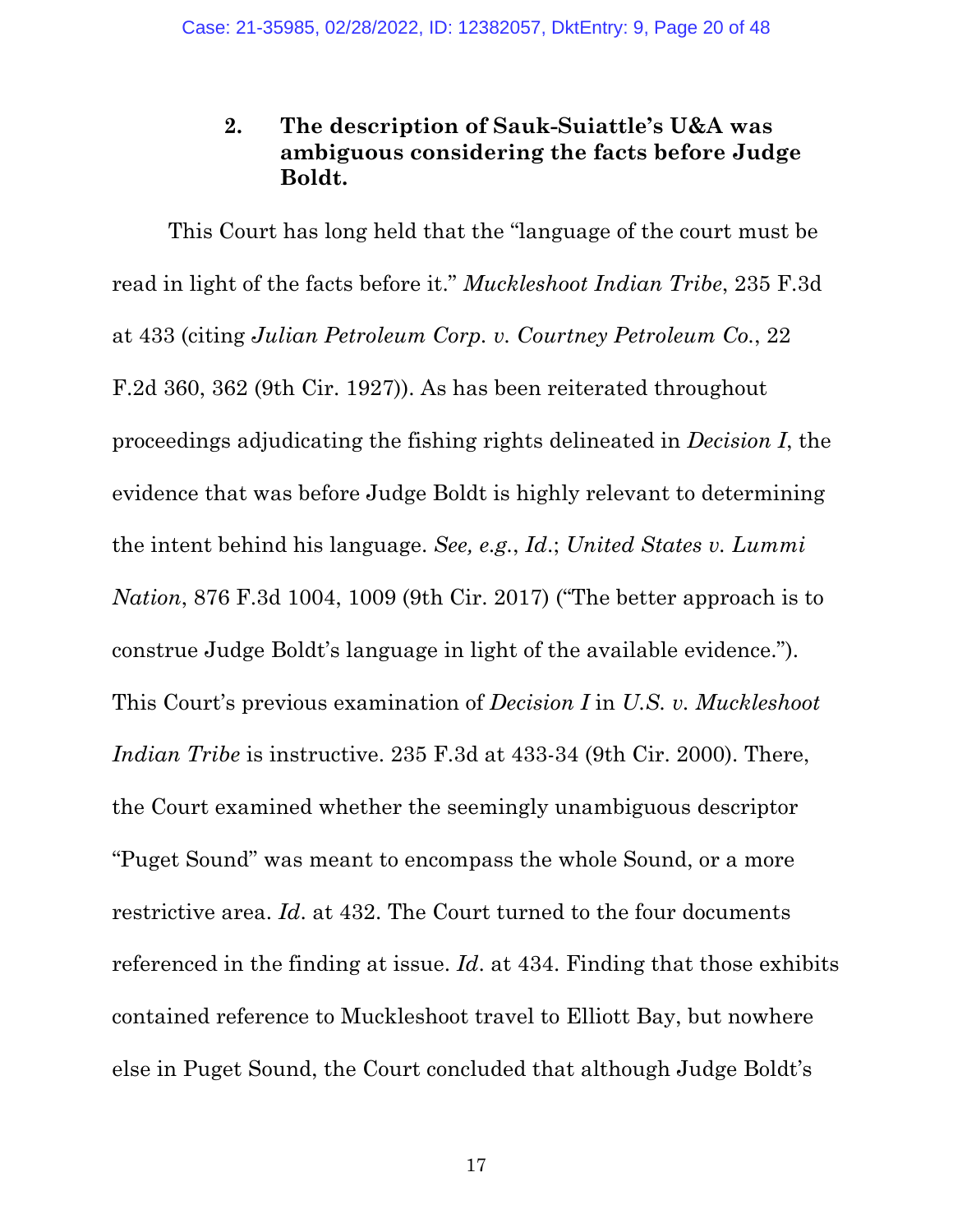use of "Puget Sound" appeared unambiguous, in this context it was in fact restricted to "Elliott Bay." *Id*. As shown, an apparently unambiguous U&A may be found to mean something other than its plain language, and this meaning is ascertained by examining the evidence.

Judge Boldt relied heavily on the evidence produced by Dr. Barbara Lane, an anthropological consultant who studied native life in western Washington at and before the time of the Treaty of Point Elliott. Judge Boldt found that "in specific facts, the reports of Dr. Barbara Lane, Exhibits USA-20 to 30 and USA-53, have been exceptionally well researched and reported and are established by a preponderance of the evidence." *U.S. v. Washington*, 384 F.Supp. at 350 ¶2. These reports were accompanied by Dr. Lane's testimony, of which the court found: "nothing in Dr. Lane's report and testimony was controverted by any credible evidence. . . ." *Id*. Specifically, Judge Boldt found Dr. Lane's testimony more credible than that of Dr. Riley, another anthropologist who testified.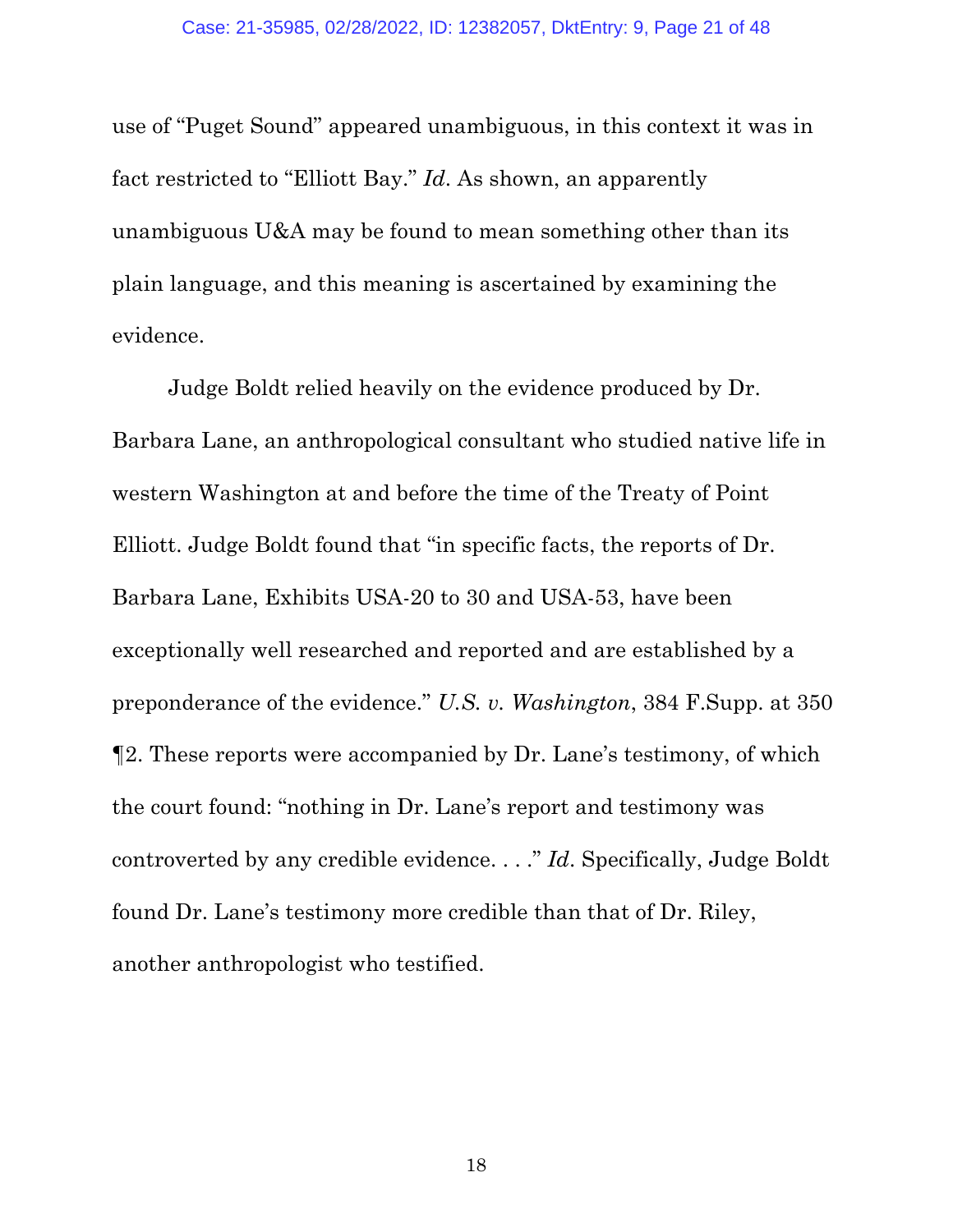When asked to prepare further exhibits, Dr. Lane felt compelled to address the court and clarify the language used in her reports. She stated:

. . .I think my words are the principal salmon fisheries include, these are not the -- the summary pages do not have a complete listing of principal fisheries. Therefore, there is perhaps a misunderstanding here, and the summaries cited only a few of the principal fisheries . . . But the principal fisheries include, in my understanding of the use – what I intended there was that these were simply a few of them, not necessarily a complete list of the principal fisheries.

ER-74. The summary paragraphs of Dr. Lane's various reports were never meant to provide exhaustive lists of tribal U&As, a fact that Judge Boldt was aware of through her testimony. The limit of this factual evidence was recognized by Judge Boldt, who found that "it would be impossible to compile a complete inventory of any tribe's usual and accustomed grounds and stations." *U.S. v. Washington*, 384 F.Supp. at 353 ¶13. The findings of fact in *Decision I* must be read within the context of the limitations acknowledged by Judge Boldt.

### **a. Dr. Lane's Summary**

The focus of the district court was on the verbatim adoption of Dr. Lane's summary of Sauk-Suiattle "principal fisheries." She opined that these "*included* Sauk River, Cascade River, Suiattle River and the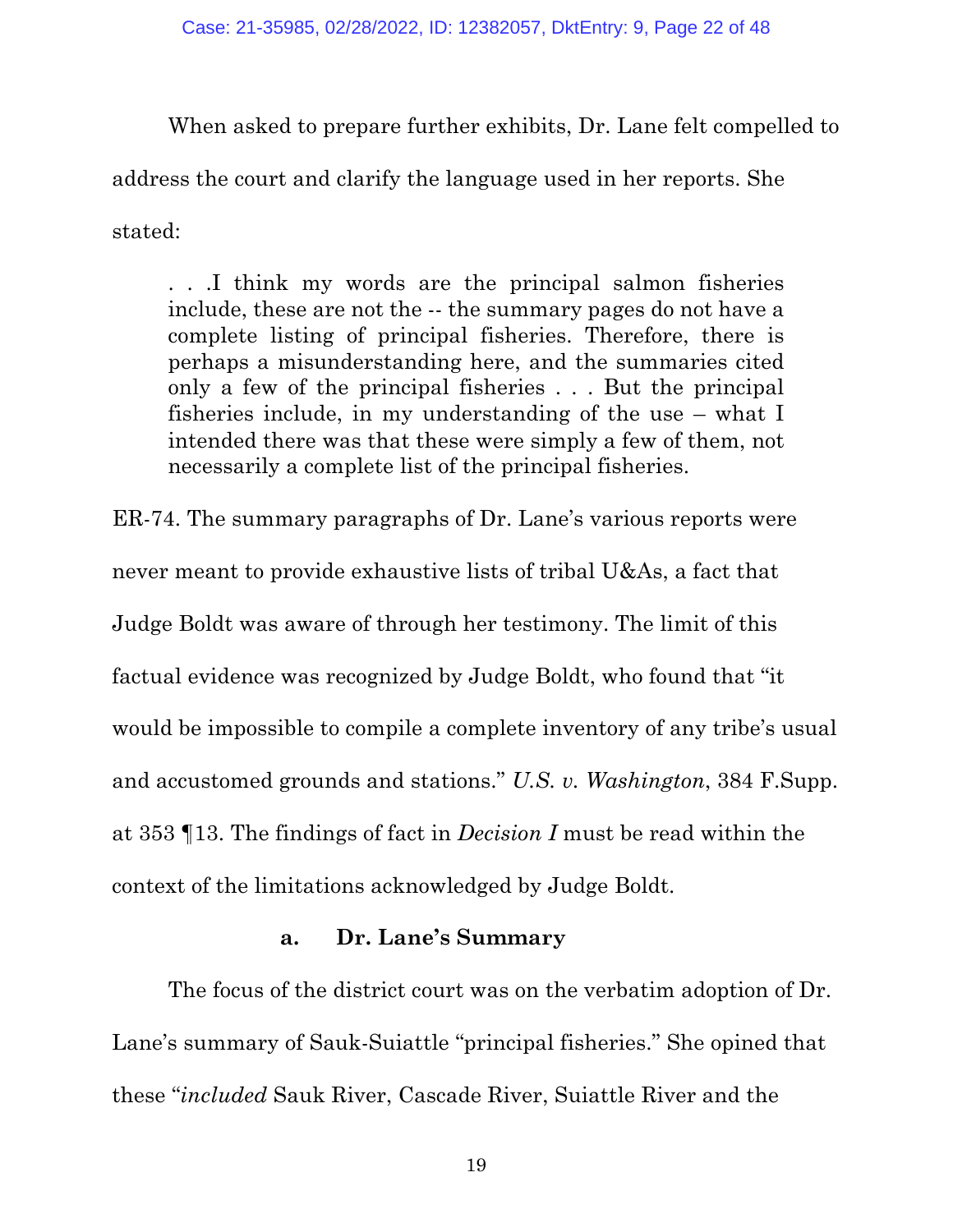following creeks which are tributary to the Suiattle River – Big Creek, Tenas Creek, Buck Creek, Lime Creek, Sulphur Creek, Downey Creek, Straight Creek, and Milk Creek. Bedal Creek, tributary to the Sauk River, was also a Sauk fishing ground." ER-98 (emphasis added). Judge Boldt adopted this list of principal fisheries in Finding of Fact 131 of *Decision I*. *U.S. v. Washington*, 384 F.Supp. at 376 ¶131. However, this adoption was made after Dr. Lane's testimony clarifying that these summaries were not exhaustive. ER-74. Further, she testified that "the reason that summary is in there is that counsel asked me when I finished each tribal report, would I please just highlight a few of the things at the end in case, considering the volume of the material, it would be convenient to refer to the summaries to recall what was in the report." Er-74. Judge Boldt was aware of these caveats when he adopted her summary.

Dr. Lane acknowledged a further issue with the Sauk-Suiattle summary: she lacked access to a critical piece of evidence when she developed it. ER-81. The map that Judge Boldt relied on to establish the location of a Sakhumehu village at the confluence of the Sauk and Skagit rivers was unavailable to Dr. Lane when she created her report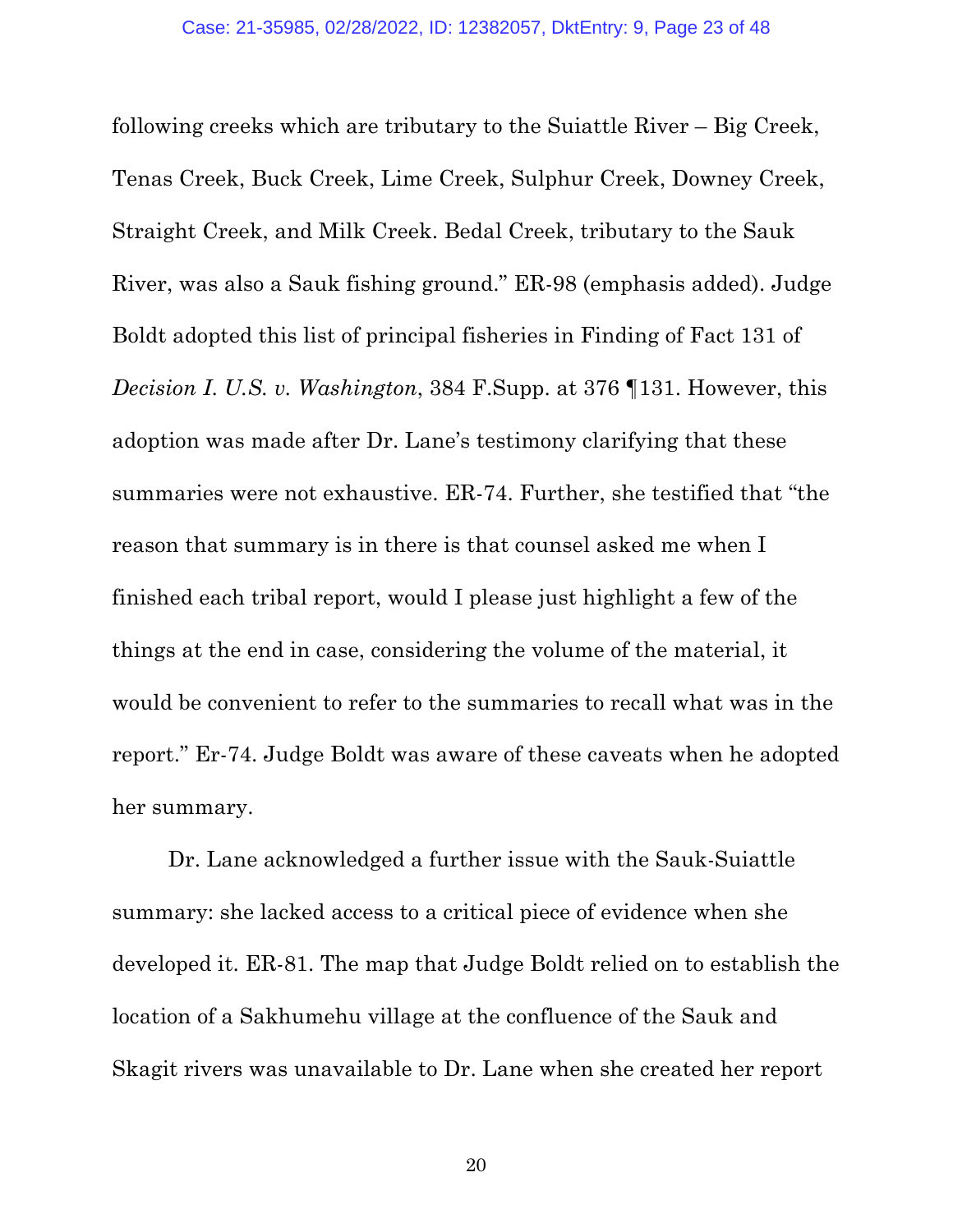on the Sauk-Suiattle. ER-81. This map was introduced by Dr. Lane during her oral testimony. ER-80-81. When asked if the map was in any way inconsistent with her report on the Sauk-Suiattle, she responded "in no way." ER-81. She testified that it had the effect of corroborating her report, "[i]n that it precisely identifies and reports where these people were, and these people whom Gibbs called the 'Sakhumehu' lived at the confluence of the two rivers." ER-81. This precise identification was lacking from her summary report because she was unaware of it when she created the report.

### **b. Enick Testimony**

It was with knowledge of the limits of Dr. Lane's reports and testimony that Judge Boldt included reference to the written testimony of Mr. James Enick in support of his findings in Finding of Fact 131. *U.S. v. Washington*, 384 F.Supp. at 376, ¶131. The district court rejected the possibility that this testimony was meant to expand "the scope of the fishing grounds described by Dr. Lane" and instead found that Mr. Enick's testimony merely provided "additional support for Dr. Lane's conclusions." ER-16. This reasoning overlooked the fact that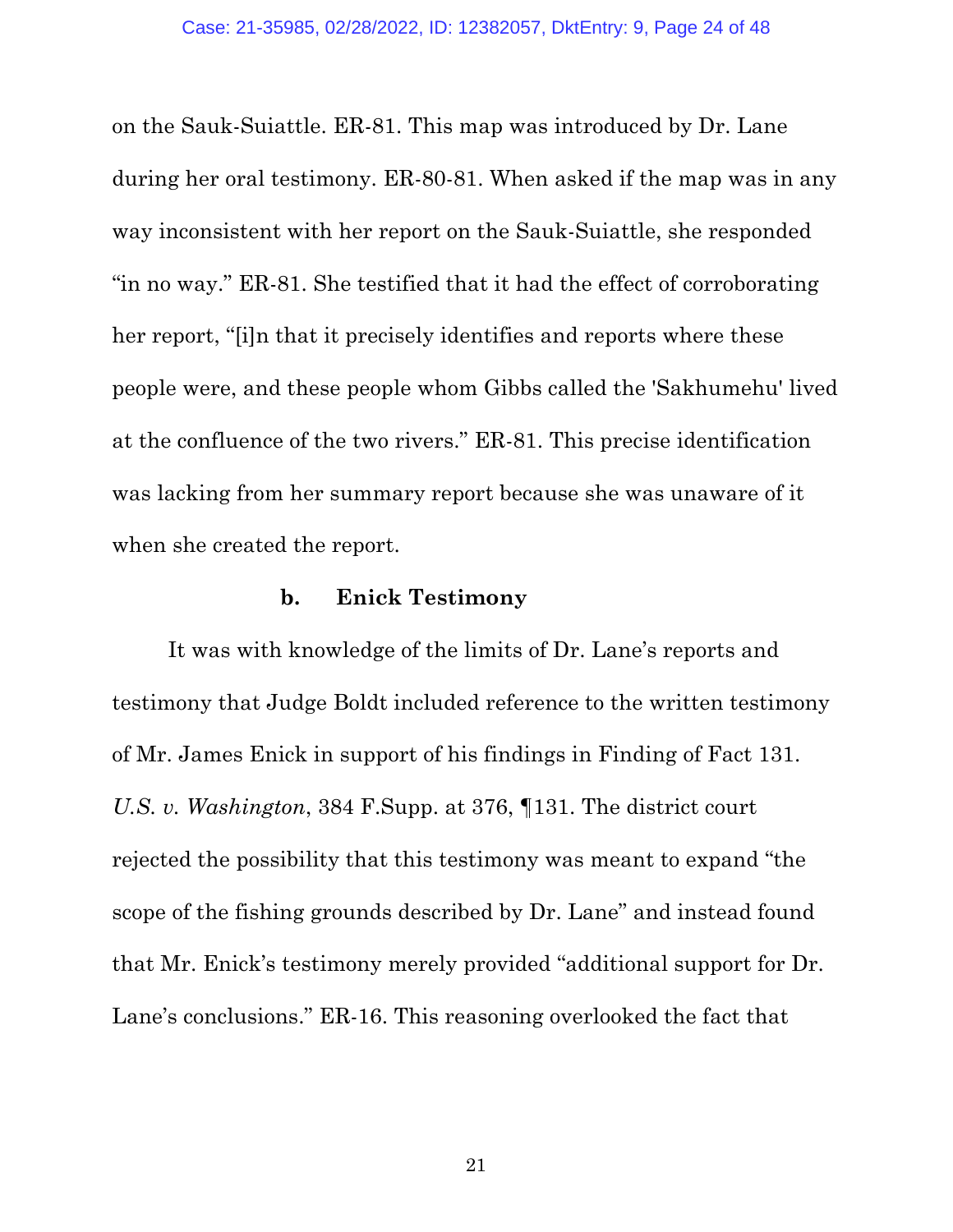Judge Boldt specifically cited to lines of Mr. Enick's testimony that

would have gone beyond the waters listed in Finding of Fact 131.

The lines of testimony cited by Judge Boldt read as follows:

- Q: What were the areas where your tribe traditionally fished?
- A: Wherever the people were, but mostly on the Sauk River, the whole river, and all the streams coming into the river, that's where the Indians fished.
- Q: Where has the Sauk-Suiattle Tribe lived?
- A: Up and down the Skagit River and the Sauk River mostly.

ER-71. Given Judge Boldt's understanding, from hearing her testify, that Dr. Lane's report summaries were limited in scope; it stands to reason that this portion of Mr. Enick's testimony was cited in acknowledgment that the Skagit River was included in Sauk-Suiattle's U&A. If it were merely meant to confirm Dr. Lane's testimony, then there would be no need to include the second question and answer, which deviate from the waters cited in Finding of Fact 131. At the very least, citation to these lines of Mr. Enick's testimony shows a possible intent to include the Skagit River in the Sauk-Suiattle U&A, and therefore creates an ambiguity in any description that does not include the Skagit River.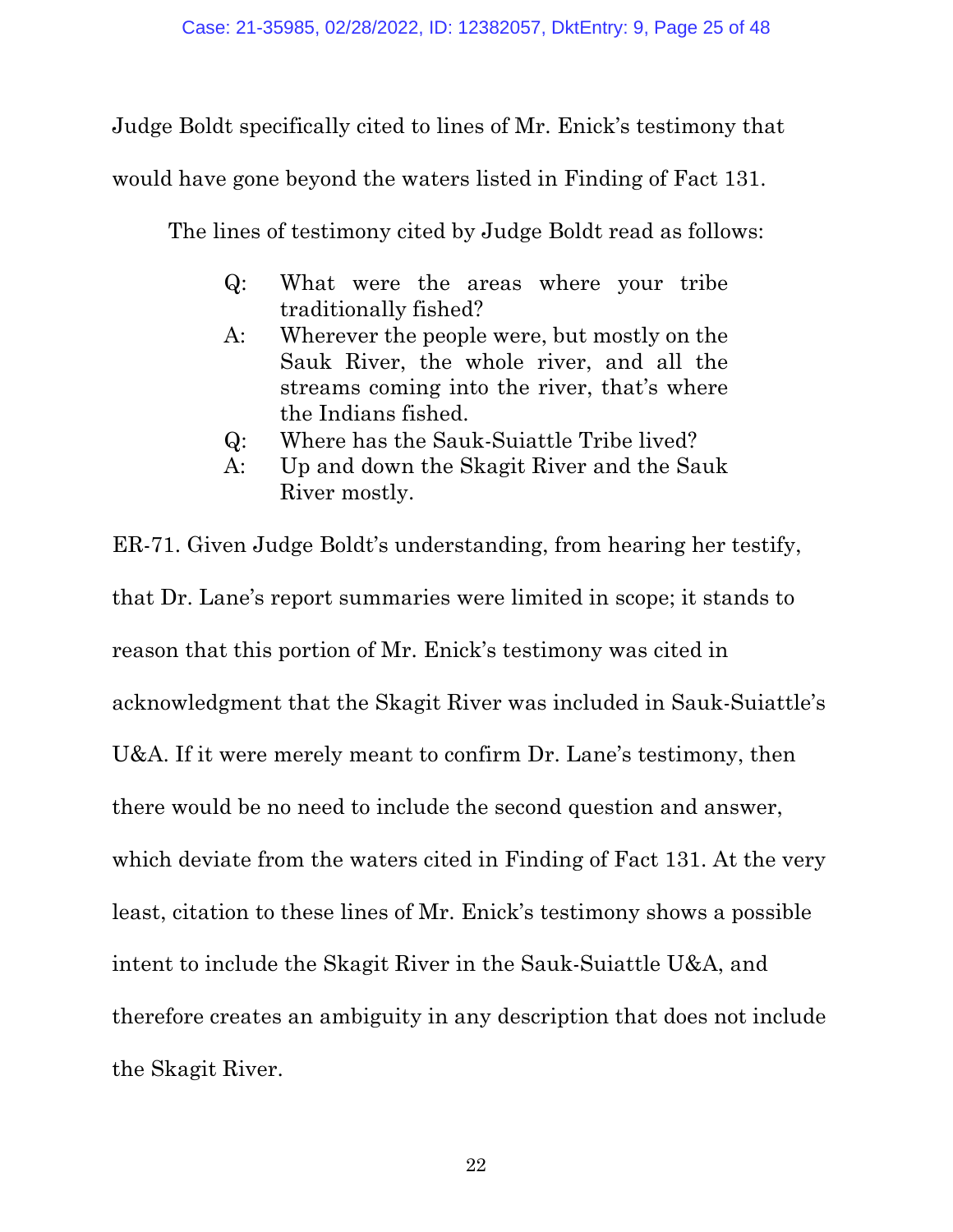<span id="page-25-0"></span>Taken together, this evidence paints a different picture than the one portrayed to the district court. Dr. Lane testified that her summaries were not complete or exhaustive and were prepared to aid counsel in the quick review of lengthy materials. ER-74. Further, her summary of Sauk-Suiattle fishing grounds could not have been exhaustive as she unearthed evidence after drafting it that there was a Sakhumehu village at the confluence of the Sauk and Skagit rivers. ER-80-81. This, in turn, supports Mr. Enick's testimony that the Sauk-Suiattle lived up and down the Skagit River and fished where they lived. ER-71. Dr. Lane's summary report and Mr. Enick's testimony were specifically cited as support for the U&A description in Finding of Fact 131 and the location of the Sakhumehu village was adopted two paragraphs earlier in Finding of Fact 129. *U.S. v. Washington*, 384 F.Supp. at 375-75 ¶¶129, 131. Thus, the omission of the Skagit River from Finding of Fact 131 creates an ambiguity.

### **3. The district court overlooked an inherent ambiguity that exists because of the implication that Sauk-Suiattle traveled on the Skagit River.**

When dealing with a U&A that may appear ambiguous due to an omission of a certain waterway or marine area, this Court has looked to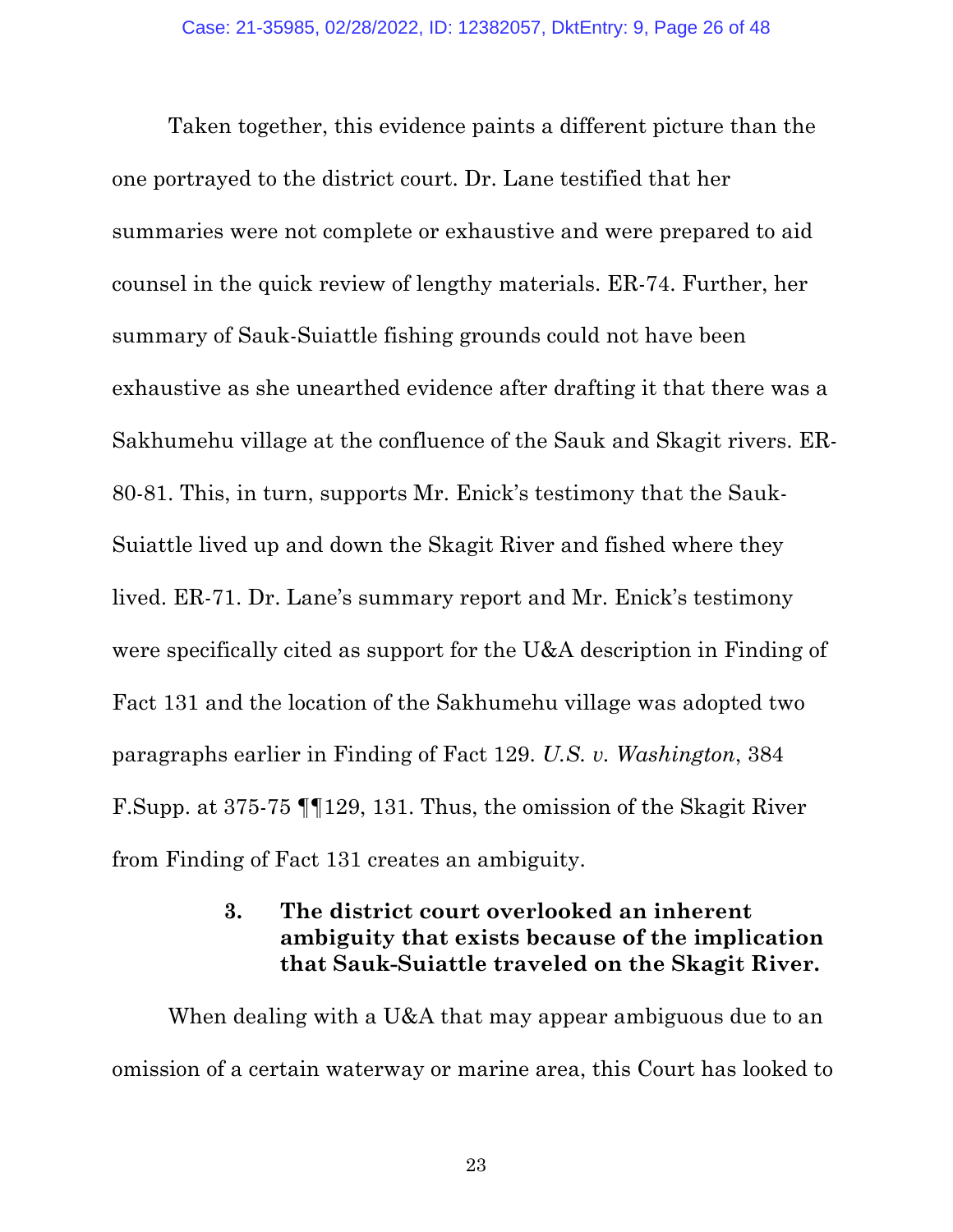other "geographic indicators" to determine the intent behind the language. *Lummi Nation*, 876 F.3d at 1009. In so doing, this Court has repeatedly found instances where the language of *Decision I* was ambiguous and marine areas omitted from various tribes' U&As were in fact intended to be included. For example, in *U.S. v. Lummi Indian Tribe*, this Court found that "geographically. . .Admiralty Inlet was intended to be included within the [U&A]" despite Admiralty Inlet not being mentioned anywhere in *Decision I*, much less in the description of the Lummi U&A. *U.S. v. Lummi Indian Tribe*, 235 F.3d 443, 452 (9th Cir. 2000). This reasoning was based largely on an assessment of the presumed travel routes of tribe members between other named locations within their U&A. *Id*.

Similarly, there were three geographic indicators in the description of the Sauk-Suiattle U&A that would have raised ambiguity in any version of the U&A that omitted the Skagit River. First, Finding of Fact 131 lists two major rivers that are both connected by the Skagit: the Sauk and the Cascade. *U.S. v. Washington*, 384 F.Supp at 376, ¶131. This is ambiguous in that it omits the most likely path of travel between the Cascade and Sauk rivers: the Skagit River. Second, as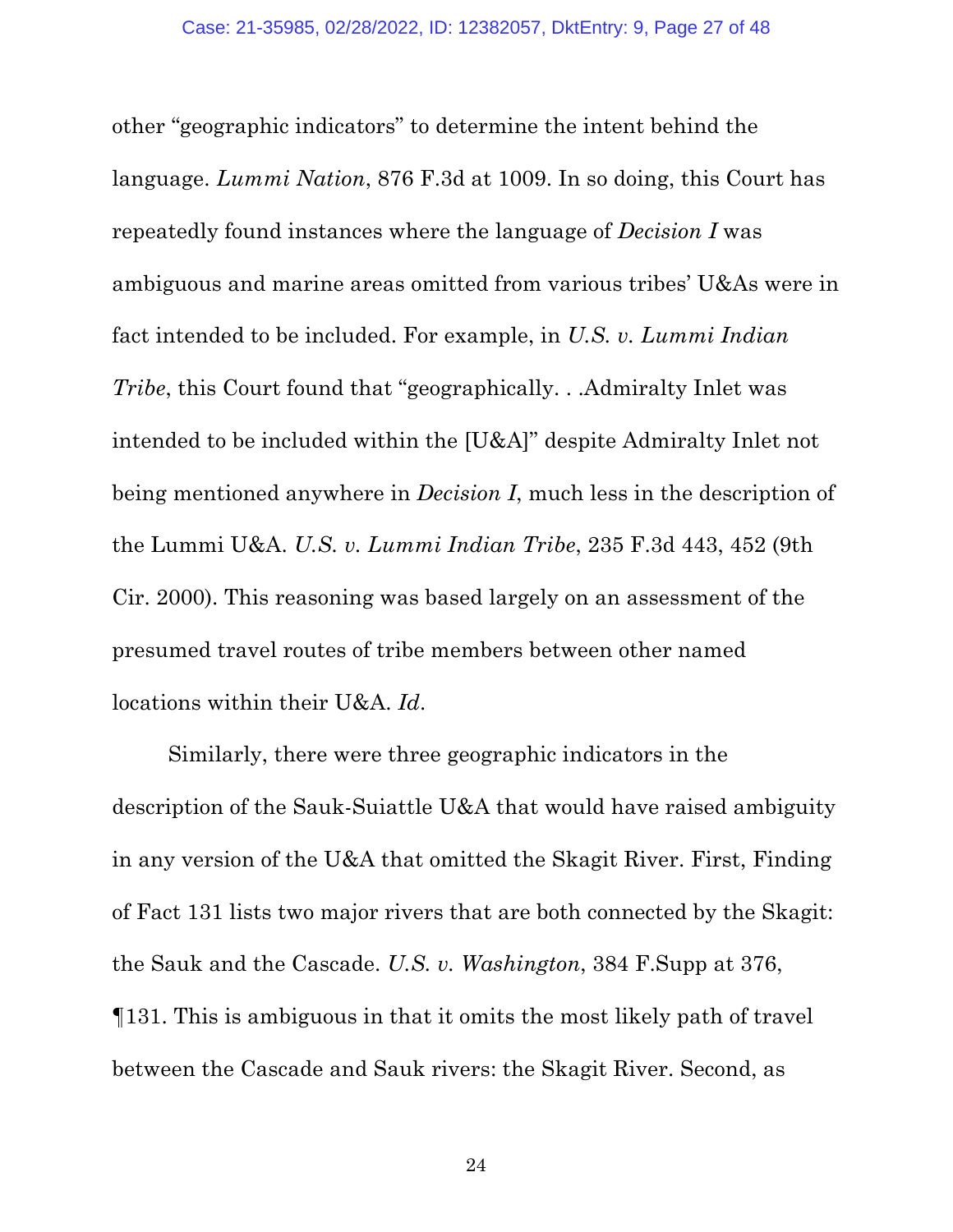Judge Boldt acknowledged, there was a Sauk-Suiattle village at the confluence of the Sauk and Skagit rivers. *Id*. at 375-76, ¶129. If the location of village at the confluence of the Sauk and Skagit rivers lends support for the use of the Sauk river, surely it lends equal support for use of the Skagit.

Lastly, the district court failed to consider Finding of Fact 132 that the tribe "traveled to the saltwater in order to procure marine life unavailable in their own territory." *Id*. at 376, ¶132. This was based on a nearly identical finding by Dr. Lane in USA-29 that ". . .the Sauk people travelled to the saltwater to procure marine life, particularly shellfish, unavailable in their own territory. At least in historic times, the beaches around Tulalip were a favorite resort." ER-96. The "beaches around Tulalip" lie on the west coast of Washington, south of where the southern fork of the Skagit River empties into Skagit Bay. At the very least this creates ambiguity by raising the question of how the Sauk-Suiattle would travel to this area, given that none of the rivers or creeks listed in Finding of Fact 131 connect to the saltwater. Any one of the three geographic indicators that indicated possible travel on the Skagit should have been enough render *Decision I* ambiguous as it relates to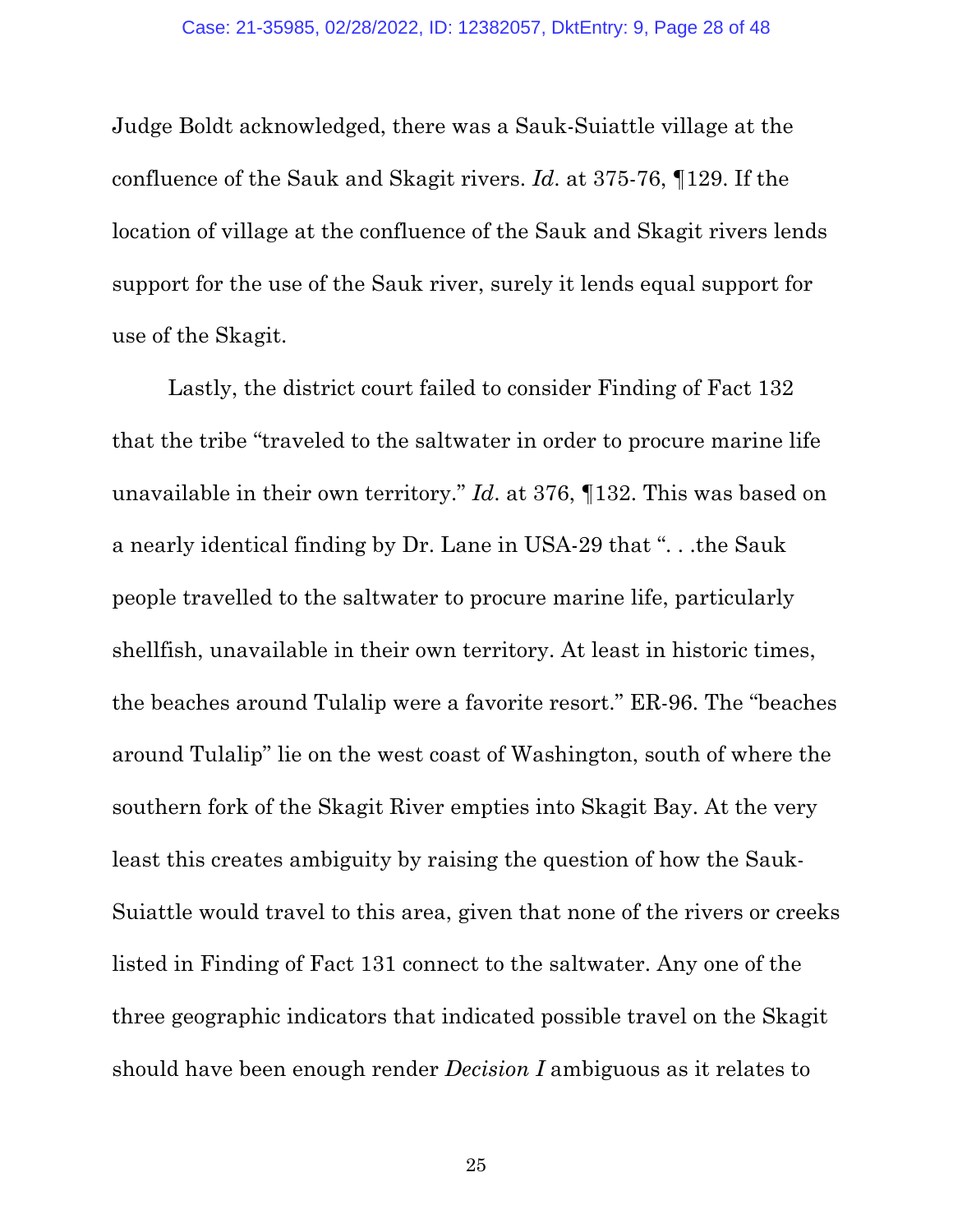<span id="page-28-0"></span>the Sauk-Suiattle. Taken together, the three provide ample evidence of ambiguity in any description of the U&A that omits the Skagit River.

# **B. The evidence before Judge Boldt indicated that the Skagit River was part of the Sauk-Suiattle's U&A and therefore it was Judge Boldt's intent to include the Skagit River in the tribe's U&A.**

Based on the *Muckleshoot* trilogy of cases, the district court first considers whether there is any ambiguity in the language of the decree; second, the court evaluates the evidence before Judge Boldt to determine what his intent was in wording his opinion. *Upper Skagit Indian Tribe*, 871 F.3d at 848-49. In order to exclude disputed waters from a tribe's U&A, the court must find that there was *no evidence*  before Judge Boldt supporting inclusion. *Tulalip Tribes*, 794 F.3d at 1135. Therefore, the burden was on Upper Skagit to show that there was no evidence before Judge Boldt that Sauk-Suiattle fished in or traveled on the Skagit River in order for the district court to exclude it from the Sauk-Suiattle U&A. *Id*. at 1133 ("[T]he moving party bears the burden of showing that there was no evidence before Judge Boldt that would indicate that the contested area was included or excluded in the U&A of the nonmoving tribe.") (internal quotation omitted)). Upper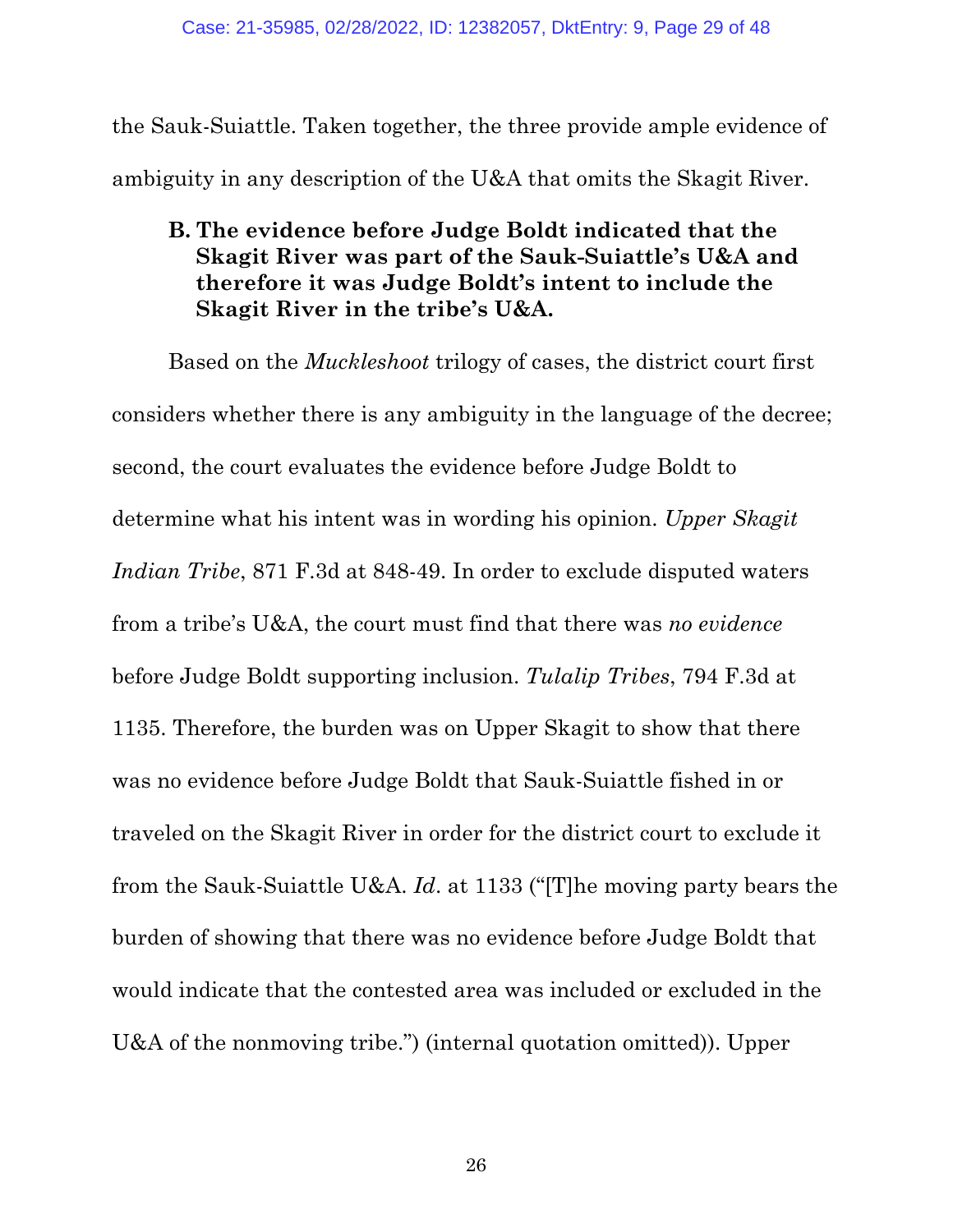<span id="page-29-0"></span>Skagit failed to meet this burden as there is evidence to show the Sauk-Suiattle both traveled on and fished in the Skagit River.

# **1. There was sufficient evidence before Judge Boldt that the Sauk-Suiattle traveled on the Skagit River.**

The district court erred in finding that there was "no evidence of Sauk-Suiattle fishing on the Skagit River before Judge Boldt." ER-17. To avoid error, such a finding must be absolute: this Circuit has long held that even some evidence that a tribe fished or traveled on disputed waters could merit their inclusion in the tribe's U&A. *See, e.g.*, *Tulalip Tribes*, 794 F.3d at 1135 ("This general evidence, too, constitutes some evidence before Judge Boldt and supports the district court's determination that Judge Boldt did not intend to exclude these contested bay areas from Suquamish's U&A.")).

In *Tulalip Tribes*, the Court looked to evidence presented by Dr. Lane (both written and oral testimony) to determine whether there was anything to indicate that the Suquamish traveled to contested waters to fish. *Id*. Finding some evidence that the tribe fished in the contested waters, the Court buttressed this finding with evidence that the tribe also would have "passed through" the contested waters and "likely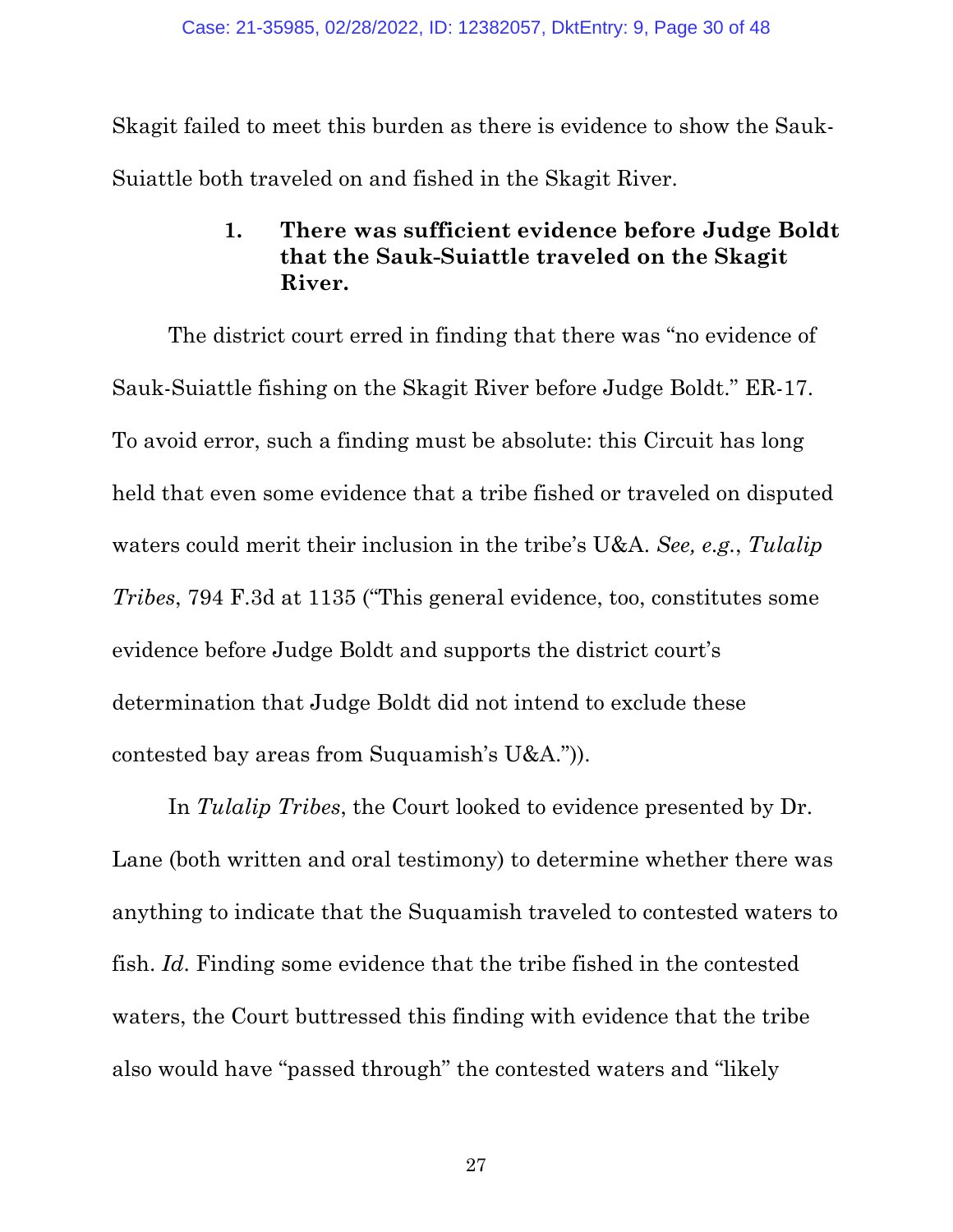would have fished there while traveling." *Id*. The Court noted that "this general evidence, too, constitutes *some evidence* before Judge Boldt. . . ." Id. (emphasis added). Thus, the Court seemed to be indicating that a minimal showing of evidence would satisfy the requirement for inclusion. A footnote in a subsequent decision, *Lummi Nation,* showed this was exactly what the Court meant. *Lummi Nation*, 876 F.3d at 1010, n.2. There, the Court wrote "*Tulalip Tribes* appears to indicate that the general evidence of travel was 'some evidence' that was sufficient to satisfy the necessary standard." *Id*.

In ascertaining whether some evidence of travel exists, the Court has often returned to the use of geographic indicators to endpoint likely routes of travel. This evidence can be persuasive even in the absence of other evidence entirely. For instance, the waters of Admiralty Inlet are not mentioned anywhere in Judge Boldt's decree. However, in 2000, the Court found he must have intended to include the inlet in the Lummi U&A since it "would likely be a passage through which the Lummi would have traveled. . . ." *Lummi Indian Tribe*, 235 F.3d at 452 ("*Lummi I*"). Tracing a route from "the mouth of the Fraser River (a Lummi usual and accustomed fishing ground and station) past the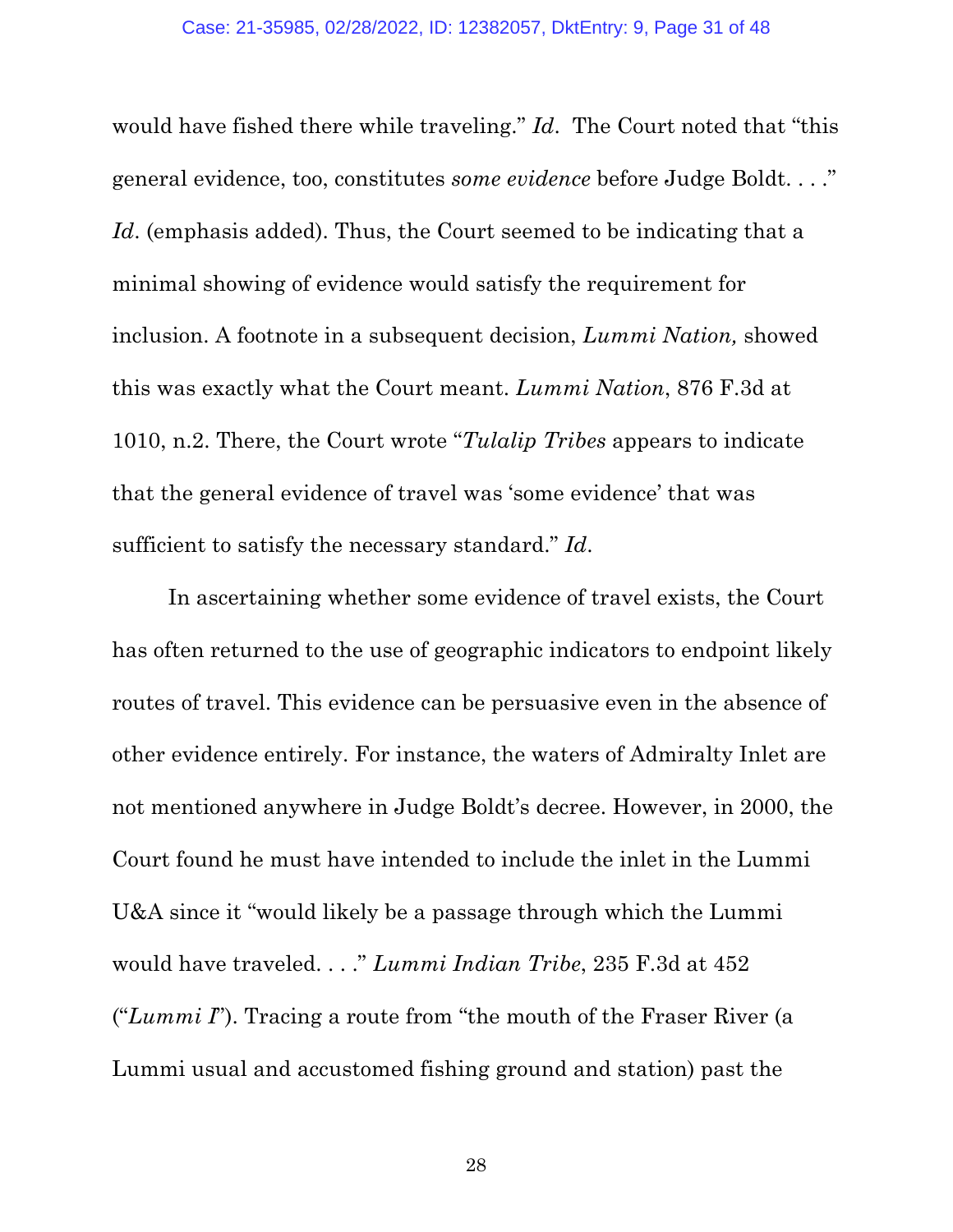Orcas and San Juan Islands (also Lummi usual and accustomed fishing grounds and stations)" the Court found that it would have been "natural to proceed through Admiralty Inlet." *Id*. (cleaned up). By tracing this likely route between two established areas of a U&A, the Court found sufficient grounds to include Admiralty Inlet in the U&A despite the absence of any other evidence.

The Court relied on identical reasoning to later include disputed waters in the Lummi U&A. Finding that the path the Court traced in *Lummi I* would also cut through the waters west of Whidbey Island, this Court determined that these were intended by Judge Boldt to be included in the Lummi's U&A. *Lummi Nation*, 876 F.3d at 1009-10. In so finding, the Court rejected the "most persuasive" argument against such reasoning: that "travel cannot by itself establish U&As." *Id*. at 1010. As Judge Boldt had recognized, "occasional and incidental trolling was not considered to make the marine waters traveled thereon the usual and accustomed fishing grounds of the transiting Indians." *Id*. (citing *U.S. v. Washington*, 384 F.Supp. at 353, ¶14). However, the Court clarified that "to proceed through" marine waters in travel between other established parts of a U&A constituted "more than mere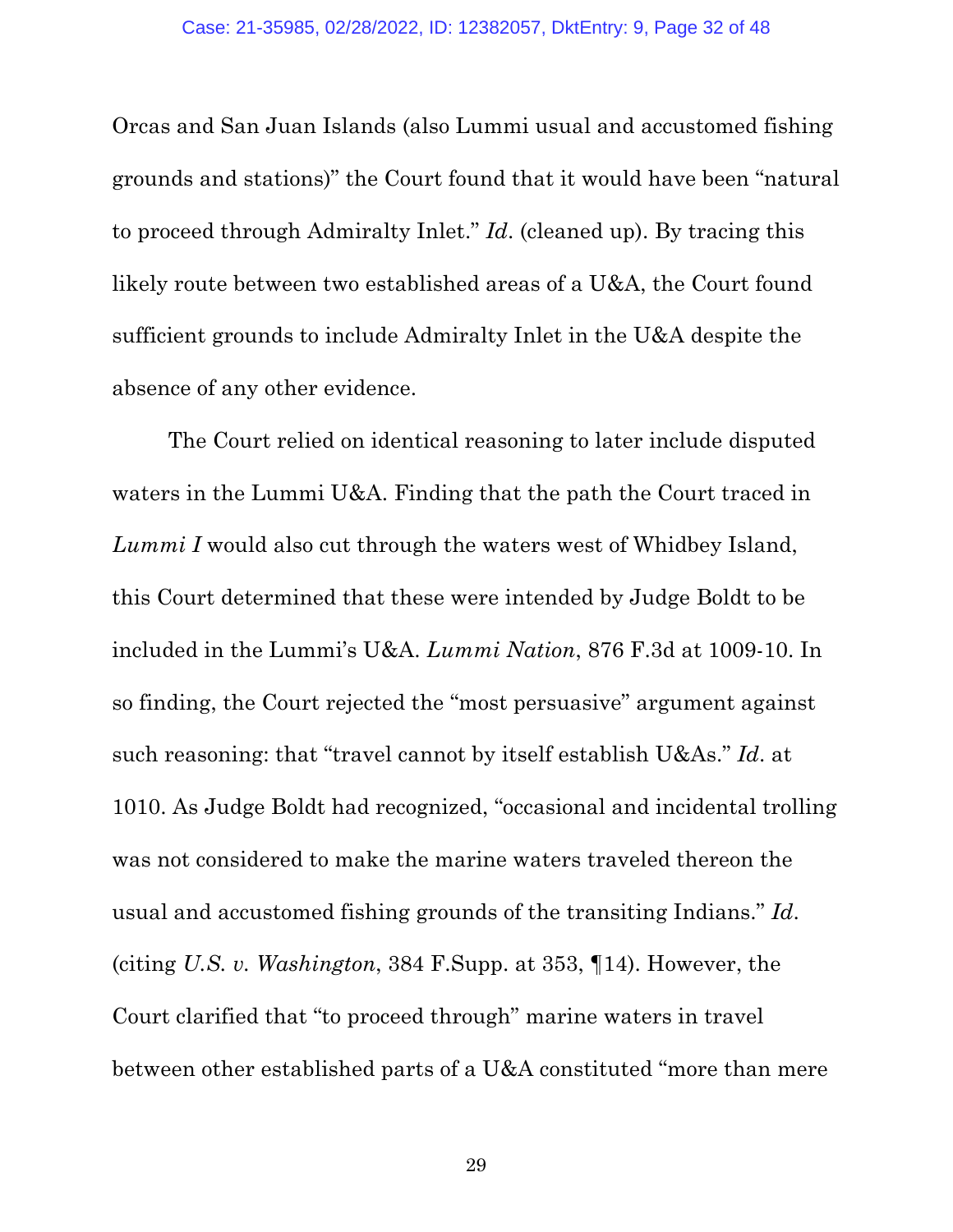occasional and incidental trolling." *Id*. (citing *U.S. v. Lummi Nation*, 763 F.3d 1180, 1187 (9th Cir. 2014) ("*Lummi II*")). Ergo, such travel supported inclusion of the waters in a tribe's U&A. This explanation fits within a "long-accepted framework" for evaluating U&As in the context of travel, consistent with *Tulalip Tribes*. *Id*. (citing *Tulalip Tribes*, 794 F.3d at 1135).

#### **a. Travel Between Sauk and Cascade Rivers**

It is uncontested that the Sauk-Suiattle U&A includes the Cascade and Sauk rivers. *U.S. v. Washington*, 384 F.Supp. at 376 ¶131. These rivers are tributaries that flow into the Skagit River and are therefore connected by the Skagit River. Not only does it stand to reason that a river-going people would use the natural connector to travel between these two areas, but there was explicit evidence before Judge Boldt that they did so. In USA-29, Dr. Lane states that ". . .the Sauk people went to the Cascades on the Skagit River to fish. . . ." ER-96. In the context of a tribe who lived at a village located at the confluence of the Sauk and Skagit rivers (downstream of the Cascade) and was known to travel to the Cascade River to fish, travel "on the Skagit River" can only mean what it sounds like: using the river to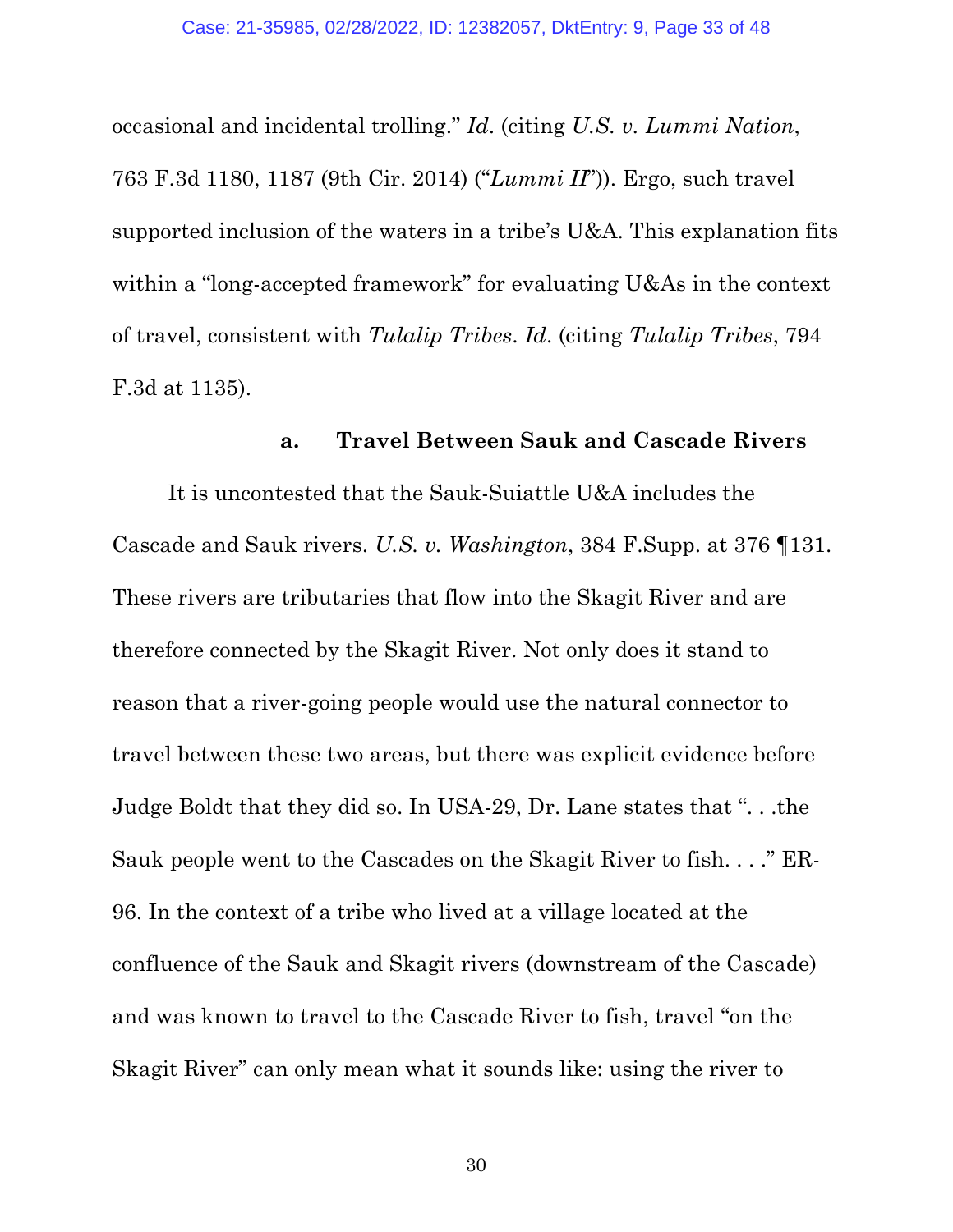travel from one part of the U&A to another. Importantly, it is this section of the Skagit River – the part that connects two undisputed areas of Sauk-Suiattle's U&A – that was included in the Sauk-Suiattle fishing regulations that are the subject of this proceeding. ER-56.

### **b. Further Travel on Skagit River**

Dr. Lane further explained that "[i]n addition to procuring salmon (including steelhead) and other fish in the foothills region, the Sauk people traveled to the saltwater to procure marine life, particularly shellfish, unavailable in their own territory. At least in historic times, the beaches around Tulalip were a favorite resort." ER-96. This observation was adopted nearly verbatim at Finding of Fact 132. *U.S. v. Washington*, 384 F.Supp. at 376, ¶132. The reference to favored beaches near Tulalip, though not incorporated into *Decision I*, lends credence by use of the term "favorite" to the fact that travel to this area was more than "occasional and incidental."

That the Sauk-Suiattle would travel to these favored beaches via the Skagit, which empties into Skagit Bay just north of the area, is a natural assumption to make. However, the Court need not assume facts in this instance, nor did Judge Boldt need to. In her report on the Sauk-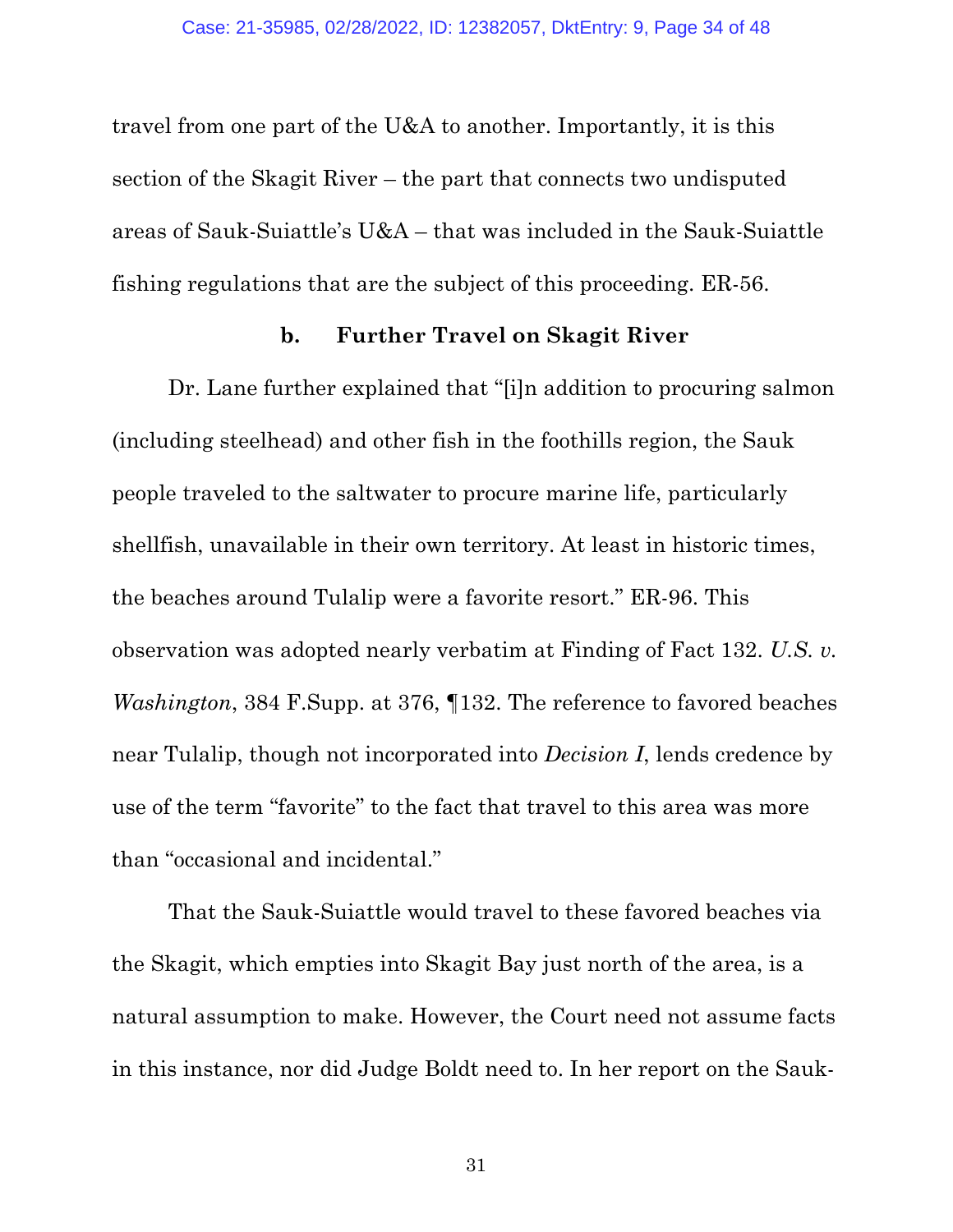Suiattle, Dr. Lane discussed the tribe's historical attempts to join reservations. ER-90-91. The upriver people, including the Sauk-Suiattle, "evidently came into the reservations later than the people living nearer to the saltwater" (where the reservations were located). ER-90. The report from Captain R.C. Fay, the officer responsible for the reservation at Penn Cove, explains the reason for this delay. ER-90. Dr. Lane quotes his report as stating that the "upriver Indians" claimed they had tried to access the reservation earlier, but "could not until the warm weather opened the river." ER-90. Penn Cove is formed by Whidbey Island, directly across Skagit Bay from where the southern fork of the Skagit River empties into the bay; therefore, it is obvious that "the river" that Captain Fay referred to was the Skagit. As Dr. Lane writes, "[t]hese records are instructive. . .[in that] it is evident that travel from the foothills country to the Sound was difficult, if not impossible, during the winter months." ER-91. While travel to the reservation would not have been sufficient to establish a U&A, it does provide evidence that the Skagit River was a travel route to Skagit Bay used by the Sauk-Suiattle.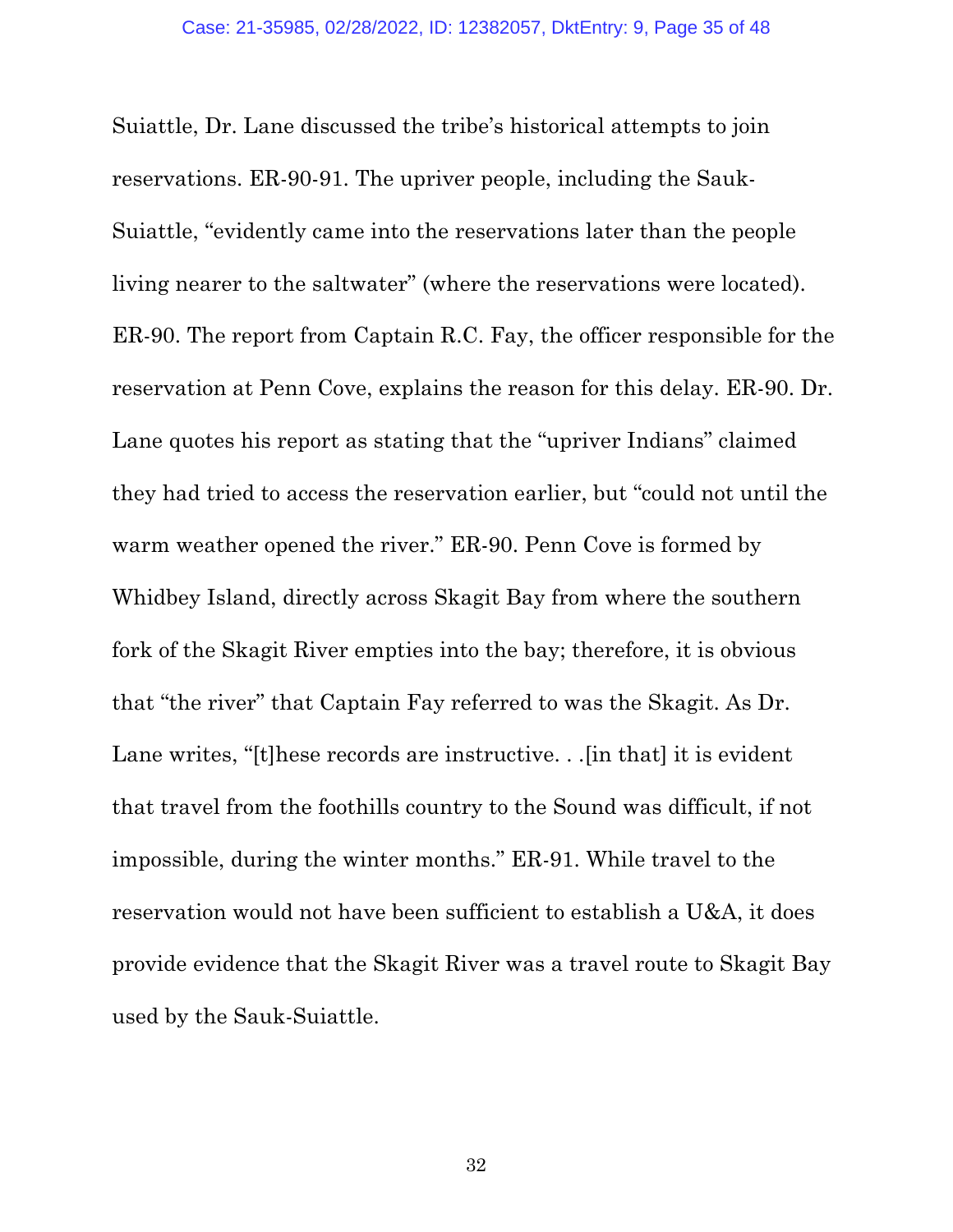Furthermore, as Dr. Lane observed in USA-20, her more general

report on native life in the Pacific Northwest pre-1855:

The rugged hills and mountains and dense forest cover made communication by land exceedingly difficult over much of the area . . . . Early travelers consistently reported the wooded areas in western Washington as silent, trackless, and little frequented by the Indians.

ER-110. Conversely, the ample rivers and creeks in this area were a

boon:

If the land environment posed difficulties, that of the sea and waterways provided major advantages to Indian existence. The Indians invariably lived next to waterways, traveled upon them, and depended on the resources of the water for their major livelihood.

ER-111. The Sauk-Suiattle lived at the confluence of two waterways: the Sauk and the Skagit. *U.S. v. Washington*, 384 F.Supp. at 375-76,

¶129. Based on Dr. Lane's description, they would have traveled upon

and depended on both rivers.

# **c. Evidence of Travel Exceeds Similar Cases**

The evidence of Sauk-Suiattle travel on the Skagit River exceeds that of similar cases where this Court has included waters in a U&A based on travel. In *Lummi I*, this Court found that Admiralty Inlet was "likely" to have been a "passage through which the Lummi would have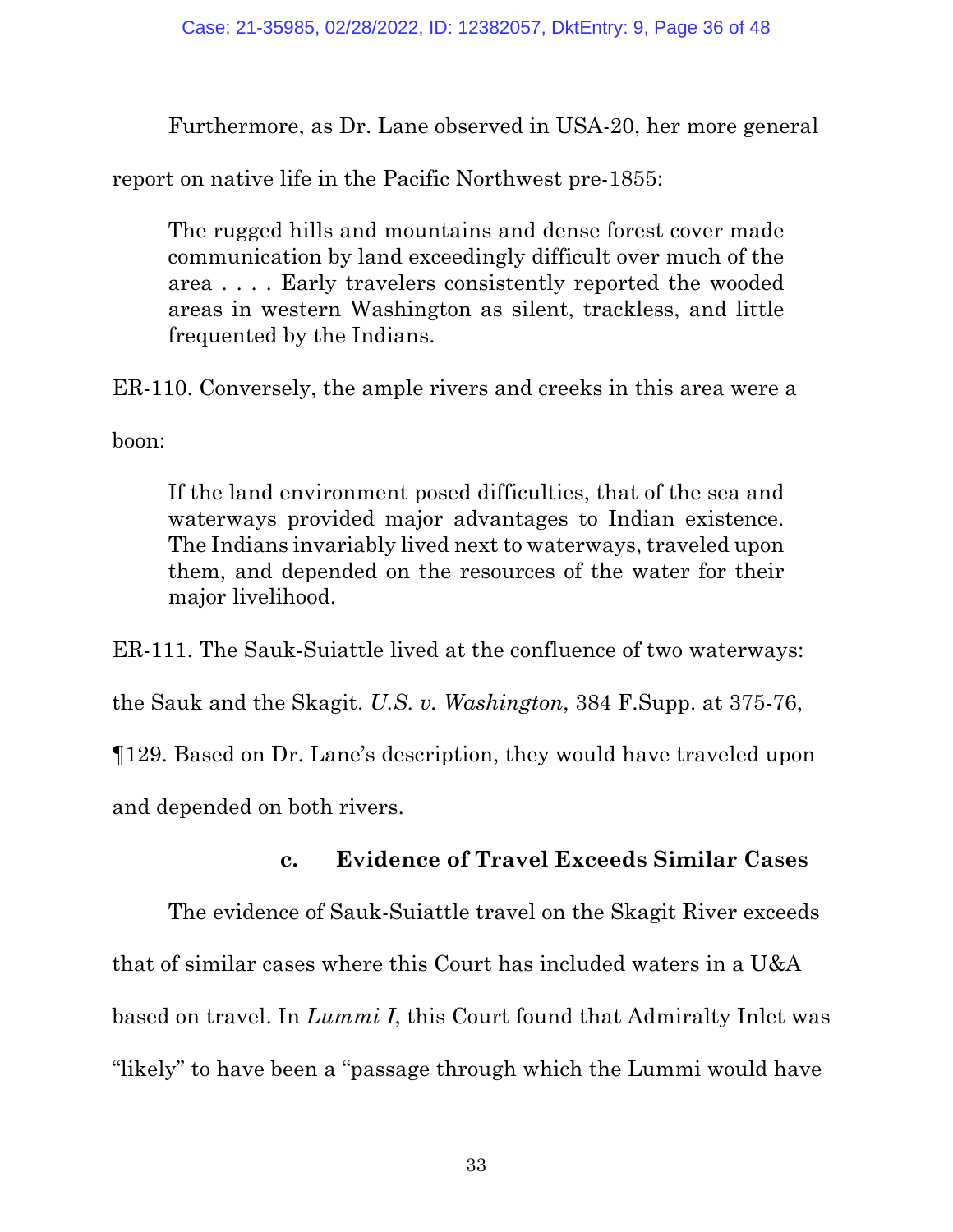traveled" simply by tracing the most probable route from one area of the U&A to another. *Lummi Indian Tribe*, 235 F.3d at 452. In this case, there is a probability, supported by factual evidence, that the Sauk-Suiattle traveled on the Skagit River: both between the Sauk and Cascade rivers and down the Skagit to the beaches near Tulalip. In addition, as acknowledged by this Court, "*Decision I* is devoid of references to 'Admiralty Inlet.'" *Id*. Conversely, the Skagit River is mentioned twice in Finding of Fact 129 referencing the Sauk-Suiattle's pre-treaty homeland. *U.S. v. Washington*, 384 F.Supp. at 375-76, ¶129.

Furthermore, the acknowledgement of a Sauk-Suiattle village at the confluence of the Sauk and Skagit rivers provides evidence that surpasses that of similar cases. For example, in *Tulalip Tribes*, the Court found evidence of Suquamish travel to and fishing in the waters to the west of Whidbey Island despite Dr. Lane's observation that "there appears to be no clear evidence of Suquamish winter villages on the west side of Whidbey Island. . . ." *Tulalip Tribes*, 794 F.3d at 1135. Here, the Sauk-Suiattle had a village that was located at the confluence of the Sauk and Skagit rivers. *U.S. v. Washington*, 384 F.Supp. at 375- 76, ¶129. The location of this village was acknowledged in a finding of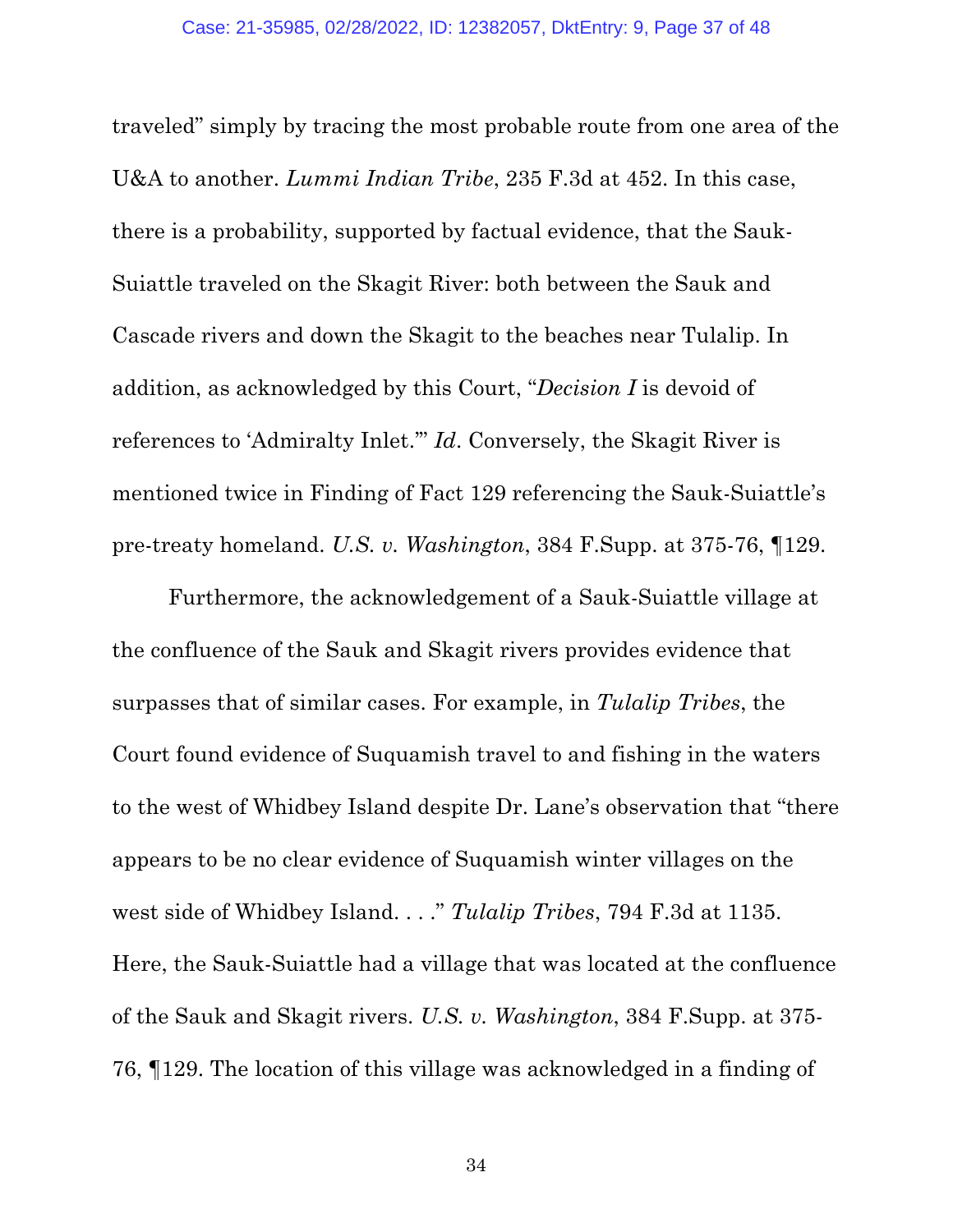fact and supported by the historic evidence found in the map admitted as USA-58. *Id*. ER-77.

This Court has included disputed waterways in tribal U&As even when reference to those waterways was completely omitted from *Decision I*. *See*, *Lummi Nation*, 876 F.3d at 1009 ("As a linguistic matter, in *Decision I* Judge Boldt does not reference Whidbey Island with respect to the Lummi's or any other tribe's U&A."); *Lummi Indian Tribe*, 235 F.3d at 452 ("Determining Judge Boldt's intent with respect to 'Admiralty Inlet' is more difficult. *Decision I* is devoid of any references to 'Admiralty Inlet.'"). Unlike Admiralty Inlet or Whidbey Island, however, the Skagit River is referenced throughout *Decision I*, including in reference to the pre-treaty location of the Sauk-Suiattle. Their homeland is described as the "upper reaches of the Skagit River system" and their village was at the confluence of the Sauk and Skagit rivers. *U.S. v. Washington*, 384 F.Supp. at 375-76, ¶129. Further, the Skagit is referenced by implication, as it is the major river that joins the Sauk and Cascade rivers – the two primary fishing grounds of the Sauk-Suiattle. *Id*. at 376, ¶131. Taken together, this evidence surpasses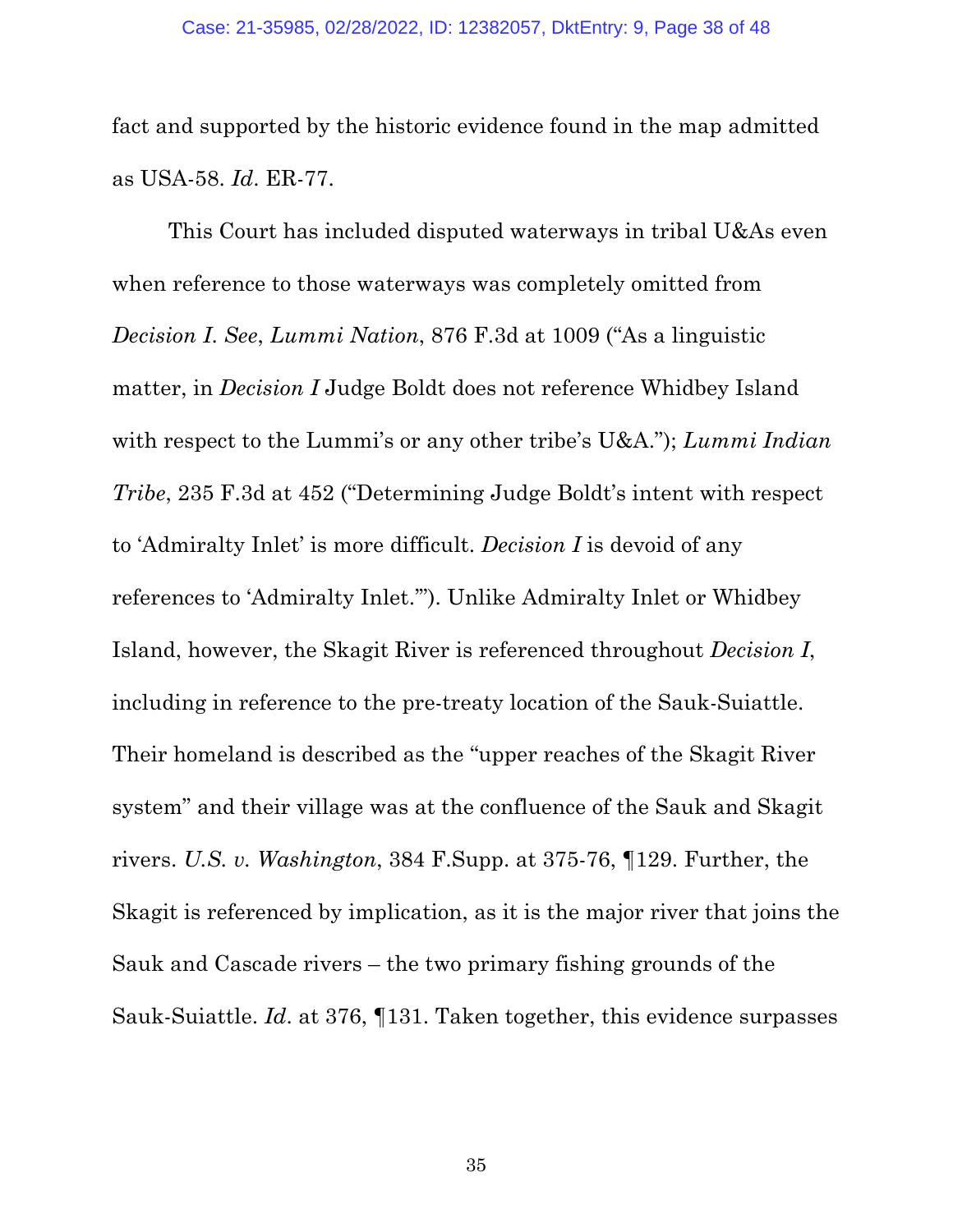<span id="page-38-0"></span>evidence used in other cases to establish the inclusion of disputed waters in a given tribe's U&A.

## **2. There was evidence before Judge Boldt that the Sauk-Suiattle fished in the Skagit River.**

Upper Skagit, as the moving party, again bears the burden to show that there was *no evidence* before Judge Boldt that the Sauk-Suiattle fished in the Skagit River. *See*, *Tulalip Tribes*, 794 F.3d at 1133. Although this Court has previously cautioned that "it is the specific, rather than the general evidence presented by Dr. Lane that Judge Boldt cited as support for his findings," it has also seen fit to consider the general evidence before Judge Boldt when it was supported by specific evidence. *See, e.g.*, *Lummi Indian Tribe*, 235 F.3d at 451; *Tulalip Tribes*, 794 F.3d at 1135 ("This general evidence, too, constitutes some evidence before Judge Boldt. . ."). The district court has interpreted this to mean that although "Dr. Lane need not have mentioned specific marine waters by name, there must still be some evidence in the record before Judge Boldt indicating his intent to include them within a tribe's U&A." *U.S. v. Washington*, No. C70-9213, 2015 WL 3504872, at \*9 (W.D. Wash. 2015).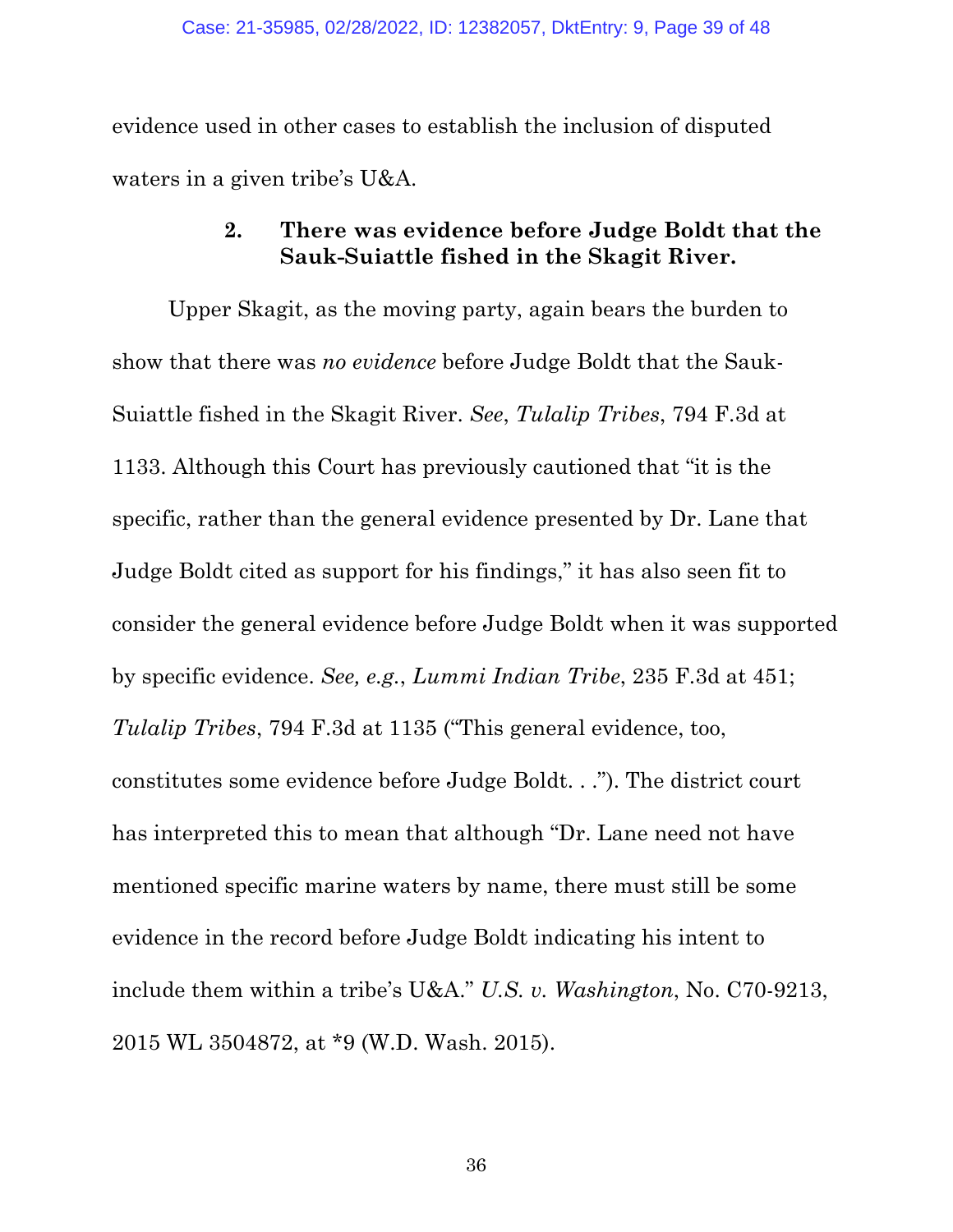### **a. Specific Evidence Before Judge Boldt**

The specific evidence cited by Judge Boldt includes a section of MS-10, the written testimony of Mr. James Enick. In this specified section of his testimony, Mr. Enick stated that the Sauk-Suiattle fished "wherever the people were" and that the people lived "up and down the Skagit River and the Sauk River mostly." ER-71. This provides obvious support for the finding by Judge Boldt that the Sauk-Suiattle fished on the Sauk River. However, it provides equally compelling evidence that they fished the Skagit River, as stated by Mr. Enick.

#### **b. General Evidence Before Judge Boldt**

General evidence from Dr. Lane provides additional support for Sauk-Suiattle fishing in the Skagit River. In USA-29, she writes that the "Sauk. . .located their villages along rivers and streams where they had access to productive fisheries." ER-92. Judge Boldt made a finding of fact that a Sakhumehu village was located at the crux of two productive fisheries: the Sauk River and the Skagit River. *U.S. v. Washington*, 384 F.Supp. at 375-76 ¶129. Nothing in the record before Judge Boldt indicates that the Sauk-Suiattle avoided using the Skagit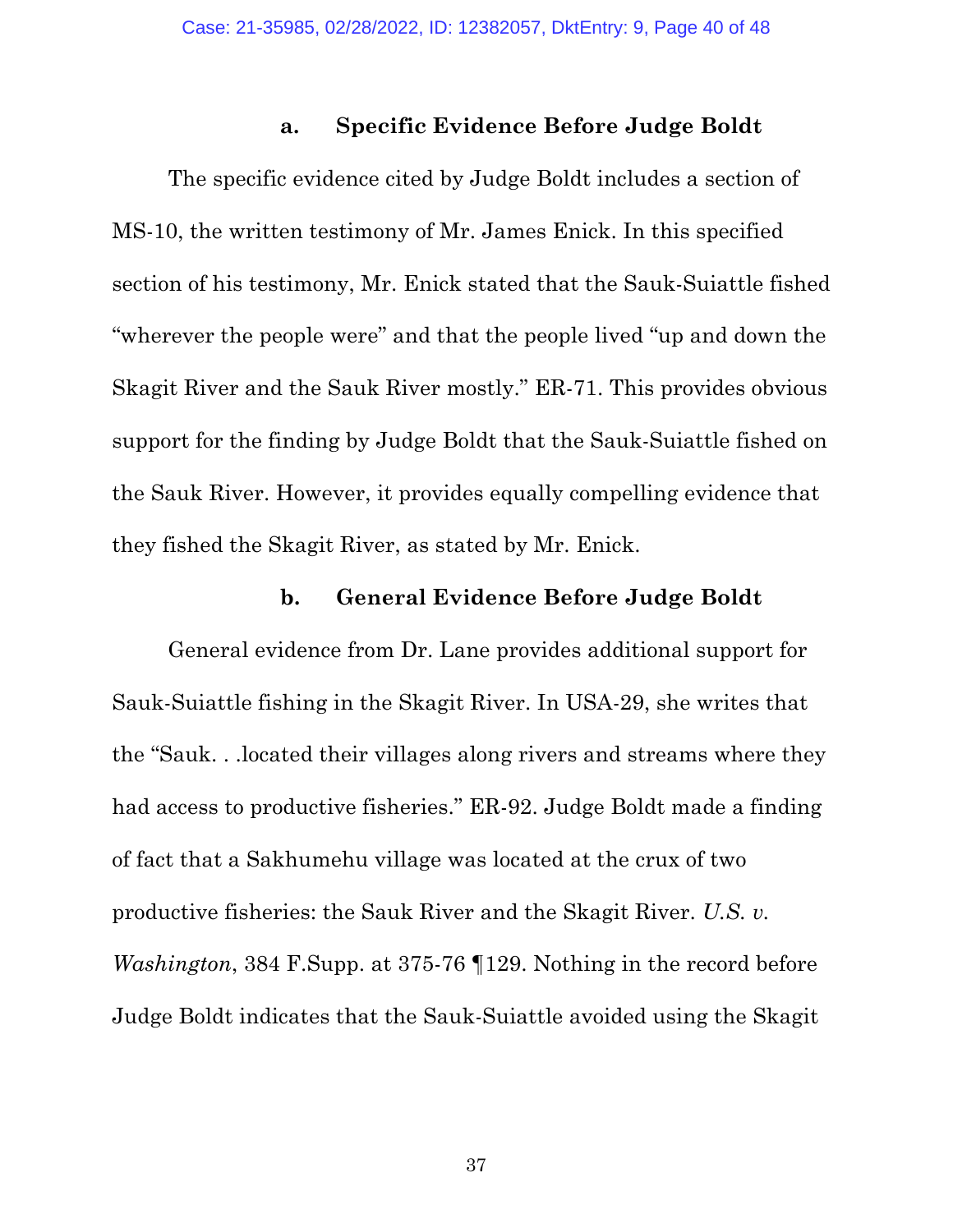River as a fishery – in fact, quite the opposite. Further evidence before Judge Boldt indicates fishing in the Skagit River by Sauk-Suaittle.

#### **c. The Nature of Sauk-Suiattle Usage Rights**

Judge Boldt's acknowledgment of the importance of familial and inter-tribal connections within the region offers additional evidence of the Sauk-Suiattle use of the Skagit River. The finding that "prior to and during treaty times, [the Sauk-Suiattle] intermarried to a considerable extent with the Upper Skagit and Stillaguamish Indians" is quite pertinent to the tribe's fishing rights. *Id.* As Judge Boldt noted, "[p]eople moved about to resource areas where they had use patterns based on kinship or marriage." *Id*. at 351, ¶4. The Sauk-Suiattle would fish in resource areas where they had usage rights based on marriage. ER-96. In this proceeding, the Upper Skagit have argued that this indicates the Sauk-Suiattle would only fish the Skagit and Baker rivers by invitation of Upper Skagit. ER-40. This interpretation of the evidence is an oversimplification of what Dr. Lane wrote and benefits from further scrutiny.

Dr. Lane wrote the following regarding inter-tribal use rights in relation to the Sauk-Suiattle and Upper Skagit: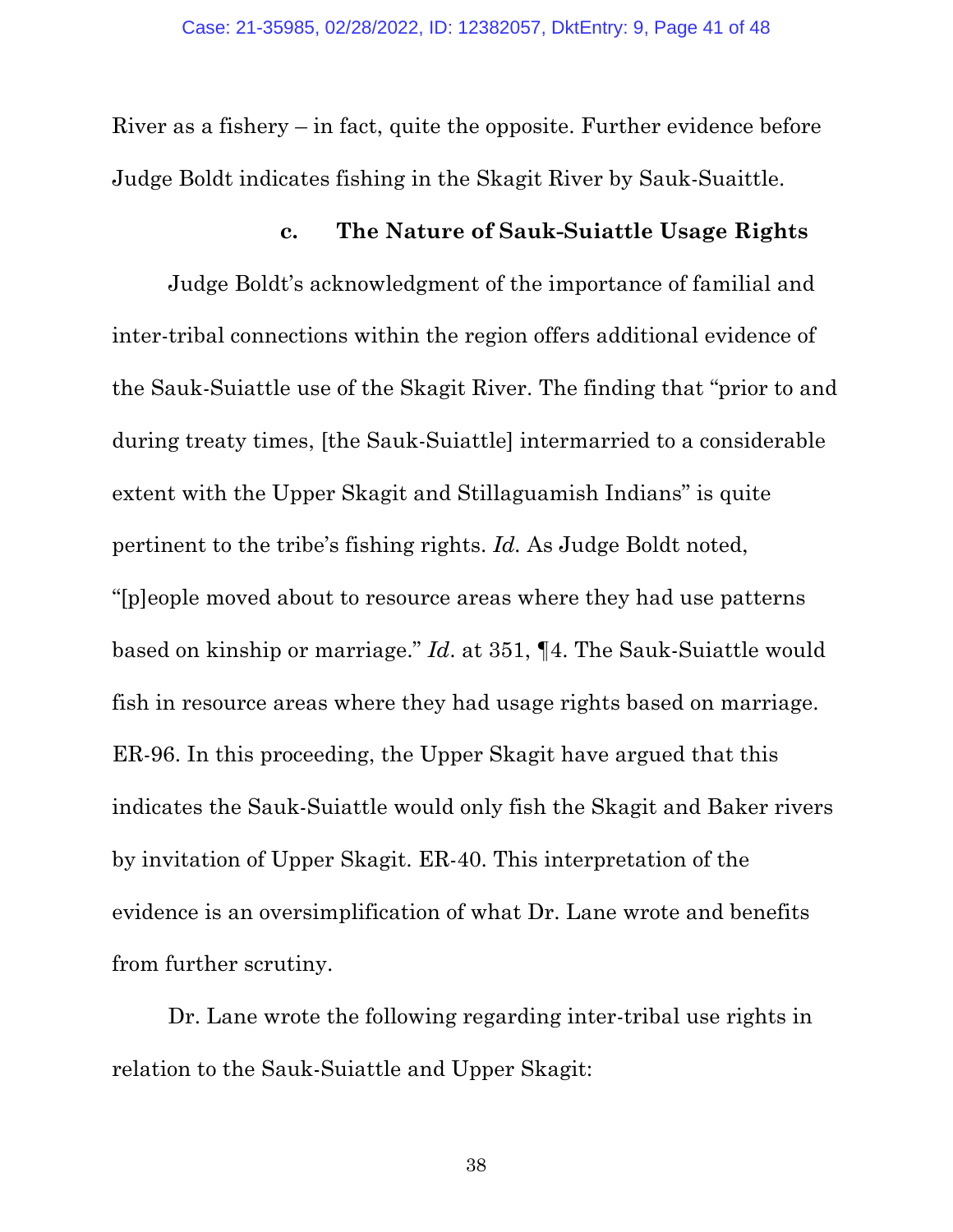Apparently the sites along the Sauk and Suiattle rivers were considered to be the fishing grounds of the Sauk-Suiattle group, although others might sometimes join them in fishing there. In similar fashion some of the Sauk people went to the Cascade on the Skagit River to fish and to Baker River to fish with Upper Skagit friends and relatives there.

ER-96. Upper Skagit argues that this clarifies her more general statements in USA-20 and indicates that Sauk-Suiattle only fished the Skagit River by invitation of Upper Skagit. ER-40. This is not the case. Rather, the more general statements in USA-20 provide important context for the above description.

As she explained in her discussion of political and economic aspects of native culture pre-1855, "[p]eople moved about to resource areas where they had use rights based on kinship or marriage." ER-115. *See also*, *U.S. v. Washington*, 384 F.Supp. at 351 ¶4. Later, she expanded upon this idea:

Visitors from beyond the immediate locality would arrive to take advantage of particular runs not available in their streams or not running at that particular time in their locality. Certain of those visitors would have use rights because they were related to local residents. *Others* might request permission to fish. . . .

ER-124 (emphasis added). Therefore, even if Upper Skagit's argument is to be taken at face value: that the Sauk-Suiattle only fished the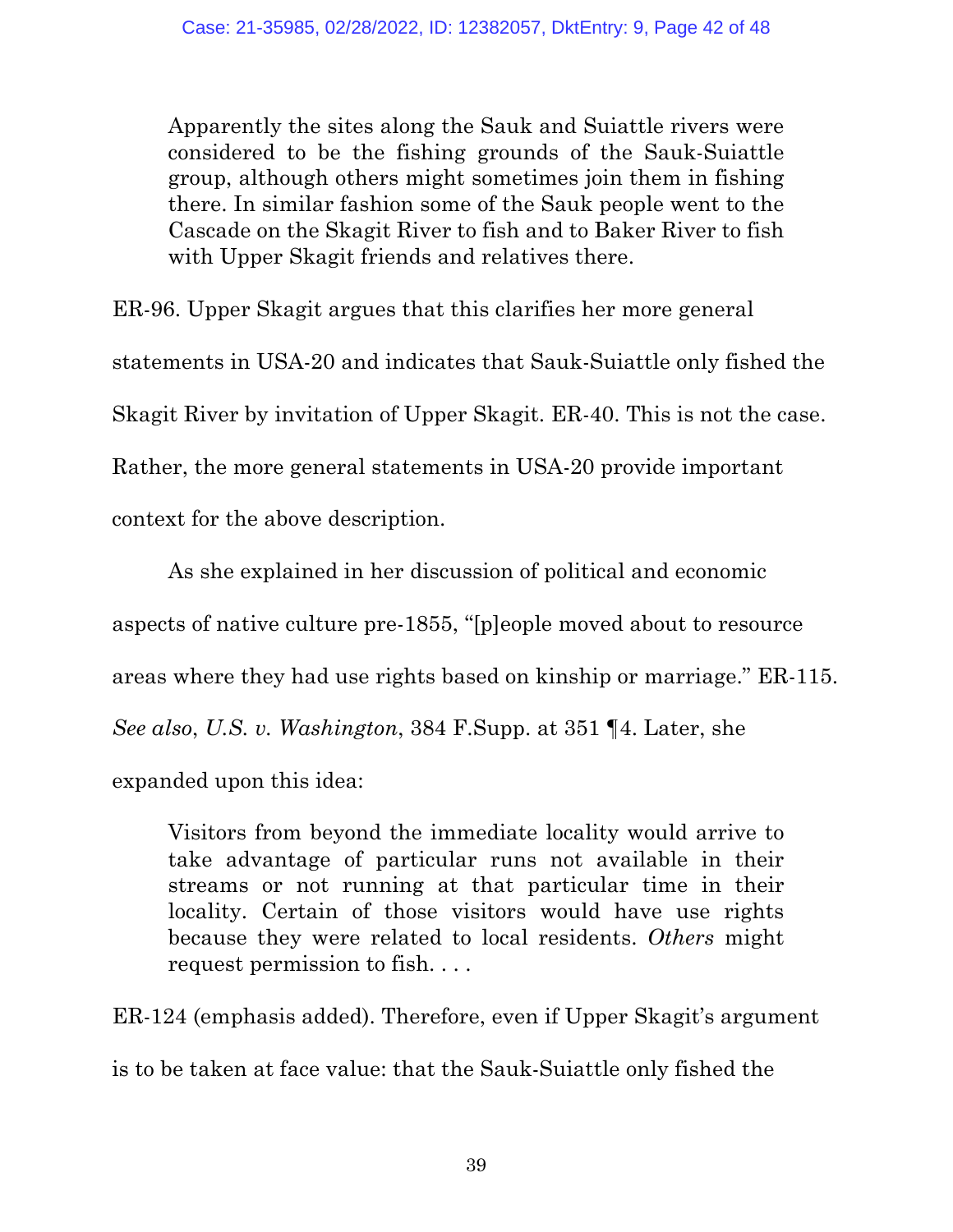Skagit River by virtue of their relationships with the Upper Skagit; this relationship would have still entitled Sauk-Suiattle to use rights beyond those of *others* who did not have familial ties to the region. Such *others* would have had to request permission, whereas intermarried or interrelated members of Sauk-Suiattle would have had use rights. For this reason, Judge Boldt made a point to highlight in Finding of Fact 129 that Sauk-Suiattle "intermarried to a considerable extent" with the Upper Skagit. *U.S. v. Washington*, 384 F.Supp. at 376 ¶129. As he noted, "[p]eople moved about to resource areas where they had use patterns based on kinship *or marriage*." *Id*. at 351, ¶4 (emphasis added).

Therefore, both the specific and the general evidence before Judge Boldt point to Sauk-Suiattle use of the Skagit River as a productive fishery. The specific passage in Mr. Enick's testimony cited to by Judge Boldt indicates that the Sauk-Suiattle fished in the Skagit River as that was where they resided. ER-71. General evidence from Dr. Lane indicates both that tribes would use the productive fisheries co-located with their villages and that tribes would have certain usage rights to other fisheries based on inter-tribal marriage. ER-124. This constitutes,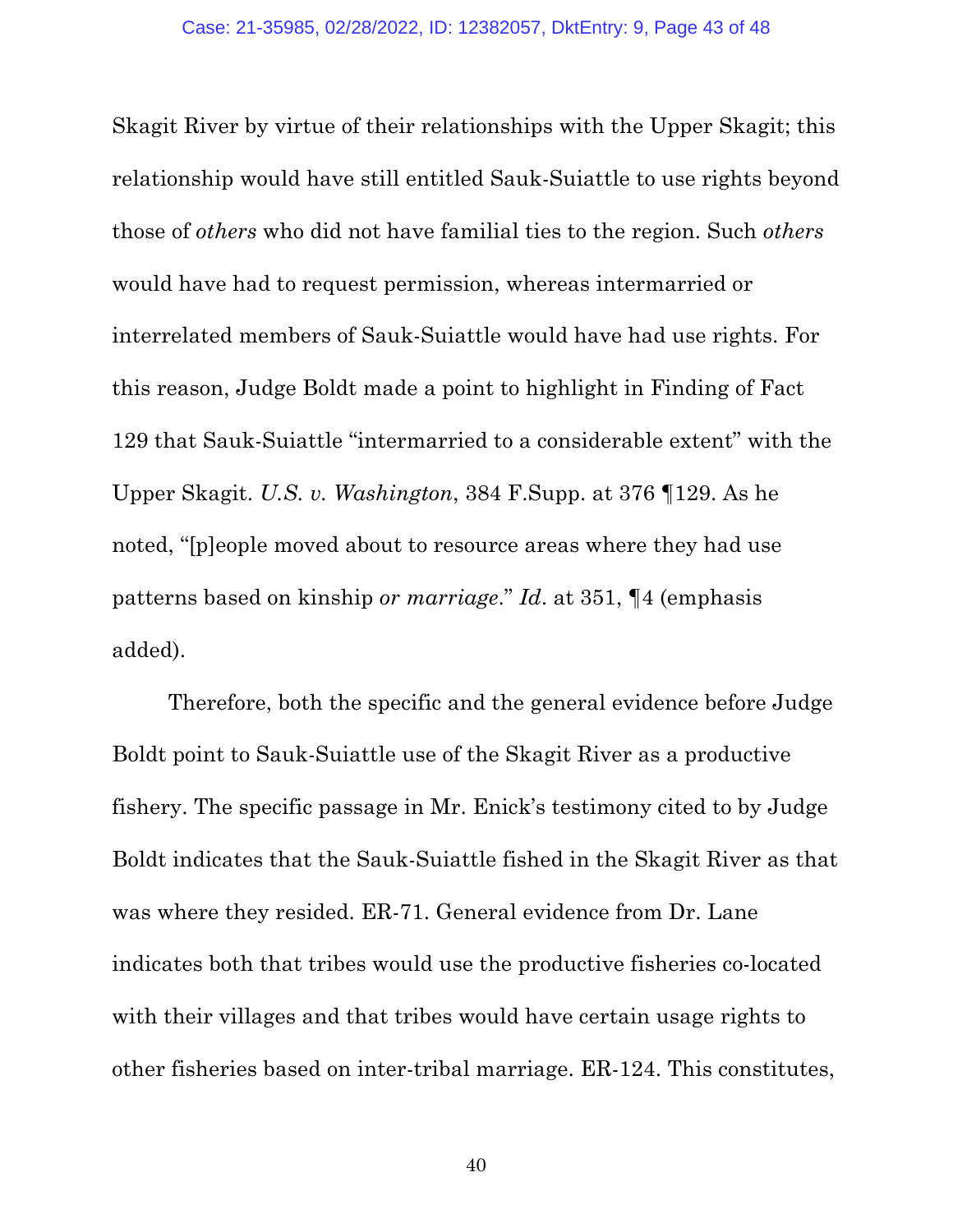<span id="page-43-0"></span>at the very least, *some evidence* before Judge Boldt that the Sauk-Suiattle fished the Skagit River at and before treaty times and qualifies the Skagit River for inclusion in the Sauk-Suiattle U&A.

### **VII. CONCLUSION**

The district court erred in finding that *Decision I* was unambiguous with respect to whether the Skagit River was included in the Sauk-Suiattle U&A. The language of the decision itself gives rise to ambiguity by referencing the Skagit River system as the Sauk-Suiattle's homeland and finding that a Sakhumehu village was located at the confluence of the Sauk and Skagit rivers. Further, the evidence before Judge Boldt created ambiguity by indicating that the Sauk-Suiattle fished and traveled on the Skagit River.

Finding the U&A unambiguous in spite of these facts, the district court further erred by finding that there was no evidence before Judge Boldt that the Sauk-Suiattle either traveled on or fished in the Skagit River. A review of the record before Judge Boldt shows there was evidence supporting, at the very least, travel on the Skagit where it connects the Sauk and Cascade tributaries (the area at issue in this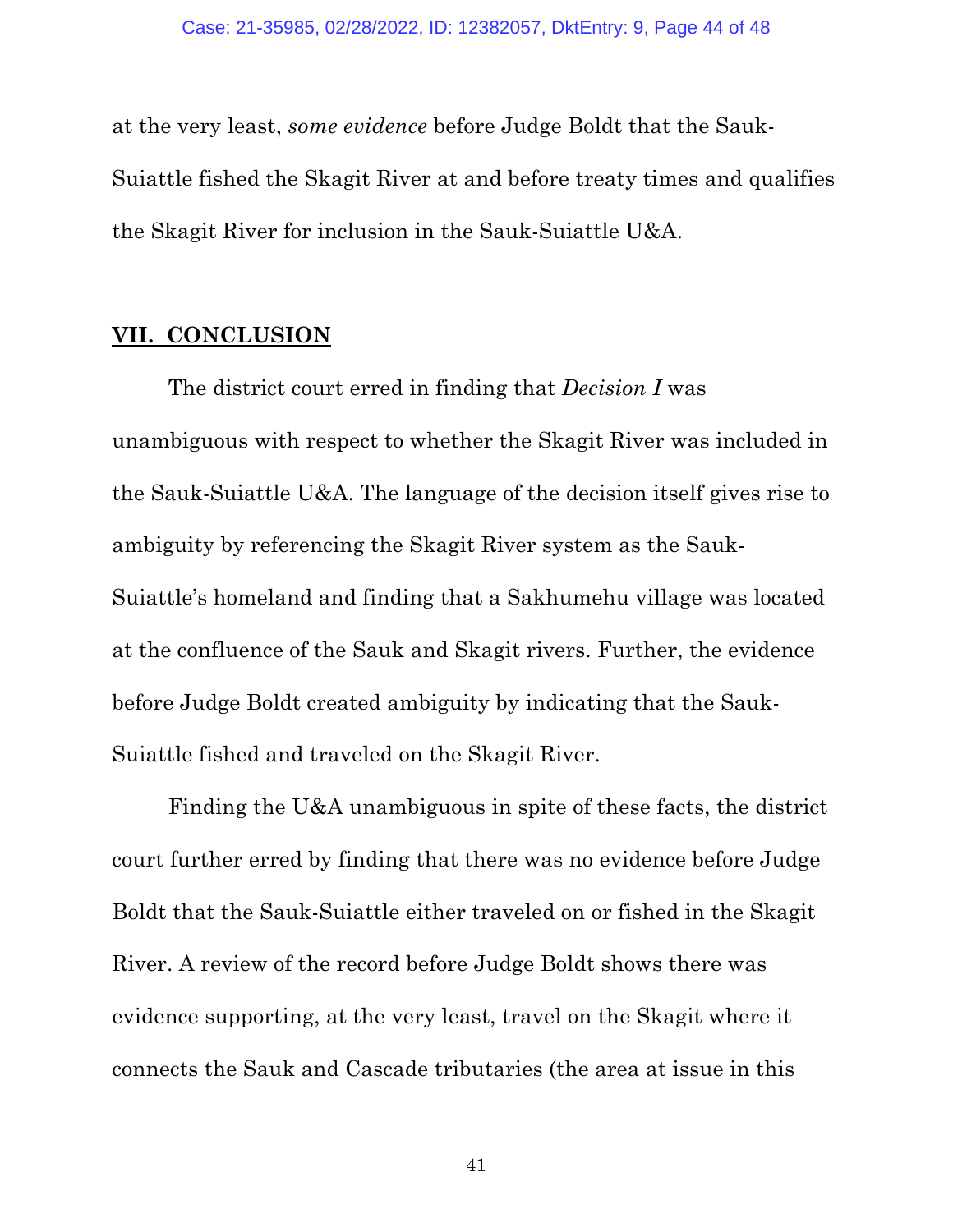proceeding). Further evidence indicates that the Sauk-Suiattle traveled the Skagit River all the way down to the coast. This evidence of travel exceeds evidence presented in similar cases before this Court and supports inclusion of the Skagit River in the Sauk-Suiattle U&A. Lastly, there was evidence before Judge Boldt that the Sauk-Suaittle fished the Skagit River at and before treaty times.

As the evidence supports inclusion of the Skagit River in the Sauk-Suiattle U&A, summary judgment in favor of Upper Skagit was unwarranted and should have been denied in accordance with this Court's prior rulings in the *U.S. v. Washington* line of cases. For these reasons, the decision of the district court in granting summary judgment to Upper Skagit was in error. Appellant submits this Court should find *Decision I* is ambiguous as to the Sauk-Suiattle U&A and find that the record evidence before Judge Boldt supports inclusion of the Skagit River in Sauk-Suiattle's U&A. Further, this Court should reverse the district court's judgment and remand for further proceedings in accordance with these findings and entry of judgment in favor of the Sauk-Suiattle Indian Tribe.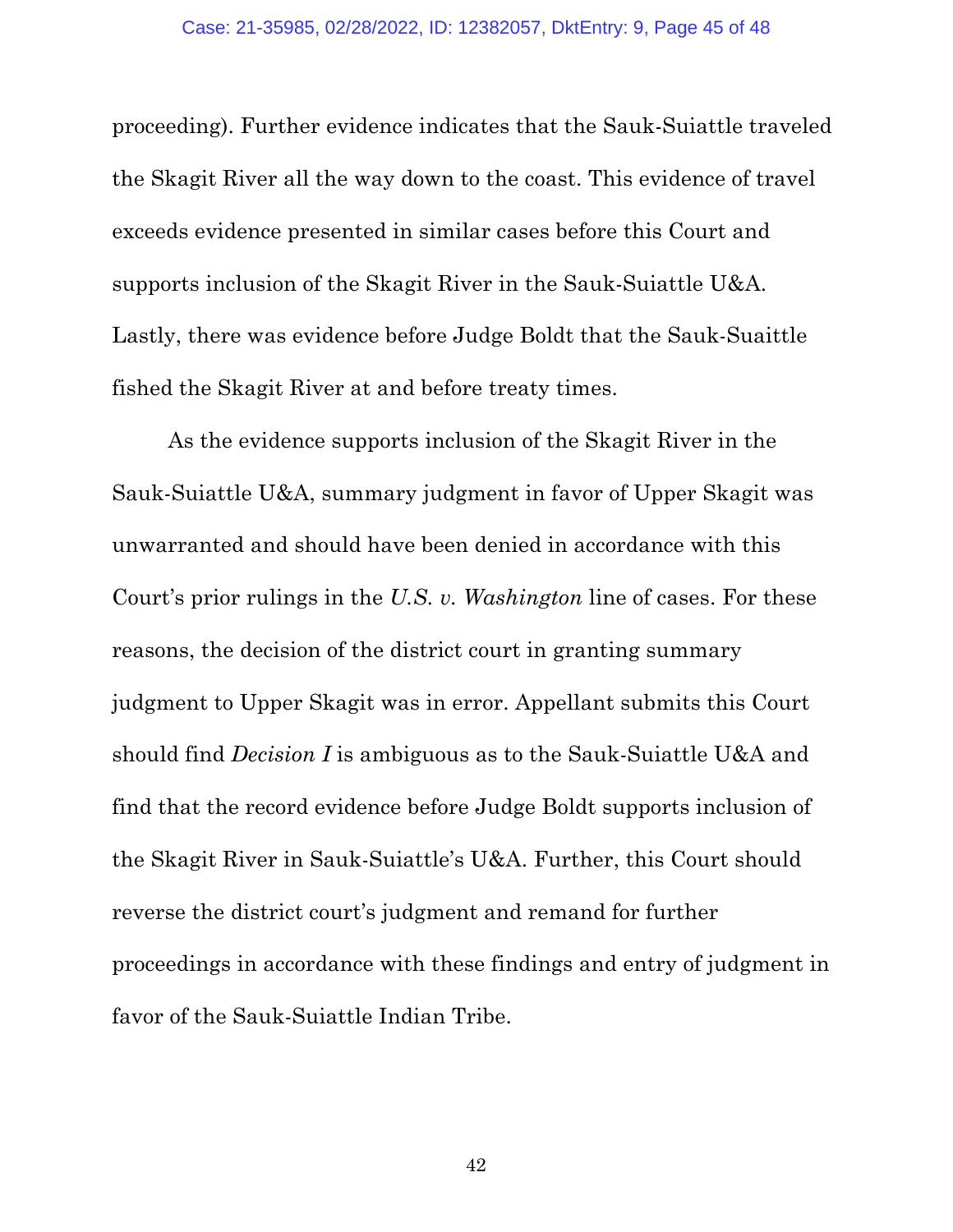Respectfully submitted,

/s/ Jennifer Anne Gore Maglio Jennifer Anne Gore Maglio Talis M. Abolins Benjamin A. Christian Kehl Van Winkle **mctlaw** 1325 4th Ave., Suite 1730 Seattle, WA 98101 888.952.5242 jmaglio@mctlaw.com ebanfelder@mctlaw.com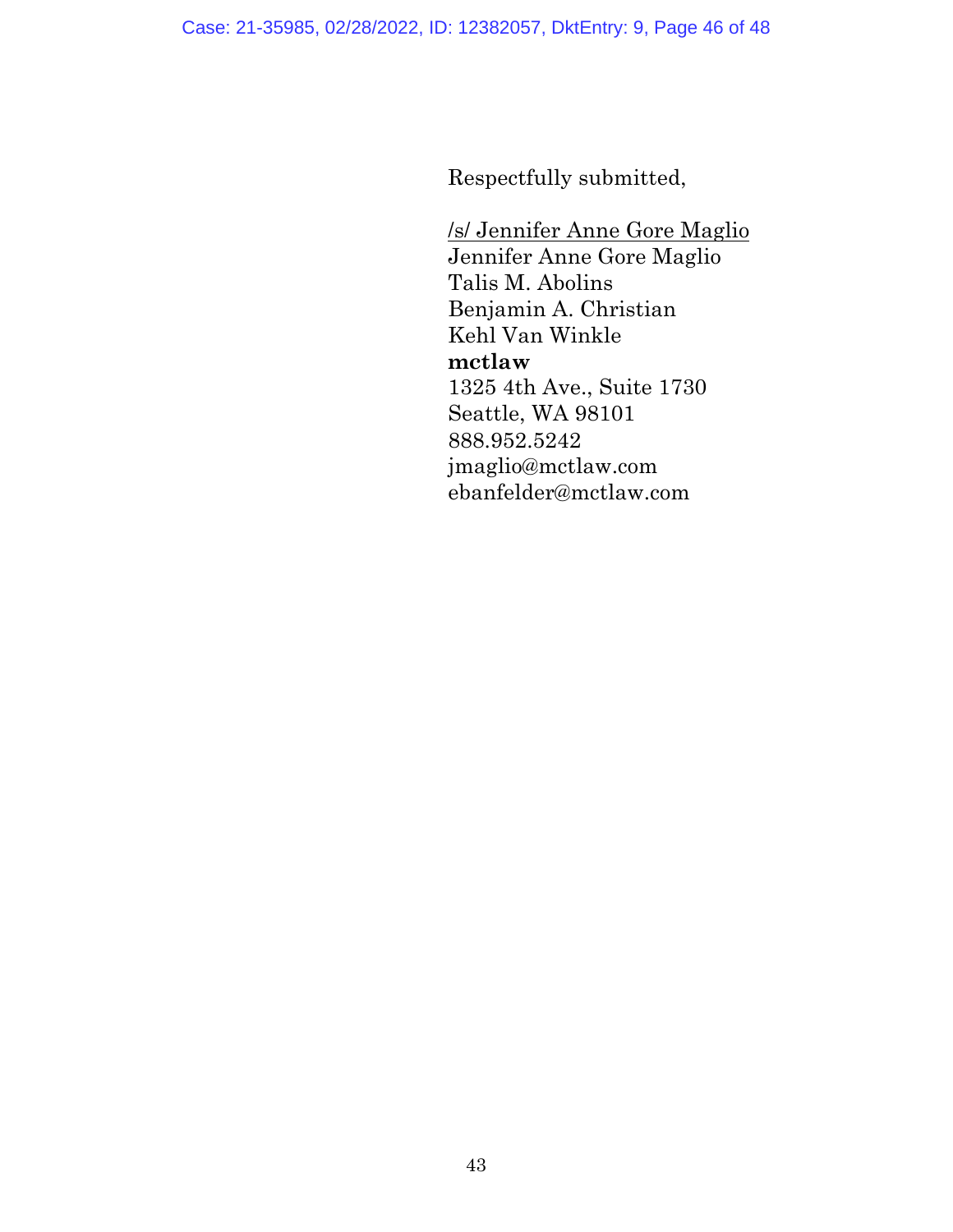### **STATEMENT OF RELATED CASE**

<span id="page-46-0"></span>The undersigned attorney states:

I am aware of the following related case pending in this Court: *Swinomish Indian Tribal Community, Tulalip Tribes, Upper Skagit Indian Tribe v. Lummi Nation*, Case Nos. 21-35812, 21-35874. This appeal arises out of the same underlying district court case (C70-9213- RSM), but is a separate district court subproceeding, 2:19-sp-00001- RSM, with separate issues.

Dated: February 28, 2022

s/Jennifer Anne Gore Maglio Jennifer Anne Gore Maglio